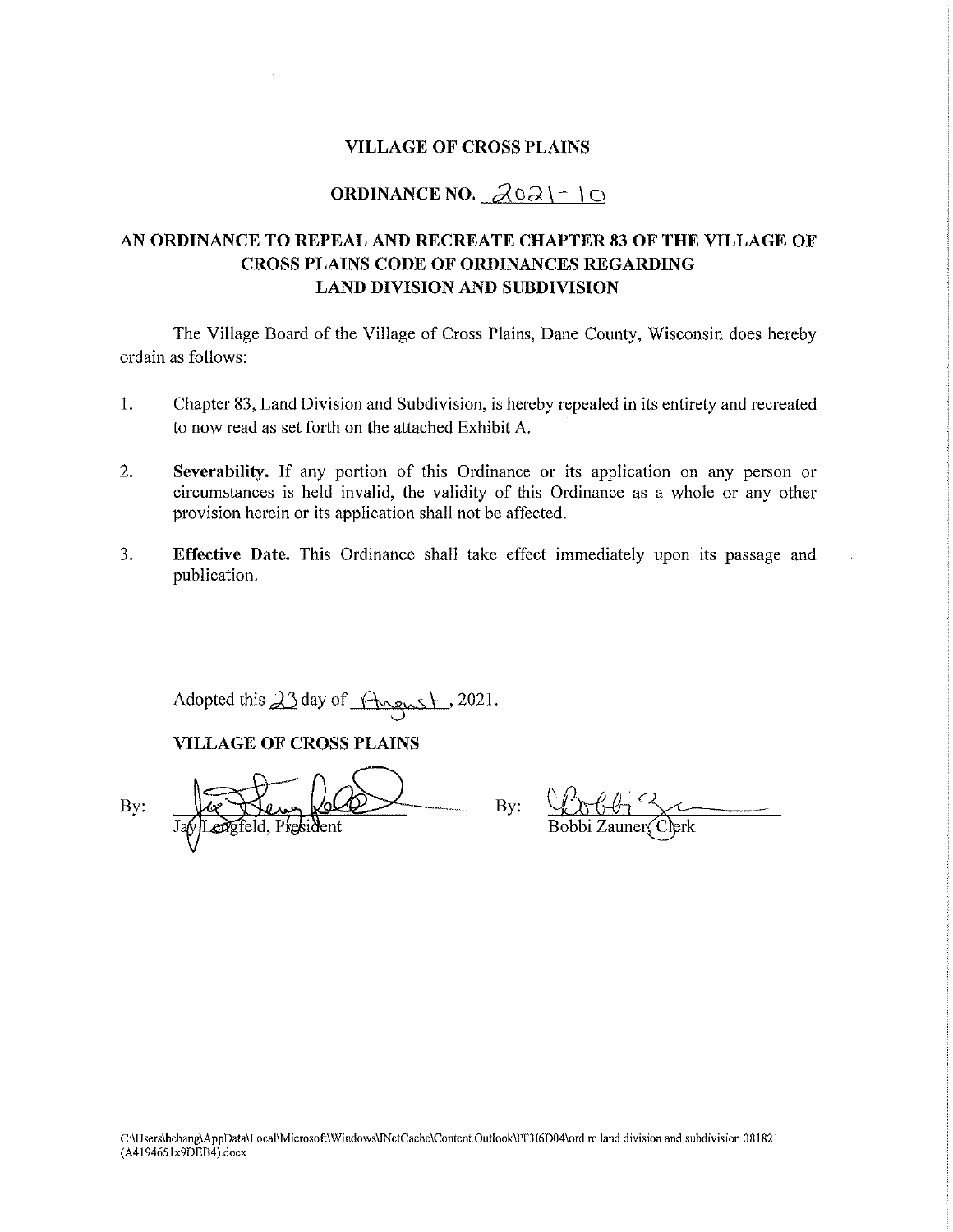# **CHAPTER 83 LAND DIVISION AND SUBDIVISION**

### **INTRODUCTION**

### **SECTION 83.01 Authority.**

These regulations are adopted under the authority granted by Section 236.45, Wis. Stats.

### **SECTION 83.02 Purpose.**

The purpose of this chapter is to regulate and control the division of land within the corporate limits and extraterritorial plat approval jurisdiction of the Village of Cross Plains in order to promote the public health, safety, morals, prosperity, aesthetics and general welfare of the community; to lessen congestion in the streets and highways; to further the orderly layout and appropriate use of land; to secure safety from fire, panic and other dangers; to provide adequate light and air; to prevent the overcrowding of land; to avoid undue concentration of population; to facilitate adequate provision for transportation, water, sewerage, schools, parks, playgrounds, and other public requirements; to facilitate the division of larger tracts into smaller parcels of land; to ensure adequate legal description and proper survey monumentation of subdivided land; to provide for the administration and enforcement of this chapter; to provide penalties for its violation; to facilitate good land use planning and the enforcement of community development standards as set forth in the Comprehensive Plan, other plan documents, Chapter 84 of this Code, the Building Code, the Official Map and adopted policies of the Village of Cross Plains; to promote the character of the Village and extraterritorial area with a view towards conserving the value of the buildings placed upon the land; to provide the best possible environment for human habitation; and to encourage the most appropriate use of land throughout the Village and extraterritorial area.

### **SECTION 83.03 Abrogation and Greater Restrictions.**

It is not intended by this chapter to repeal, abrogate, annul, impair, or interfere with any existing ordinances, easements, covenants, agreements, rules, regulations or permits previously adopted or issued pursuant to law. However, where this chapter imposes greater restrictions, the provisions of this chapter shall govern.

### **SECTION 83.04 Interpretation.**

The provisions of this chapter shall be held to be minimum requirements and shall be liberally construed in favor of the Village and shall not be deemed a limitation or repeal of any other power granted by the Wisconsin Statutes.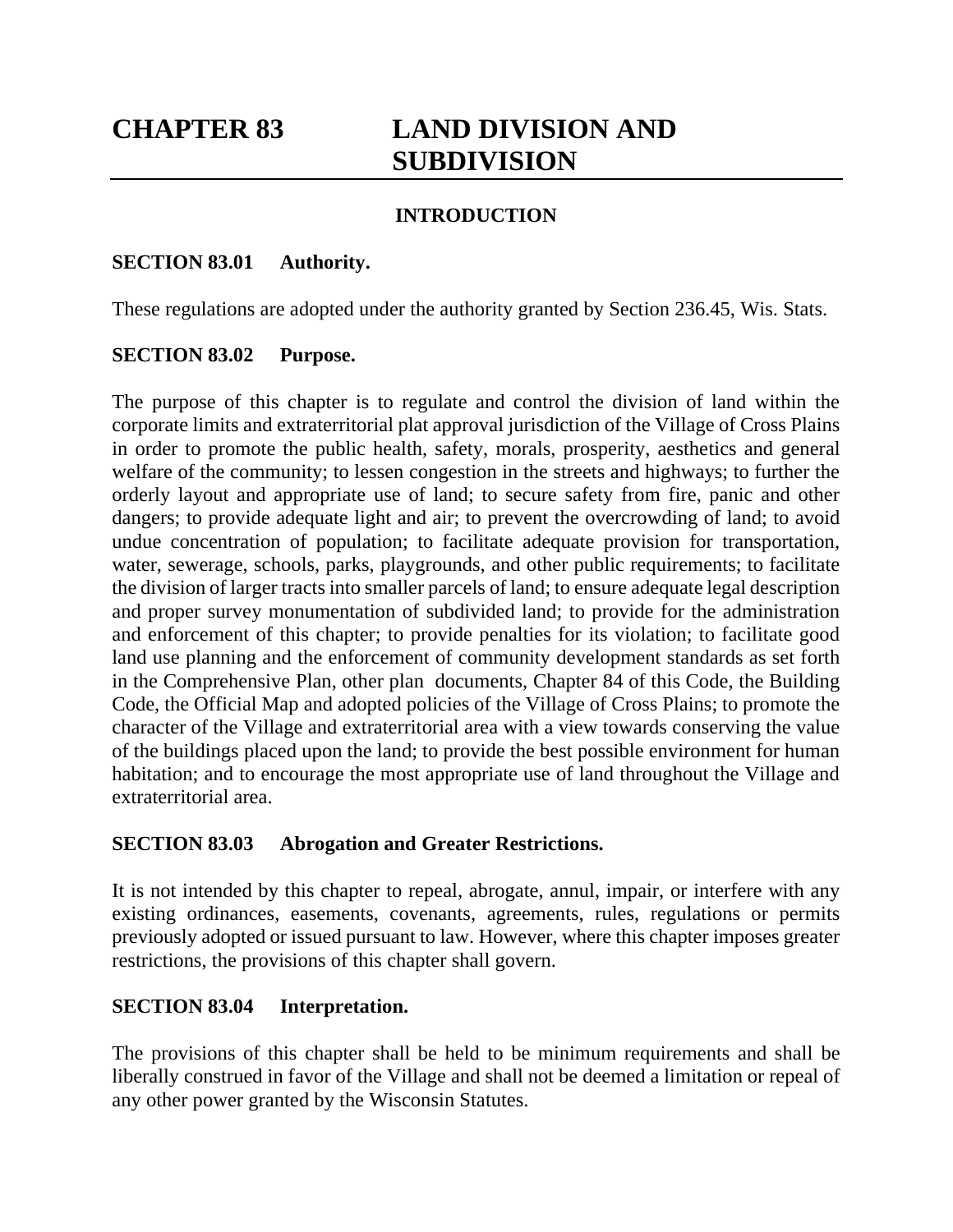#### **SECTION 83.05 Condominiums.**

Each condominium project shall be reviewed by the Plan Commission and Village Board for the land development or subdivision elements of the project by reviewing the condominium plat and all supporting documents as required by Chapter 703 Wis. Stats., and other applicable statutes, as well as these land division and subdivision regulations, as if the project was a plat or certified survey map depending upon the number of lots and/or units involved.

**SECTIONS 83.06 – 83.08 Reserved.**

### **GENERAL PROVISIONS**

### **SECTION 83.09 Jurisdiction.**

The jurisdiction covered by these regulations shall include all lands within the corporate limits of the Village of Cross Plains as well as the unincorporated area within 1 ½ miles of the Village corporate limits. The provisions of this chapter shall not apply to divisions of tracts of land into less than five parcels resulting from:

- (a) Transfers of interest in land by will or pursuant to court order.
- (b) Leases for a term not to exceed 10 years, mortgages or easements.
- (c) Sale or exchange of parcels of land between owners of adjoining property if additional lots are not thereby created and the lots resulting are not reduced below the minimum sizes required by Ch. 236, Wis. Stats., these regulations, Chapter 84 of this Code, or other applicable laws or ordinances.

### **SECTION 83.10 Compliance Required; Recording of Final Plat.**

- (a) No person, firm, corporation, partnership, or legal entity of any sort shall divide any land located within the jurisdictional limits of these regulations which results in a land division, subdivision, or a replat as defined herein; no such land division, subdivision, or replat shall be entitled to record; and no street shall be laid out or improvements made to land without compliance with all requirements of this chapter and with:
	- (1) The provisions of Ch. 236, Wis. Stats.
	- (2) Rules of the Wisconsin Department of Administration and of Chapter 46 of the Dane County ordinances regulating lot size, lot elevation, soil permeability, etc., for private sewage systems if the land to be subdivided is not served by a public sewer and provisions for such service have not been made.
	- (3) Rules of the Wisconsin Department of Transportation relating to safety of access and the preservation of the public interest and investment in the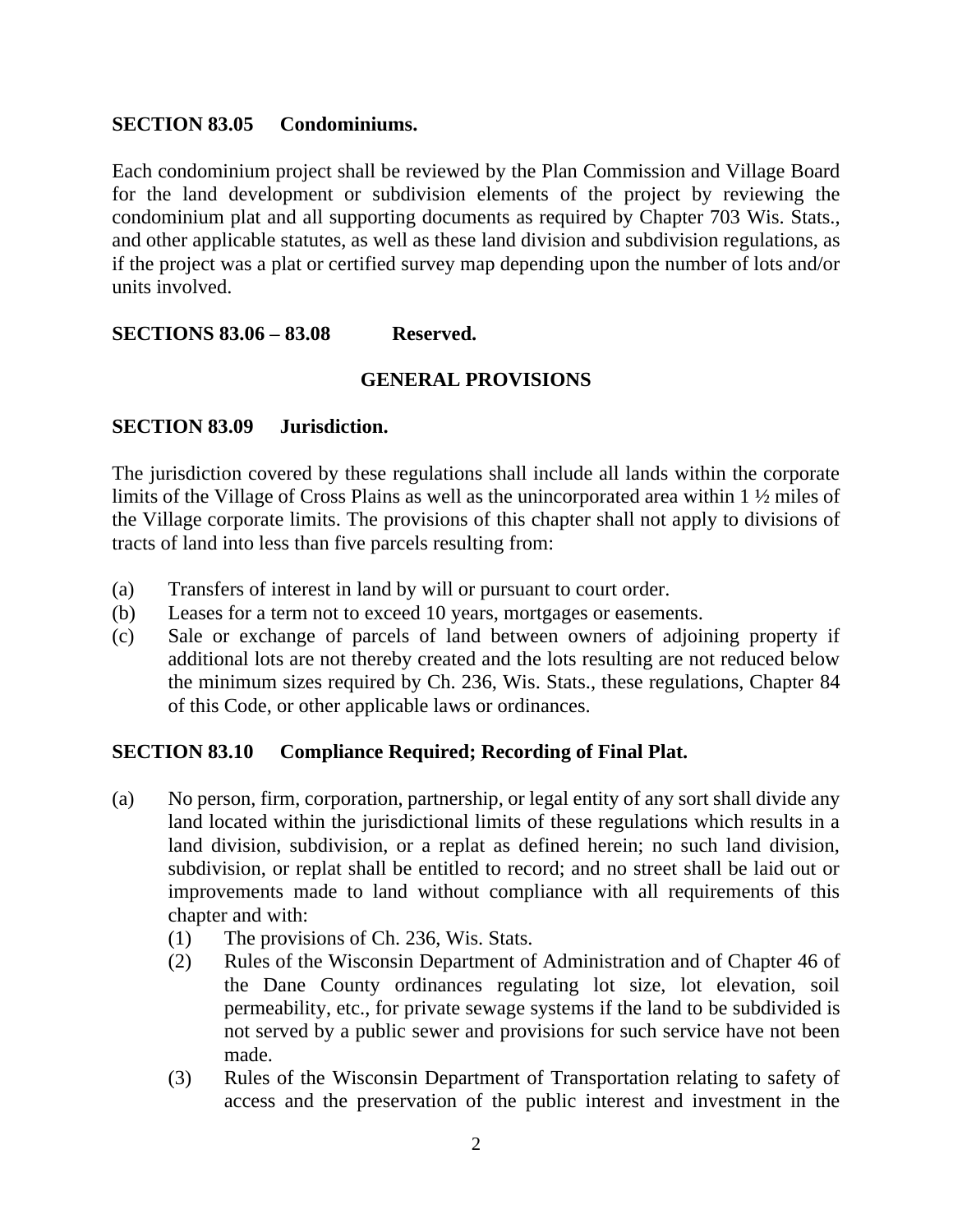highway system if the land owned or controlled by the subdivider abuts on a state trunk highway or connecting street.

- (4) The Village Comprehensive Plan, Chapter 84 of this Code, the Official Map as adopted under Section 62.23, Wis. Stats., and all other applicable adopted ordinances, regulations, standards, policies and plans of the Village of Cross Plains.
- (b) All final plats shall be recorded within the time limits specified in Section 236.25, Wis. Stats., and:
	- (1) Failure to record the final plat within 36 months after the first approval shall require the subdivider to resubmit a preliminary plat pursuant to this chapter and pay all fees required under this chapter.
	- (2) Failure to record the final plat within 12 months after the date of the last approval of the plat shall require the subdivider to resubmit a final plat pursuant to this chapter and pay all fees required under this chapter.
	- (3) All resubmissions of preliminary plats or final plats under this subsection shall be treated as new and independent preliminary or final plats, and no approval of a previous preliminary or final plan shall be binding upon the Plan Commission or Village Board even if such plat is unchanged.
	- (4) No building permits shall be issued and no improvements may be made until the final plat is properly recorded and all other requirements have been met.

# **SECTION 83.11 Agreement and Security for Improvements.**

(a) **Agreement.** Before any final plat or Certified Survey Map is approved, the subdivider shall enter into an agreement with the Village wherein the subdivider agrees that the subdivider shall make and install any public improvements reasonably necessary or that the subdivider execute a surety bond as set forth in (b) below to ensure that he or she will make those improvements within a reasonable time. The subdivider may construct the project in such phases as the Village Board approves, which approval may not be unreasonably withheld. If the subdivider's project will be constructed in phases, the amount of any surety bond or other security required by the Village Board shall be limited to the phase of the project that is currently being constructed. The Village Board may not require that the subdivider provide any security for improvement sooner than is reasonably necessary before the commencement of the installation of the improvements.

### (b) **Security for Performance Required.**

(1) To guarantee the satisfactory installation of the required improvements and as a condition of approval of the plat or certified survey map, the subdivider shall furnish to the Village an irrevocable letter of credit, performance bond or any combination thereof at the developer's choice in a form acceptable to the Village and in an amount equal to 120% of the estimated cost of all required improvements as determined by the Village Engineer. Where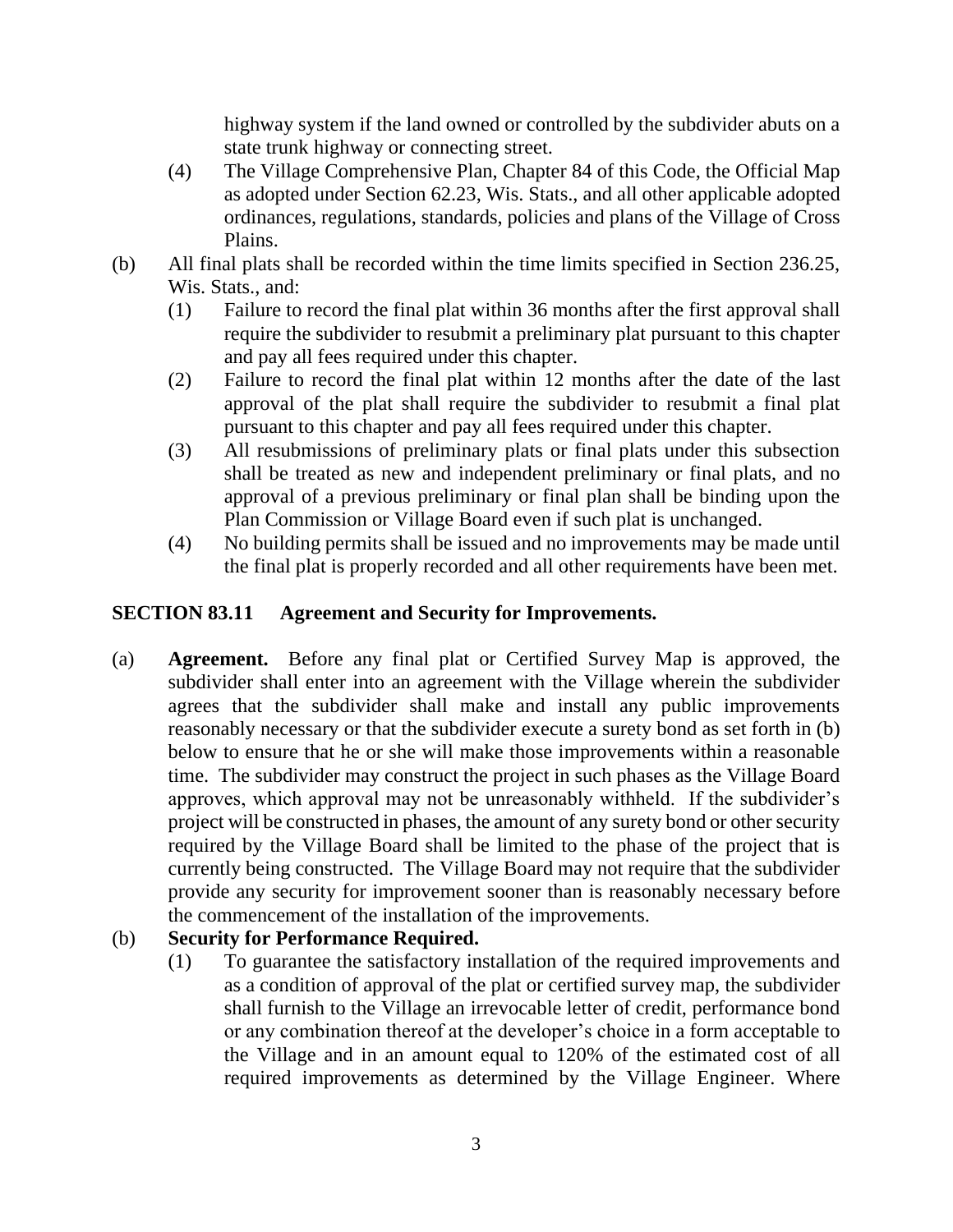staging is permitted, the amount and duration of the security shall be determined in accordance with Subsection (a) above.

- (2) When the security is furnished to insure the construction of required improvements within the extraterritorial jurisdiction of the Village, it may name the town and Dane County, or either of them, in addition to the Village, as obligees, payees, or beneficiaries.
- (3) The security deposit shall guarantee that all required improvements will be made and installed according to the agreement with the Village and Village specifications by the subdivider or its contractors by a date as required in the agreement with the Village.
- (4) The security deposit shall be used, applied and released pursuant to Section 83.113.

### **SECTION 83.12 Reservation and Dedication of Land and Park Improvement.**

- (a) **Dedication of Public Ways.** Whenever a tract of land to be subdivided embraces all or any part of a street, drainageway or other public way that has been designated in the Comprehensive Plan or the Official Map of the Village, the public way shall be dedicated as such on the face of the plat or certified survey map. Lands dedicated under this subsection shall not satisfy the park dedication requirements in Subsection (b) below unless found suitable for such purpose by the Village Board.
- (b) **Parkland Dedication and Fees in Lieu of Dedication.** The Village has adopted a Parks and Recreation Plan that quantifies the lands and fees that shall be dedicated and paid by a subdivider for the Village to continue to provide an adequate level of park and recreational facilities. The land dedication and fee in lieu of land dedication requirements in this section are derived from the Parks and Recreation Plan.
	- (1) Where the Village Board determines that suitable land is available within the proposed subdivision or land division, the subdivider shall dedicate land to be used for active park purposes (neighborhood and community parks) and for conservancy park purposes (conservancy parks and trails and linear parkways). Public ways and stormwater management facilities shall not be used to satisfy the parkland dedication requirements of this Section. The amount of such land shall be rationally related to the need for such parks that will be created by the subdivision or land division. Each proposed residential dwelling unit within the land division or subdivision shall be presumed to create a need for a minimum of 1,416 square feet of land for active park purposes and 4,247 square feet of land for conservancy park purposes. If the land to be divided may be used for multifamily housing, then the dedication shall be based upon the maximum number of dwelling units which the zoning classification allows, unless the subdivider commits to a definite number of dwelling units, in which case the dedication shall be based upon the number of dwelling units to which the subdivider has committed. If the number of dwelling units or the intensity of the use is increased beyond that which was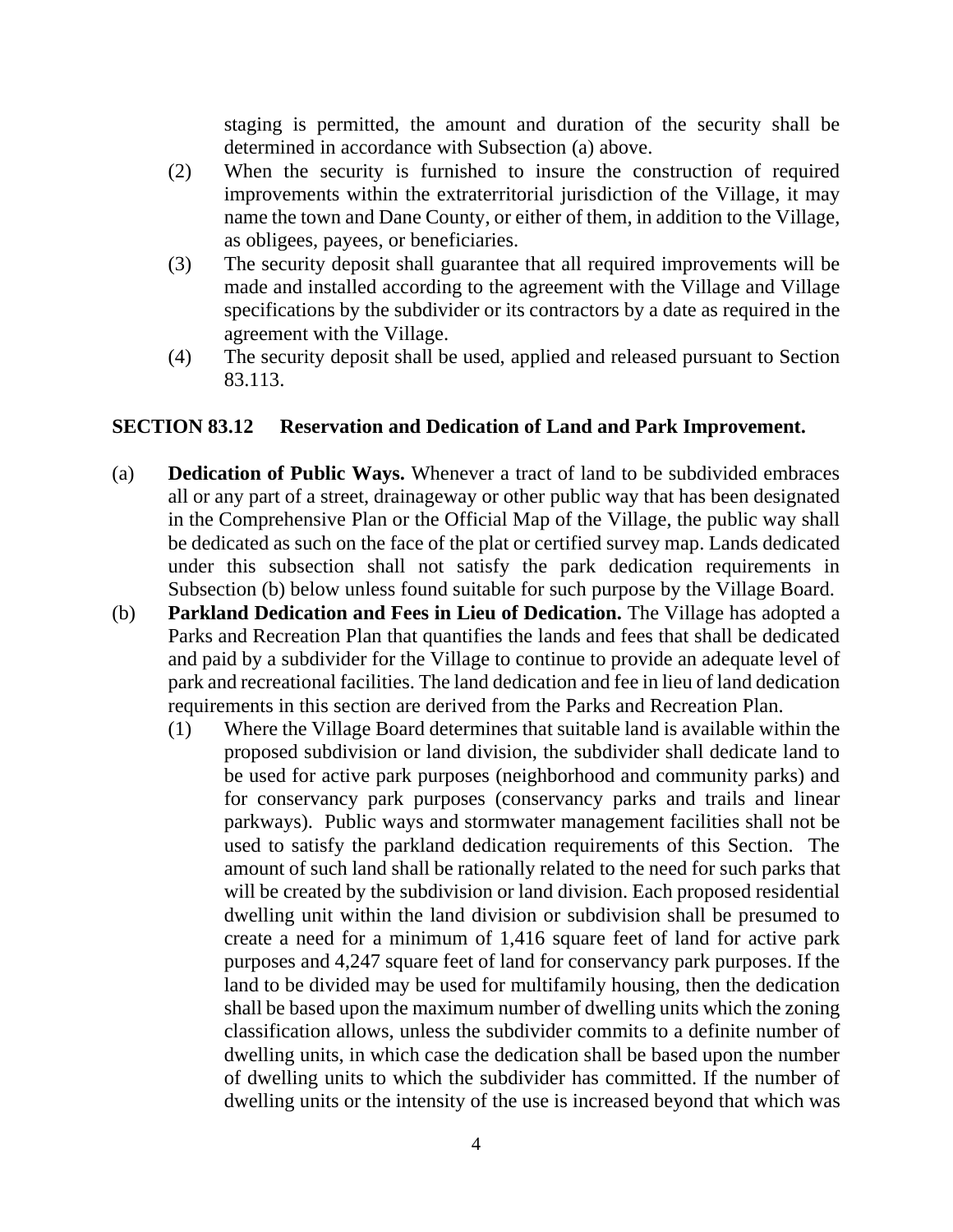used as the basis for calculating the dedication, fee, or both, then the Village may require an additional dedication, fee, or both, to be provided by the subdivider or its successor or assign, based upon the actual number of dwelling units or intensity of use. The fee or dedication must be provided to the Village before any building permits may be issued for the additional units.

- (2) Where the Village Board determines that suitable land within the land to be divided is not available for dedication for park purposes, or where the Village Board determines that the park needs created by the land division would be better served by a fee in lieu of dedication, the Village Board may require the subdivider to pay a fee in lieu of dedication. The Village Board shall consider the recommendation of the Parks and Recreation Director in making its determination. The amount of the fee in lieu of dedication shall be determined as follows:
	- (a) The fee in lieu of dedication for active park purposes shall be \$2,676.00 per dwelling unit;
	- (b) The fee in lieu of dedication for conservancy park purposes shall be \$804.00 per dwelling unit.

The Village shall place each fee collected pursuant to the provisions of this paragraph in a separate, non-lapsing trust fund to be used for acquisition of land or initial improvements to meet the needs created by the land division or subdivision.

- (3) The Village Board may, after considering the recommendation of the Park and Recreation Director require the subdivider to pay a playground improvement fee if the Village Board concludes that this is the most appropriate way to construct, maintain and provide for playgrounds and playground equipment in a subdivision. The amount of the fee designated for playground improvement purposes shall be \$1,562.00 per dwelling unit. The Village shall place each fee collected pursuant to the provisions of this paragraph in a separate non-lapsing trust fund to be used for acquisition of playground equipment and the construction and maintenance of playgrounds within a subdivision.
- (4) Before the final plat or certified survey map is approved, the owners of the land shall enter into a recordable agreement with the Village that provides that any fee payable in lieu of dedication or for playground improvements shall be an assessment and lien upon the parcels within the land division or subdivision and that before the issuance of any building permit for any parcel subject to such assessment, the lien the fee shall be paid in full. In the case of a group housing project, a planned development project, or other development where no land division is included, any fee imposed in lieu of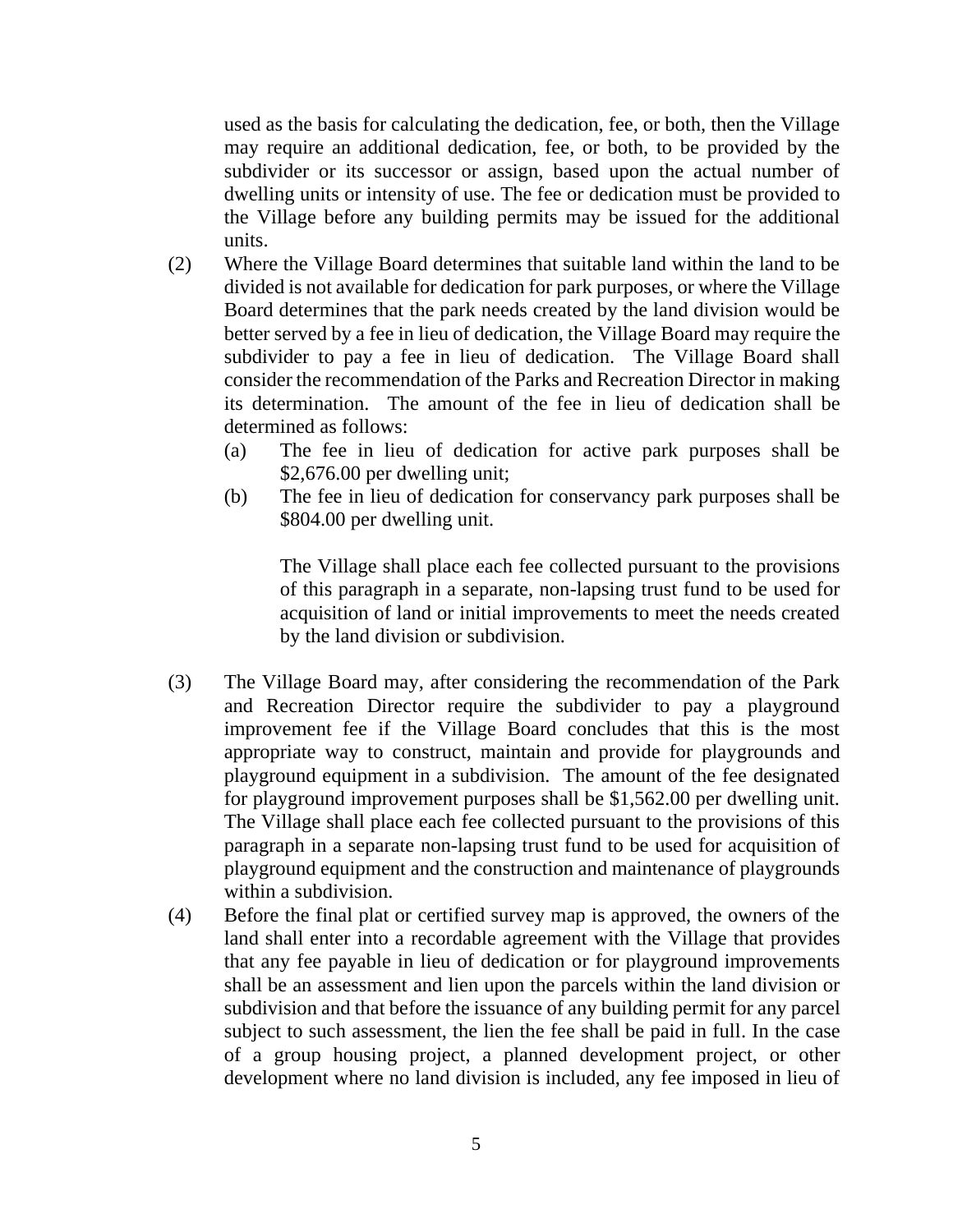dedication pursuant to this Section shall be paid to the Village before issuance of a building permit.

- (5) Where land is annexed to the Village and is not otherwise subject to the provisions of this section (for example, the land has already been subdivided), then the Village may require, as a condition of annexation, land dedication or payment of fees to meet the park needs created by the uses occurring on such lands.
- (c) **Reservation of Public Sites and Open Spaces.** In designing a land division or subdivision, due consideration shall be given to the reservation of suitable sites for future schools, parks, playgrounds, flood mitigation, drainageways, bike paths, hiking trails, walkways, open space, and other public purposes. Consideration shall be given to the preservation of scenic and historic sites, stands of fine trees, wetlands, lakes and ponds, watercourses, watersheds, and ravines. In addition to the park dedication provisions in this section, the subdivider may be required to reserve such school, park, recreation, and public use areas for a period not to exceed two years for acquisition by the Village, or other appropriate government entity, at undeveloped land cost.

### (d) **Access to Waterways.**

- (1) A subdivision or condominium plat abutting a navigable waterway shall, according to the provisions of Section 236.16(3), Wis. Stats., provide access at least 60 feet wide to the low-water mark so that there will be public access, connected to public roads, at one-half-mile intervals as measured along the lake or stream shore, except where greater intervals or different access is agreed upon by the State of Wisconsin, and excluding shore areas where public parks or open space, streets, or roads on either side of a stream are provided.
- (2) The Village may require a land dedication or public access easement to and/or along all navigable waterways, and in other locations identified by the Village, to connect with existing or planned public roads and/or pedestrian facilities. Where natural waterways traverse the subdivision or condominium plat, the subdivider or condominium developer shall leave such channels in their natural state and shall dedicate or provide public access easements both to and/or along such waterways as directed by the Village. Such dedication may be credited towards meeting the parkland dedication requirements specified in this section.

# **SECTION 83.13 Survey Monuments.**

Before final approval of any plat or certified survey map, the subdivider shall install survey monuments placed in accordance with the requirements of Section 236.15, Wis. Stats., and as may be required by the Village Engineer. The Village Board may waive the placing of monuments required under Section 236.15(1)(b), (c) and (d), Wis. Stats., for a reasonable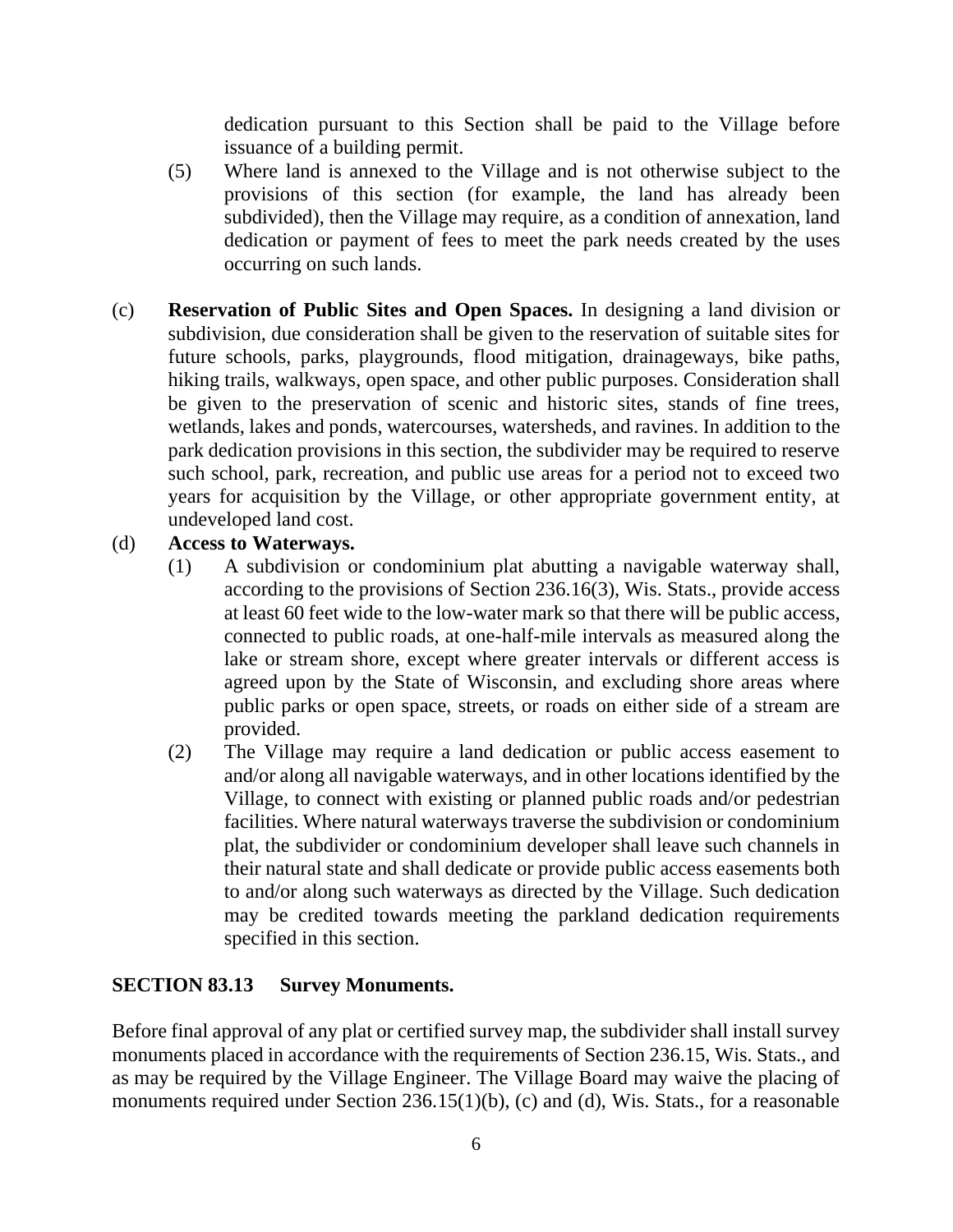time on condition that the subdivider execute a surety bond to insure the placing of such monuments within the time required.

### **SECTION 83.14 Land Suitability.**

No land shall be divided which is held by the Village Plan Commission to be unsuitable for use by reason of flooding, inadequate drainage, adverse soil or rock formations with severe limitations for development, steep slopes, severe erosion potential or unfavorable topography, overall negative environmental impact, or any other feature likely to be harmful to the health, safety, or welfare of the future residents of the proposed subdivision or of the community. The Village Plan Commission, in applying the provisions of this section, shall in writing state the basis for its conclusion that the land is not suitable for the proposed use.

### **SECTION 83.15 Outlots.**

No outlot in a subdivision may be used as a building site unless it is in compliance with all restrictions imposed by Ch. 236, Wis. Stats., and the provisions of this chapter. No outlot in a land division may be used as a building site unless it is in compliance with all the provisions of this chapter. An outlot may be conveyed whether or not it may be used as a building site.

### **SECTION 83.16 Enforcement.**

It shall be unlawful to build upon, divide, convey, record or monument any land in violation of this chapter or of the Wisconsin Statutes, and no person, partnership, firm, corporation, or entity of any sort shall be issued a building permit by the Village authorizing the building on, or improvement of, any land division, subdivision, or replat within the jurisdiction of this chapter not of record as of the effective date of this chapter until all of the provisions and requirements of this chapter have been fully met. The Village may institute appropriate action or proceedings to enjoin violations of and enforce compliance with this chapter or the applicable Wisconsin Statutes. If the Village prevails in such action, it shall be entitled to recover the costs and actual, reasonable attorney fees incurred from the violator. If a building permit is erroneously issued by the Village, such permit is not a valid permit and may be revoked and rescinded by the Village as appropriate.

### **SECTION 83.17 Violations and Penalties.**

Any person, firm or corporation who or which fails to comply with the provisions of this chapter shall, upon conviction thereof, forfeit not less than \$100 nor more than \$1,000 plus the costs of prosecution for each violation and, upon default of payment of such forfeiture and costs, shall be imprisoned in the county jail until payment thereof, but not exceeding six months. Each day a violation exists or continues shall constitute a separate offense.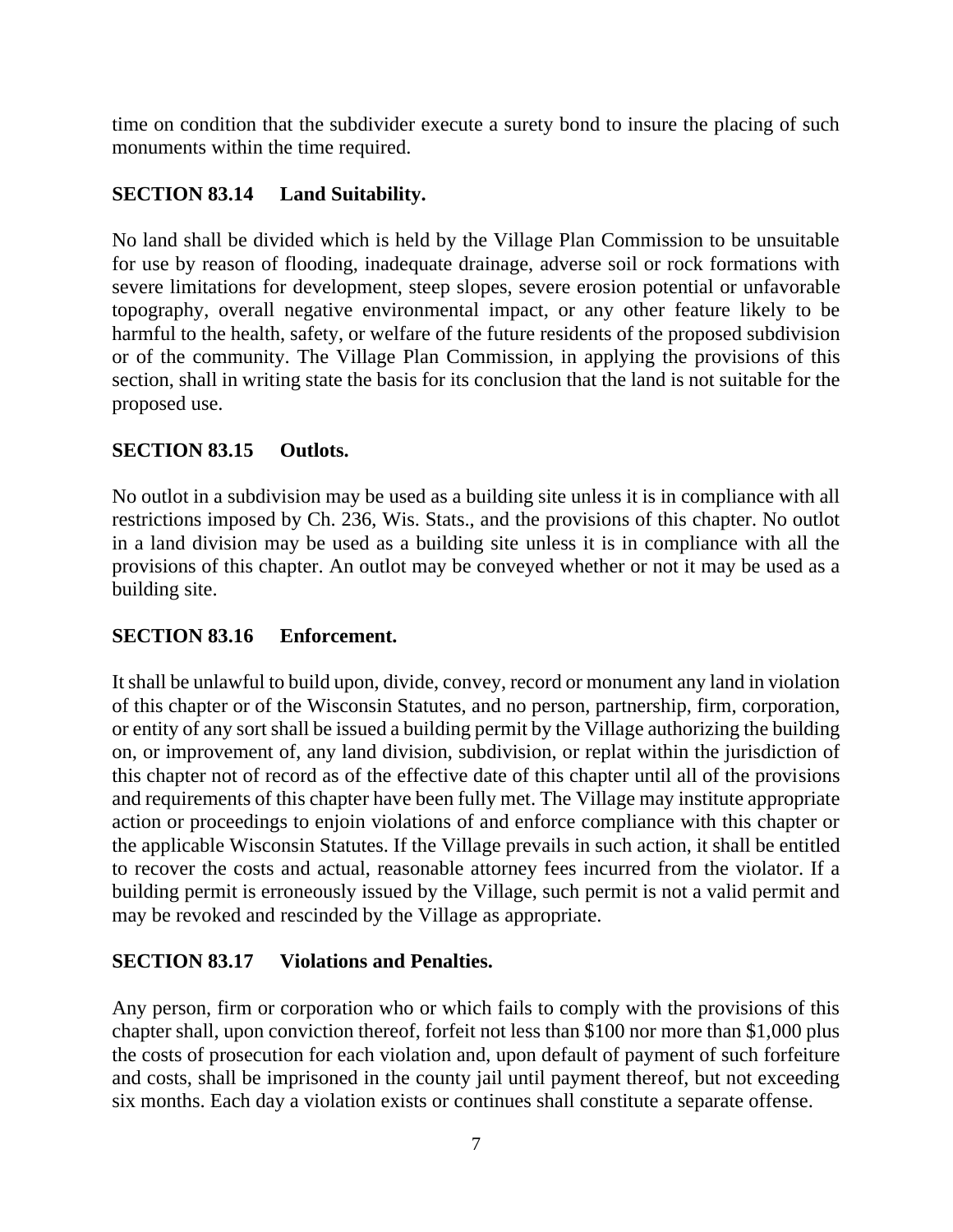### **SECTION 83.18 Hill Development.**

- (a) No subdivision or land division within the Village corporate limits, and no subdivision within the Village of Cross Plains extraterritorial jurisdiction area, may be approved which would result in a disturbance of land on areas defined herein as hillsides or hilltop edges. Development on hilltops, if allowed, shall be restricted so as to minimize the disturbance of land and vegetation and preserve the viewshed year-round for areas of lower elevation. The following exceptions shall be allowed:
	- (1) Installation of public utilities as needed to provide public services to serve larger areas.
	- (2) Habitat maintenance as approved by the Village Forester.
	- (3) Fencing as approved by the Village Director of Public Facilities.
- (b) The subdivider shall identify the base of hillside (and top of hillside, if applicable) with a one-inch iron pipe located on the property line; in wooded areas a steel fence post shall also be placed to identify the base of hillside and top of hillside.
- (c) See Section 83.125(n)-(r) and Exhibit A-1 for definitions related to hill development, and Section 84.80 for hill development regulations.

### **SECTION 83.19 Development in Designated Water Quality Corridor Areas.**

- (a) No subdivision or land division of lands annexed to the Village after January 22, 2007 that lies within the Village of Cross Plains extraterritorial jurisdiction area and that falls within 300 feet of the center line of Black Earth Creek east of the Village wastewater treatment plant discharge, within 200 feet of the center line of Garfoot Creek or Black Earth Creek west of the wastewater treatment plant discharge, within 150 feet of the center line of Brewery Creek or the Swanson Swamp drainage, or east of County Road P and between U.S. Highway 14 and Stagecoach Road shall be developed for public or private residential use or for commercial or industrial development. Construction of public utilities, trailways and parkland-related facilities within these areas is permissible.
- (b) No subdivision or land division of lands annexed to the Village after January 22, 2007 that lies within the Village of Cross Plains extraterritorial jurisdiction area and that falls within 1,500 feet of the center line of a perennial watercourse may be approved which would result in the sum of the planned impervious areas within the development, including existing impervious areas, exceeding 20% of the total area in the development as measured on a horizontal plane. In addition, in such areas, stormwater management practices shall be provided to infiltrate sufficient runoff volume so that the post-development infiltration volume shall be 90% of the presettlement infiltration volume.
- (c) The subdivider shall identify the water quality corridor areas by placing a one-inch iron pipe at the edge of the corridors at intersecting property lines.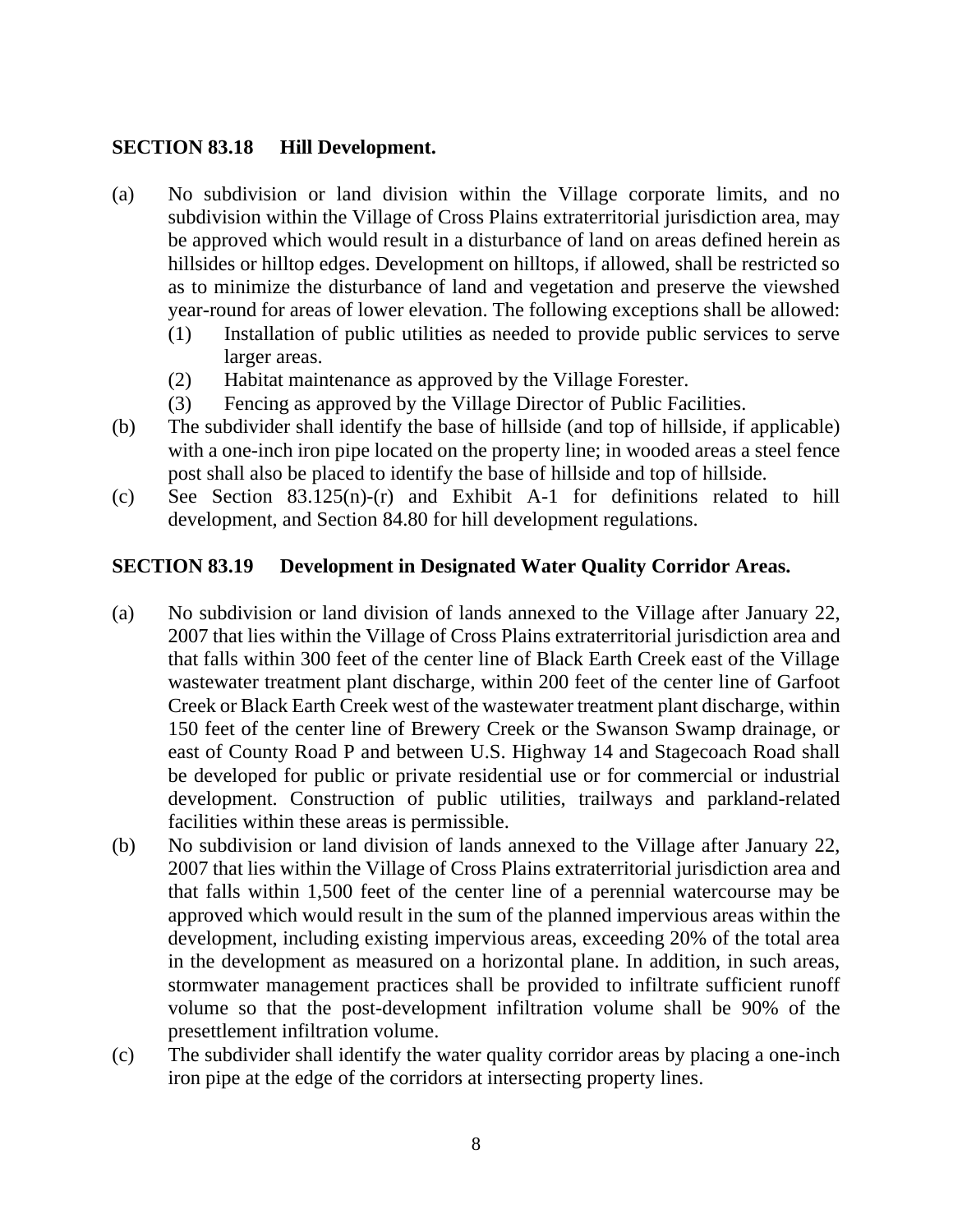#### **SECTION 83.20 Cost of Facilities.**

(a) **In General.** Where a subdivision or land division causes a need for additional capital facilities, the subdivider shall pay the full cost of all additional capital facilities required within the boundaries of the proposed subdivision or land division and the appropriate proportionate share of the cost of off-site capital facilities required to serve the proposed subdivision or land division. This provision does not create any special or general obligation on the part of the Village to construct additional capital facilities in order to accommodate any particular subdivision or land division. However, if the Village determines to construct such additional facilities, the costs shall be borne as specified herein.

#### **SECTIONS 83.21 – 83.23 Reserved**

#### **PROCEDURE**

#### **SECTION 83.24 Preliminary Consultation.**

Prior to the filing of an application for the approval of a preliminary plat, the subdivider shall consult with Village Staff. This consultation is intended to inform the subdivider of the purpose and objectives of these regulations, the Comprehensive Plan, Official Map, and duly adopted plan implementation devices of the Village and to otherwise assist the subdivider in planning its development.

#### **SECTION 83.25 Preliminary Plat Review.**

(a) Before submitting a final plat for approval, the subdivider shall prepare a preliminary plat and a written application for approval and shall file 10 paper copies of the plat and the application with the Village Administrator at least 30 days prior to the meeting of the Plan Commission at which action is desired. At the same time, the subdivider shall also file electronic copies of the documents with the Administrator, Village Engineer and the Director of Public Facilities. The subdivider shall also forward a copy to the local electric and telephone utilities. When the subdivider expects the Village to act as the transmitting authority in accordance with Section 236.12, Wis. Stats., the application shall state that transmittal responsibility lies with the Village, shall contain a list of the other authorities to which the plat must be submitted, and shall be accompanied by such additional fees and copies of the plat as are necessary to be transmitted to such authorities.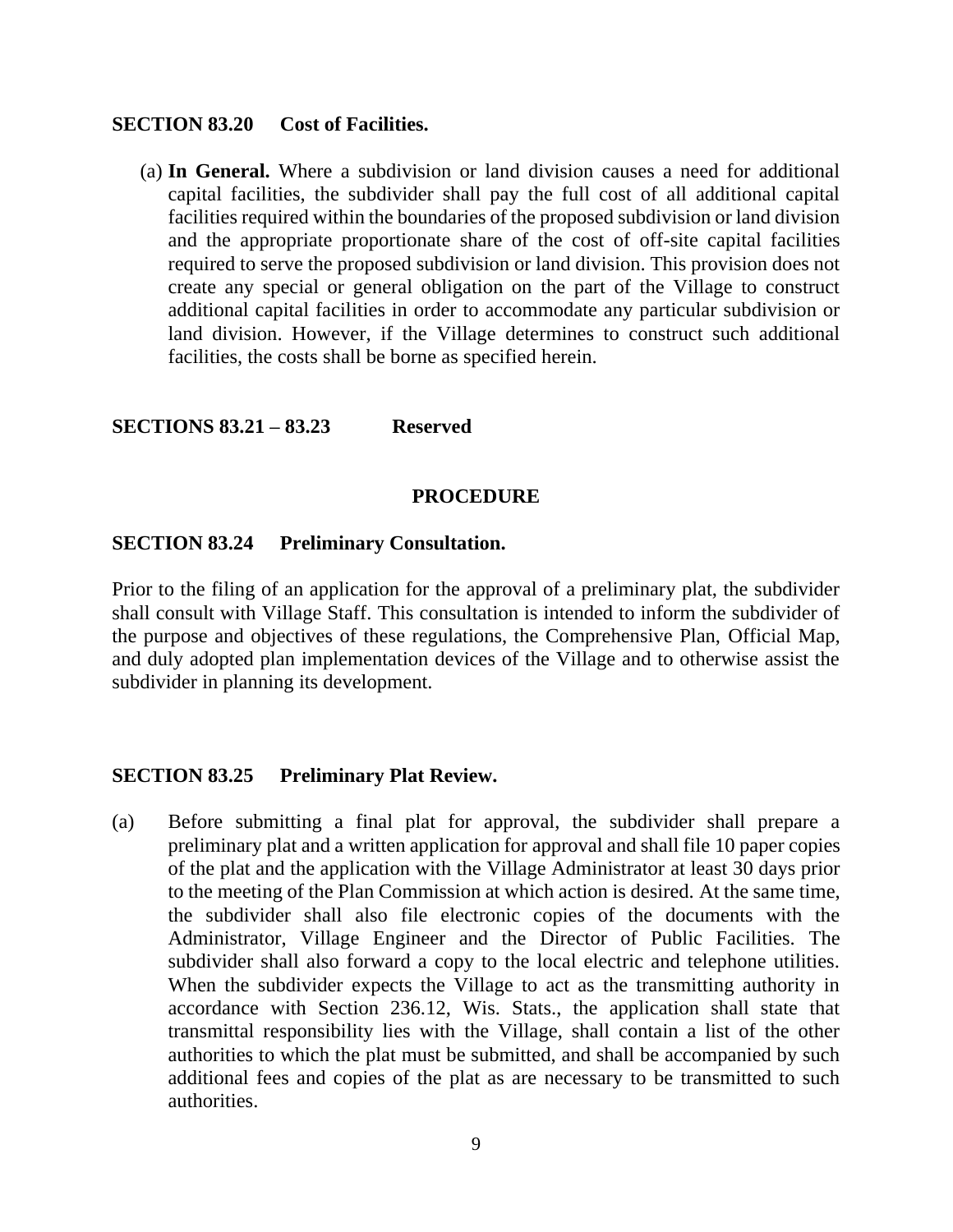- (b) The preliminary plat shall cover the entire area owned or controlled by the subdivider even though only a small portion thereof is proposed for development at the time and shall be prepared in accordance with this chapter. The Plan Commission may waive the requirement that the preliminary plat cover the entire area where it is unnecessary to fulfill the purpose of this chapter and undue hardship would result from strict application thereof. Where a subdivider has control of lands equal to or in excess of 80 acres separated only by existing public roads or railroads, in lieu of a preliminary plat on the entire area, a comprehensive development plan may be submitted pursuant to this chapter.
- (c) Before accepting any preliminary plat for filing and submittal to the Plan Commission, the Village Administrator shall determine whether the preliminary plat and other filings required under this chapter are complete and comply with the requirements of this chapter as to form and whether all review fees and deposit moneys have been paid pursuant to this chapter. No preliminary plat shall be deemed to be filed until the Village Administrator determines that the application is complete. After the Village Administrator determines that the application has been properly filed, the Village Administrator shall forward two copies of the preliminary plat to the Plan Commission which shall examine it for conformity with the requirements of this chapter and with the requirements of any other ordinance, statute or administrative rule and regulation and for compliance with the Comprehensive Plan, Official Map, and other applicable plans. Where appropriate, the Village Administrator shall also forward a copy of the preliminary plat to the Village Engineer and/or Village Attorney for technical review. The Plan Commission, in its discretion, may, but is not required to, hold a public hearing on the preliminary plat.
- (d) The Plan Commission shall recommend approval or conditional approval of the plat to the Village Board or shall reject the plat. Consideration of the environmental assessment checklist pursuant to Section 83.39 hereof shall be part of the Plan Commission's review. If approval or conditional approval is recommended, the preliminary plat shall be referred to the Village Board for consideration. The Village Board shall then approve, conditionally approve, or reject the preliminary plat. One copy of the plat shall be returned to the subdivider, its surveyor, or engineer with the date and action endorsed thereon, and, if approved conditionally or rejected, the conditions of approval or reasons for rejection shall be endorsed thereon or attached thereto. Unless the time is extended by written agreement between the subdivider and the Village, failure to complete the action herein required within 90 days of a completed filing of the preliminary plat shall constitute an approval of the preliminary plat.
- (e) Approval or conditional approval of a preliminary plat entitles the final plat to approval provided that the final plat conforms substantially to the preliminary plat, including any conditions of that approval, and conforms to any applicable local plans and ordinances. If the final plat is not submitted within 36 months of the last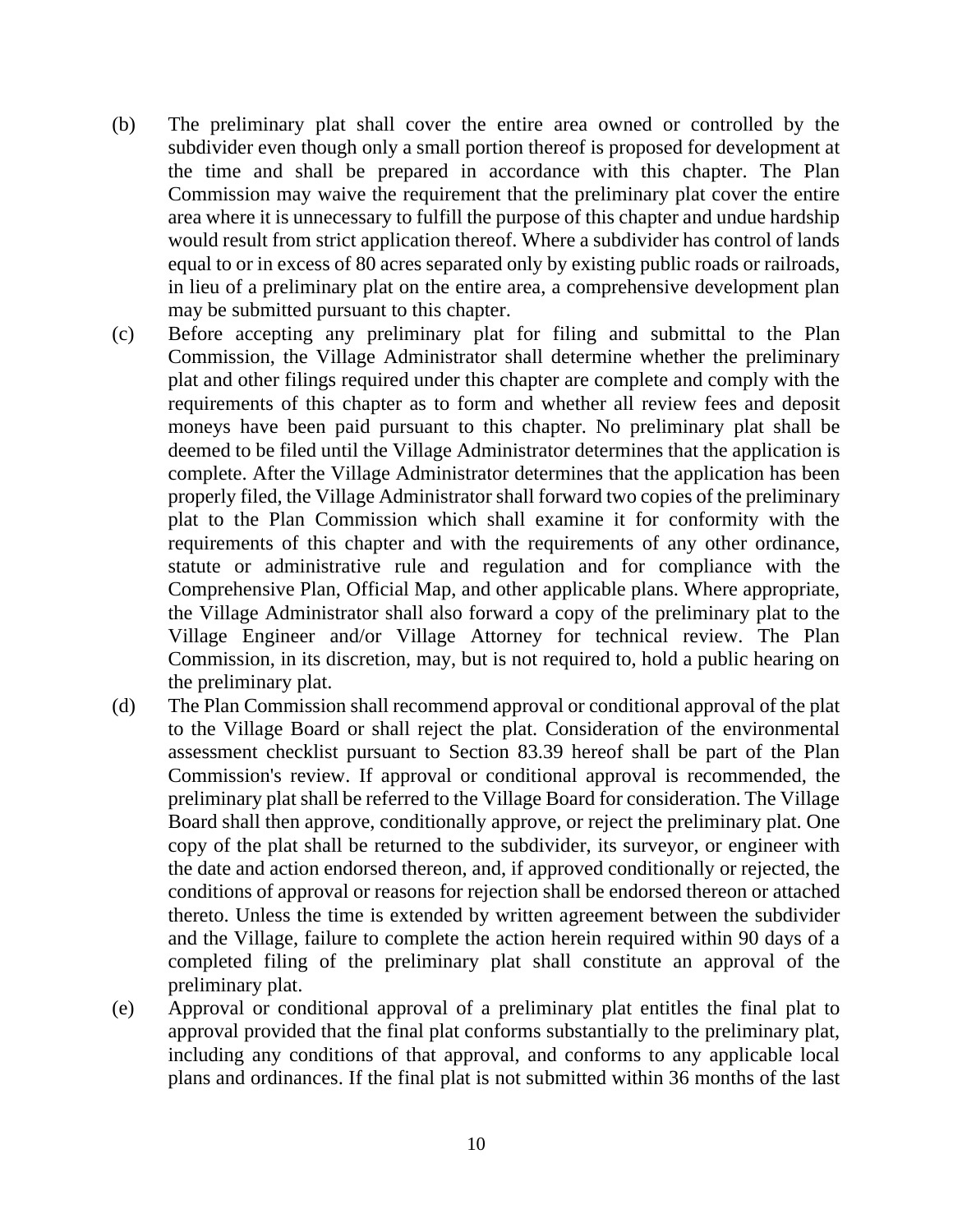required approval of the preliminary plat, any approving authority may refuse to approve the final plat regardless of prior action taken on the preliminary plat.

(f) Whenever a proposal to replat or resubdivide one or more recorded subdivisions, or any part of a recorded subdivision, is filed with the Plan Commission, it shall schedule and hold a public hearing on the proposed preliminary plat of the replat or resubdivision before taking action. The Commission shall mail notices of the proposed replat or resubdivision and of the scheduled hearing thereon at least 10 days prior to the time of such hearing to the owners of all properties adjacent to the proposed replat or resubdivision.

### **SECTION 83.26 Final Plat Review.**

- (a) The subdivider shall prepare and file eight copies of the final plat together with a written application for approval with the Village Administrator within 36 months of the approval of the last required preliminary plat and at least 30 days prior to the meeting of the Village Plan Commission at which action is desired. At the same time, the subdivider shall file electronic copies of the documents with the Village Administrator, the Village Engineer, and the Director of Public Facilities. When the subdivider expects the Village to act as the transmitting authority in accordance with Section 236.12, Wis. Stats., the application shall state that transmittal responsibility lies with the Village, shall contain a list of the other authorities to which the plat must be submitted, and shall be accompanied by such additional fees and copies of the plat as are necessary to be transmitted to such authorities.
- (b) Before accepting any final plat for filing and submittal to the Plan Commission, the Village Administrator shall determine whether the final plat and other filings required under this chapter are complete and comply with the requirements of this chapter as to form and whether all review fees and deposit moneys have been paid pursuant to this chapter. No final plat shall be deemed to be filed until the Village Administrator determines that the application is complete. After the Village Administrator determines that the application has been properly filed, the Village Administrator shall forward two copies of the plat to the Plan Commission. The Plan Commission shall examine it for conformity with the preliminary plat and any conditions of approval, with the requirements of this chapter, and with the requirements of any other ordinances, statutes, administrative rules and regulations, or local plans which may be applicable to it. Where appropriate, the Village Administrator shall also forward a copy of the plat and related documents to the Village Engineer and/or Village Attorney for technical review.
- (c) The Plan Commission shall recommend approval of the final plat to the Village Board or shall reject the plat. If approval is recommended, the final plat shall be referred to the Village Board for consideration. The Village Board shall then approve, conditionally approve, or reject the final plat. As part of the approval process, a professional engineer, a planner, or another person charged with the responsibility to review plats shall provide the Village Board with his or her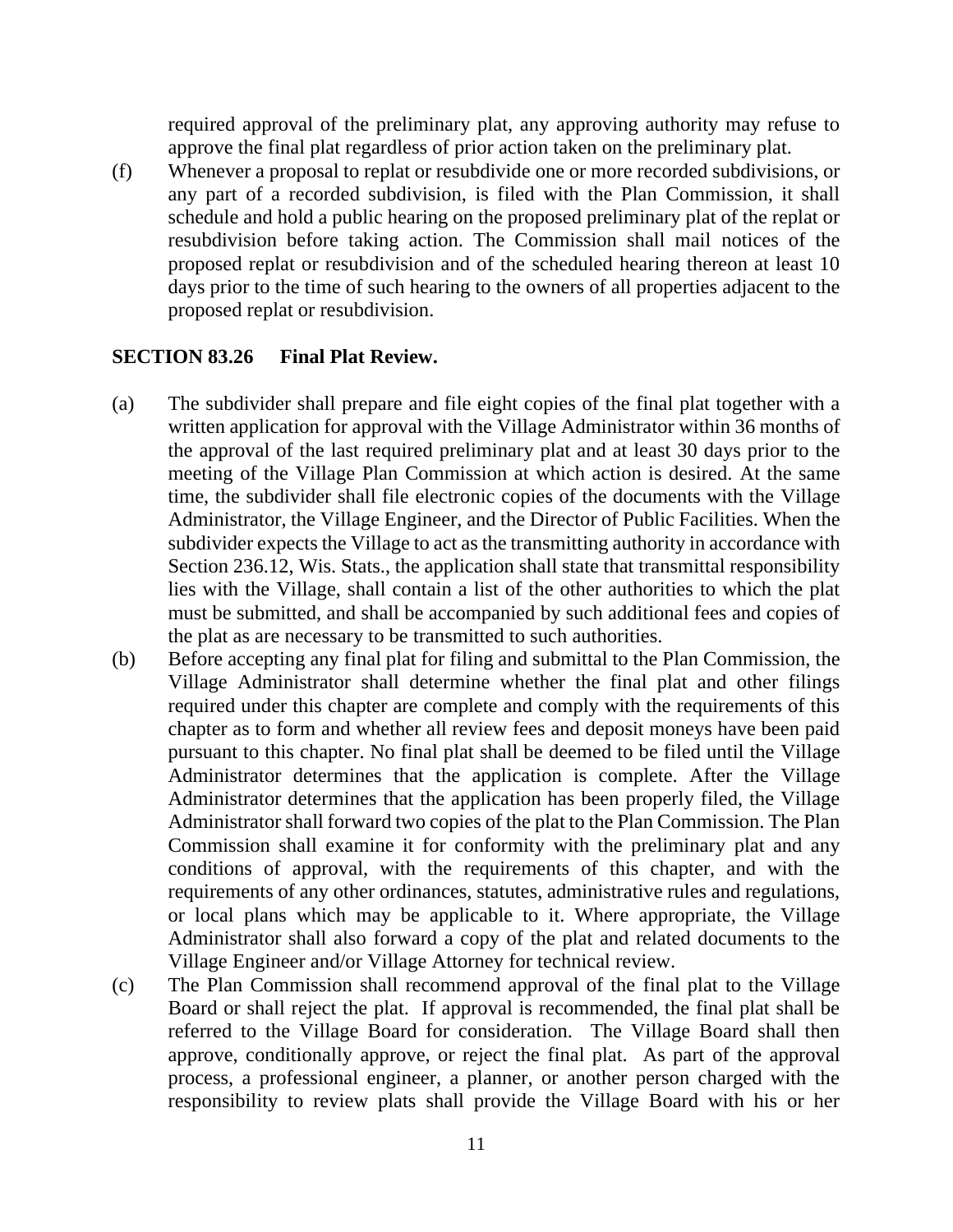conclusions as to whether the final plat conforms substantially to the preliminary plat and with his or her recommendation on approval of the final plat. The conclusions and recommendation shall be made a part of the record of the proceeding at which the final plat is being considered and are not required to be submitted in writing.

- (d) The final plat may, if permitted by the Plan Commission, include only that portion of the approved preliminary plat which the subdivider proposes to record at that time.
- (e) If the final plat conforms substantially to the preliminary plat as approved, including any conditions of that approval, and to local plans and ordinances adopted as authorized by law, it is entitled to approval. If the final plat is not submitted within thirty-six (36) months after the last required approval of the preliminary plat, the Plan Commission or Village Board may refuse to approve the final plat or may extend the time for submission of the final plat.
- (f) The Village Plan Commission shall, when it determines to recommend approval of a plat, give at least 10 days' prior written notice of its intention to the clerk of any municipality within 1,000 feet of the plat; provided, however, that failure to give such notice shall not invalidate any plat.
- (g) After the final plat has been approved by the Village Board and the contract and security for the installation of improvements have been filed in accordance with Section 83.11 hereof, the subdivider shall submit the final plat to the Village Administrator. The Village Administrator shall cause the certificate inscribed upon the plat attesting to such approval to be duly executed and the plat returned to the subdivider for recording.
- (h) The subdivider shall file a certified copy of the final plat with the Village Administrator within 10 days after it has been recorded.

# **SECTION 83.27 Replats.**

- (a) When it is proposed to replat a recorded subdivision, or part thereof, so as to change its boundaries, or a part thereof, the subdivider or person wishing to replat shall vacate or alter the recorded plat as provided in Sections 236.40 through 236.44, Wis. Stats. The subdivider, or person wishing to replat, shall then proceed as required by this Chapter.
- (b) Whenever a preliminary plat of a replat is filed, the Plan Commission shall schedule and hold a public hearing before it acts on the plat. Notices of the proposed replat and public hearing shall be mailed, at the subdivider's expense, to the owners of all properties within the limits of the exterior boundaries of the proposed replat and to the owners of all properties adjacent to the proposed replat.

# **SECTION 83.28 Land Divisions by Certified Survey.**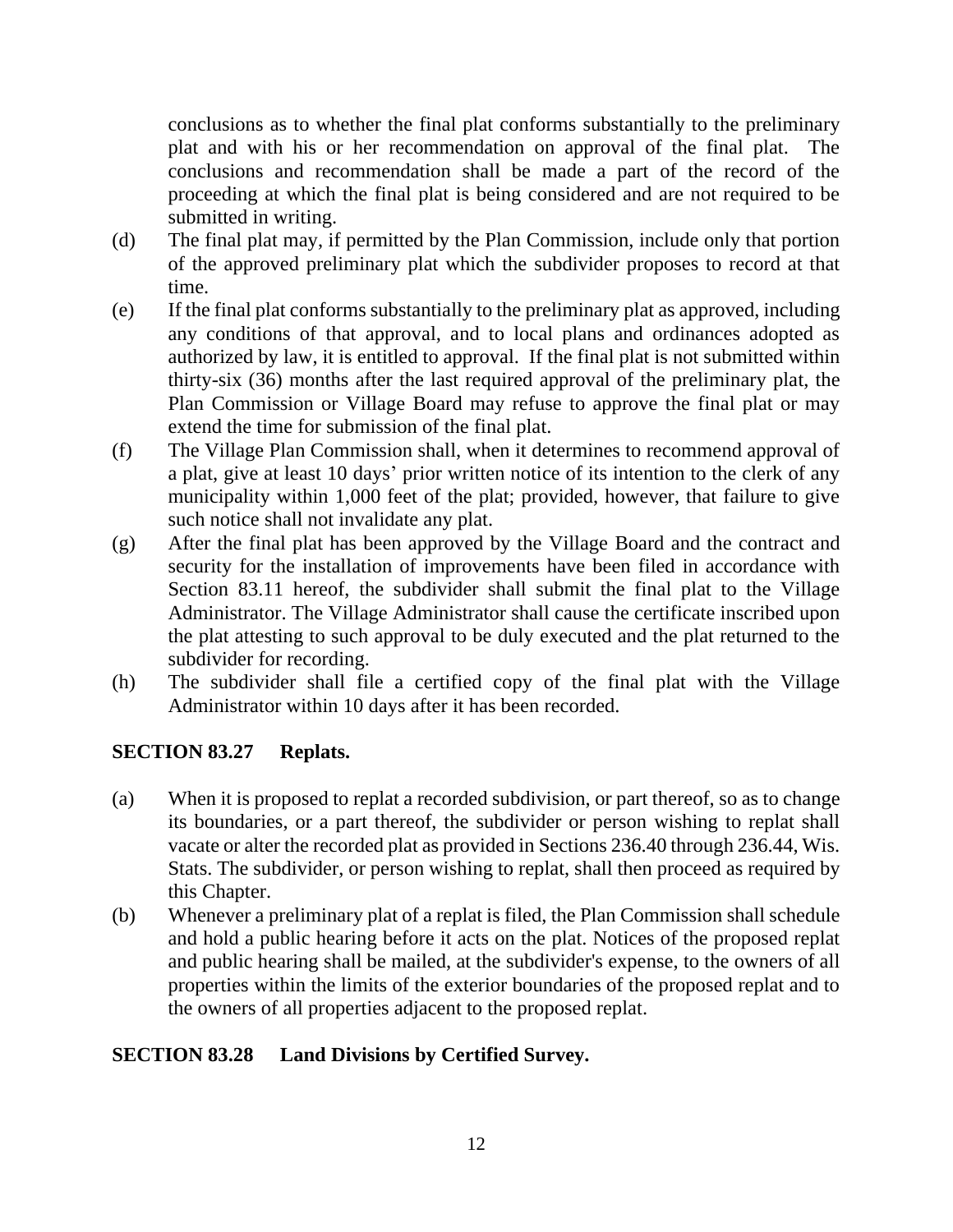- (a) A certified survey which has been approved by the Plan Commission and the Village Board and meets all of the requirements of Section 236.34, Wis. Stats., and of this chapter may be utilized to create not more than four parcels, 15 acres each or less in size. The Plan Commission may require a preliminary plat to be filed by a subdivider who is seeking approval of a certified survey map. When required, the preliminary plat must include all lands under the control of the applicant within a parcel up to a maximum area of 40 acres. The land comprising the 40 acres will be determined by quarter-quarter section lines unless indicated otherwise. When a preliminary plat is not required, the certified survey map shall include the entire parcel owned by the subdivider. The subdivider shall comply with the requirements of Sections 83.118- 83.121 of this Chapter when a certified survey map is used unless a waiver has been granted pursuant to Section 83.120. The Board resolution approving the certified survey map shall be reproduced legibly on the face of the map. All outstanding special assessments shall be paid prior to approval unless determined otherwise by the Village Board.
- (b) The applicant for a land division shall file 10 blue-line prints or other acceptable reproductions of a certified survey map and a written application for approval with the Village Administrator. At the same time, the subdivider shall file electronic copies of the documents with the Village Administrator, the Village Engineer, and the Director of Public Facilities.
- (c) Before accepting any certified survey map for filing and submittal to the Plan Commission, the Village Administrator shall determine whether the certified survey map and other filings required under this chapter are complete and comply with the requirements of this chapter as to form and whether all review fees and deposit moneys have been paid pursuant to this chapter. No certified survey map shall be deemed to be filed until the Village Administrator determines that the application is complete. After the Village Administrator determines that the application has been properly filed, the Village Administrator shall transmit the copies of the map and application to the Plan Commission and to all affected Village departments for their review and recommendations concerning matters within their jurisdiction. Department recommendations shall be transmitted to the Plan Commission within 21 days from the date the map is filed. The map shall be reviewed by the Plan Commission for conformance with this chapter, the Village Comprehensive Plan, Official Map, and any statute, ordinance, rule, or regulation which affects it.
- (d) The Plan Commission shall recommend approval or conditional approval of the map to the Village Board or shall reject the map. If approval or conditional approval is recommended, the map shall be referred to the Village Board for consideration. The Village Board shall then approve, conditionally approve, or reject the map. One copy of the map shall be returned to the subdivider with the date and action endorsed thereon, and if approved conditionally or rejected, the conditions of approval or reasons for rejection shall be endorsed thereon or attached thereto. Unless the time is extended by written agreement between the subdivider and the Village, failure to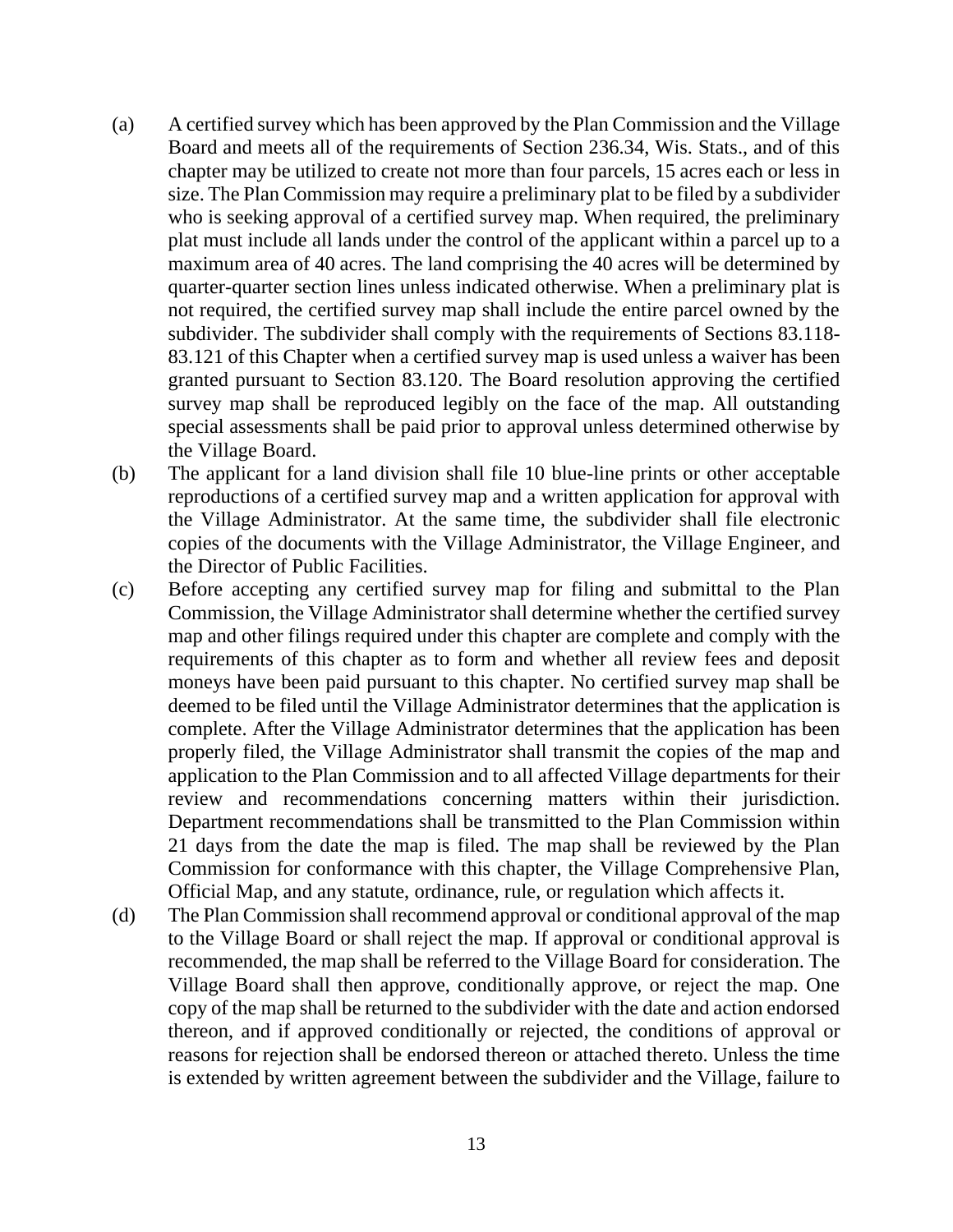complete the action required herein within 90 days of the completed filing of the map shall constitute an approval of the map.

- (e) After the certified survey map has been approved by the Village Board, the contract for improvements is entered and recorded, and the security for the installation of improvements has been filed in accordance with Section 83.11 and any fee imposed pursuant to Sections 83.12, 83.20 and 83.119 or any other required costs, fees and assessments have been paid, the subdivider shall submit the map to the Village Administrator. The Village Administrator shall execute the certificate inscribed upon the map attesting to such approval and return the map to the subdivider for recording.
- (f) All certified survey maps shall be recorded with the Register of Deeds for Dane County within six months of final approval and 24 months of first approval and:
	- (1) Failure to record a certified survey map within 24 months of the first approval or six months of last approval shall require the subdivider to resubmit a certified survey map pursuant to this section and pay all fees required under Section 83.119(b)(1) of this chapter.
	- (2) All resubmissions of certified survey maps shall be treated as new and independent certified survey maps, and no approval of a previous certified survey map shall be binding upon the Plan Commission or Village Board even if such certified survey map is unchanged.
- (g) The subdivider shall file a certified copy of the recorded map with the Village Administrator within 10 days after the map is recorded.
- (h) No building permits shall be issued and no improvements may be made until the approved certified survey map is approved by the Village and is recorded with the Register of Deeds.

# **SECTION 83.29 Land Divisions within Extraterritorial Plat Approval Jurisdiction.**

- (a) **Authority.** The Village's authority to approve land division and condominium development plats within its extraterritorial jurisdiction is granted by Section 236.45(3) and Ch. 703, Wis. Stats.
- (b) **Extraterritorial Land Division and Condominium Development Policies.** The following policy shall govern the Village's approval and regulation of divisions of land within its extraterritorial jurisdiction area in order to promote the intent and those purposes set forth in this chapter:
	- (1) No such land divisions will be permitted without approval of the Village Board in accordance with the procedures in this chapter as applicable to land divisions within the Village.
	- (2) No such land division will be permitted unless such land division is consistent with the provisions of the Village of Cross Plains Official Map, as approved, and as amended from time to time.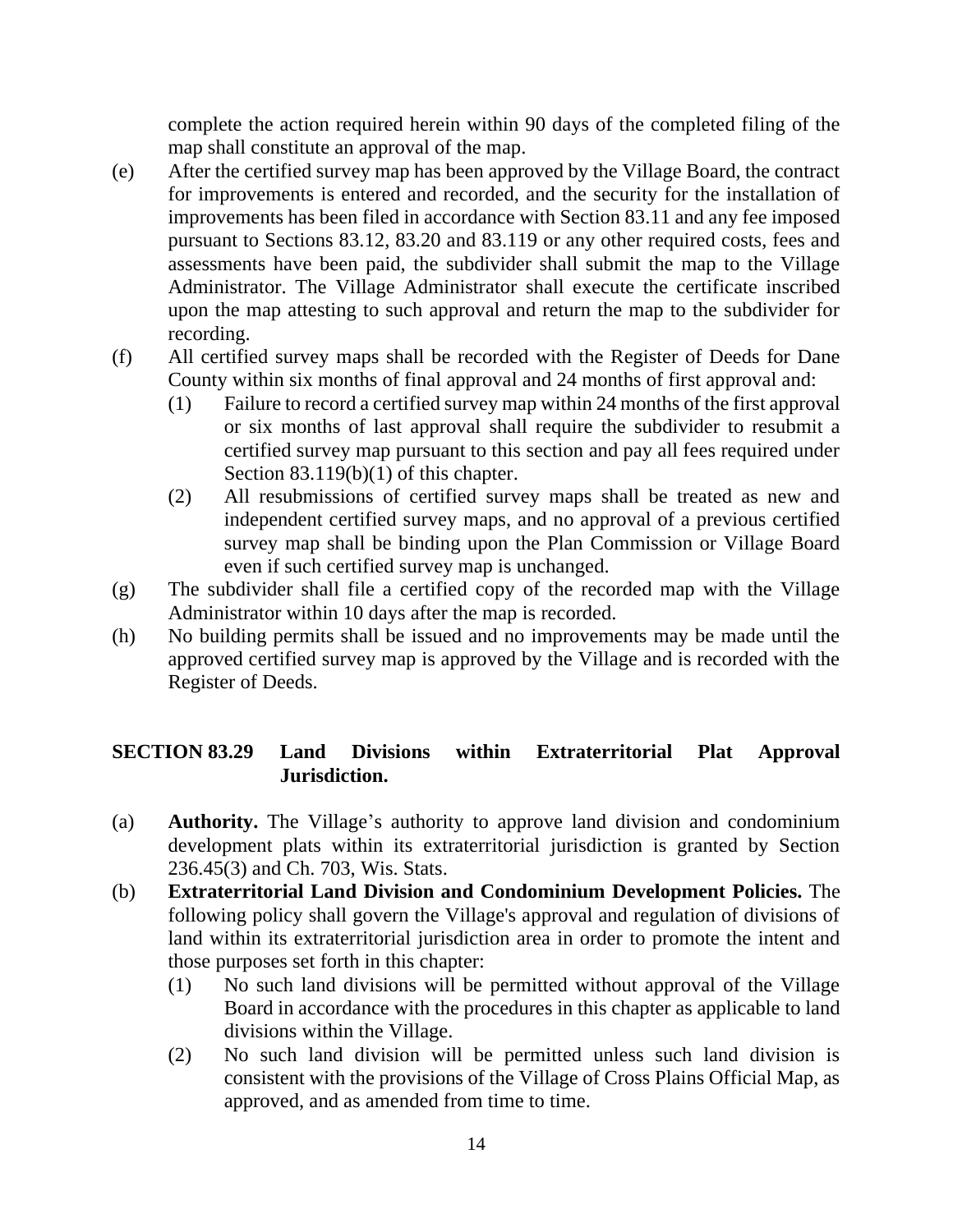- (3) The Village will attempt to seek consistency between its plans and locally adopted town plans. To the extent that the policies of the Village are more restrictive in regard to the protection of the public health, safety, welfare, and environmental quality, or in terms of implementing the Village's Comprehensive Plan or Official Map the Village's policies shall prevail. All land divisions within the extraterritorial limits will be subject to the land reservation or dedication requirements of this chapter. This specifically means the following:
	- a. Any public right-of-way area identified in the Village's Comprehensive Plan or Official Map shall





*This figure depicts the conceptual build out of a property of 155 acres in the extraterritorial jurisdiction area. With a four-lot cluster, it would still have an overall density of one home per 35 acres (155/35 = 4.4, rounded down to 4) with a maximum lot size of 2.5 acres.*

be dedicated in conformance with requirements of this chapter.

- b. Any waterway or stormwater management area identified on the Village's Comprehensive Plan or Official Map shall be dedicated in conformance with requirements of this chapter.
- c. If any lands within the land division are within the limits of an environmental corridor, as mapped by the Village, Dane County, or Capitol Area Regional Plan Commission, the land divider shall record a public open space easement specifying that the development within said environmental corridor shall be consistent with overlay zoning in the Village's Zoning Code or shall label and designate said area as an undevelopable outlot, at the Village's direction.
- (4) All parklands proposed in adopted elements of the Village's Comprehensive Plan or Official Map shall be reserved or dedicated to the extent allowed under this chapter.
- (5) Such land divisions shall meet all of the development layout design standards contained in this chapter.
- (6) Such land divisions shall follow the erosion control requirements established by the Village.
- (7) Such land divisions shall pay the required review fees contained in this chapter prior to initial placement on the Plan Commission agenda.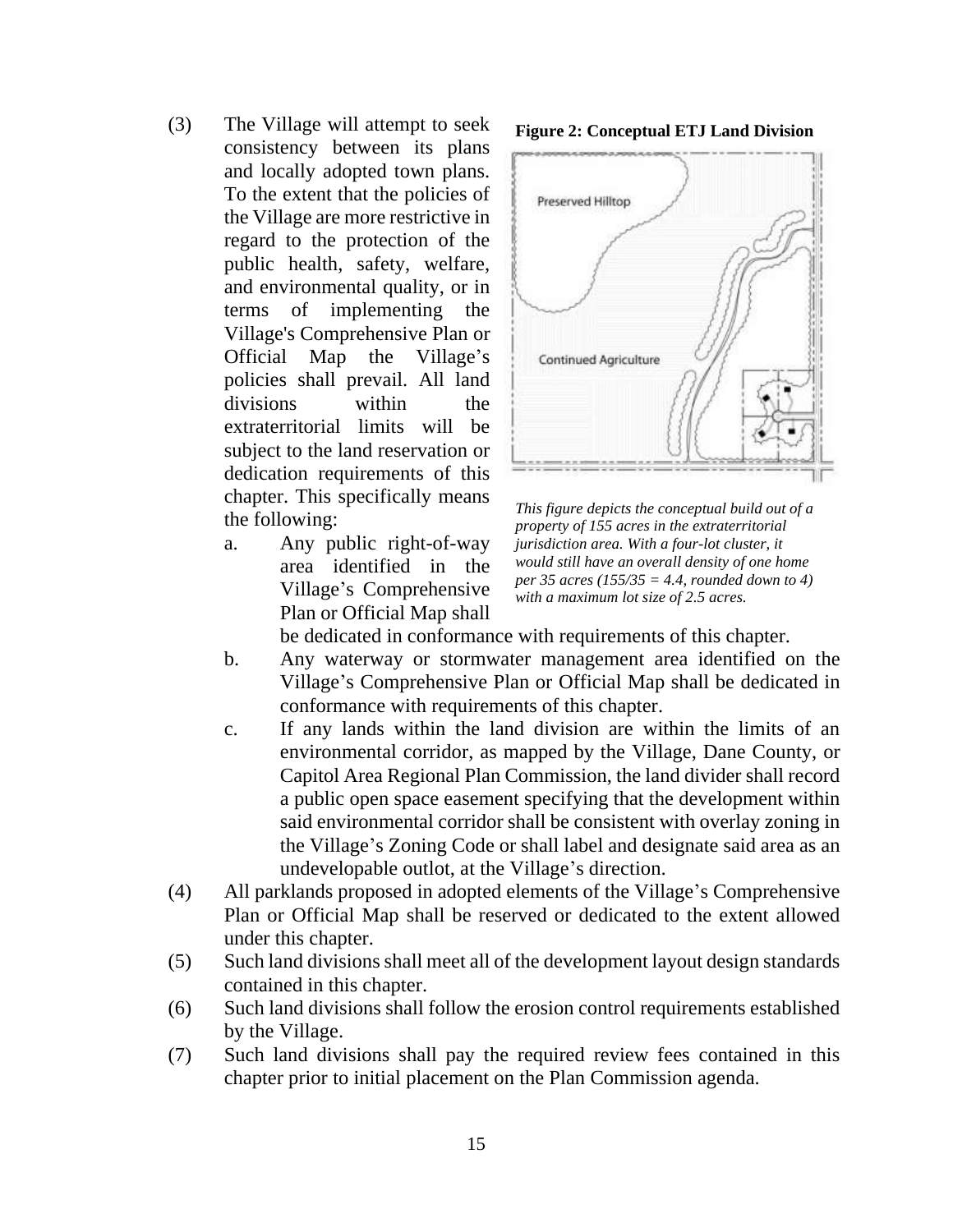- (8) The plat, condominium plat, or certified survey map shall include the entire original parcel of land from which any new lots or parcels are created, and a note shall be placed on the face of the plat or certified survey map indicating areas necessary for compliance with the density standard established herein.
- (c) **Extraterritorial Land Division Procedures.** In addition to the procedures for land divisions within the Village limits, land divisions in the Village's extraterritorial land division jurisdiction shall also follow the following requirements:
	- (1) In all cases, the time period within which action is required shall not begin until the Town Board, the staff serving the Dane County Zoning Committee, and the Village of Cross Plains have received all maps, drawings and data required for plat, condominium plat, or certified survey map approval.
	- (2) No person shall divide any land located within the Village's extraterritorial land division jurisdiction without first filing an application and paying the Village's standard land division review fees. The timing for filing the application and paying the Village's review fees shall be the same as otherwise required for land division within the Village.
	- (3) Submittal requirements for land divisions within the Village's extraterritorial land division jurisdiction shall be identical to those required for land divisions within the Village limits.
- (d) **Disclosure.** No person shall sell any parcel of land of one acre or less in size within the Village's extraterritorial jurisdiction if it abuts a road that has not been accepted as a public road unless the seller informs the purchaser of that fact in writing and it is understood that the town or county is not obligated to maintain it.

### **SECTION 83.30 Zero Lot Line Land Divisions.**

A zero-lot line land division designed to put each dwelling unit of a side-by-side duplex, townhouse, or row house where the lot line will be placed along the common wall or walls may be approved by Village staff without Plan Commission or Village Board approval, provided that it is on a properly zoned lot. If approved by Village staff, the owner shall record a zero-lot line agreement that is satisfactory to the Village.

### **SECTIONS 83.31 – 83.32 Reserved.**

### **PRELIMINARY PLAT**

#### **SECTIONS 83.33 General Requirements.**

A preliminary plat shall be required for all subdivisions and shall be based upon a survey by a land surveyor registered in this state. At the discretion of the Plan Commission, a preliminary plat may be required for a land division which presents special development issues. A preliminary plat shall be prepared on paper of good quality capable of clearly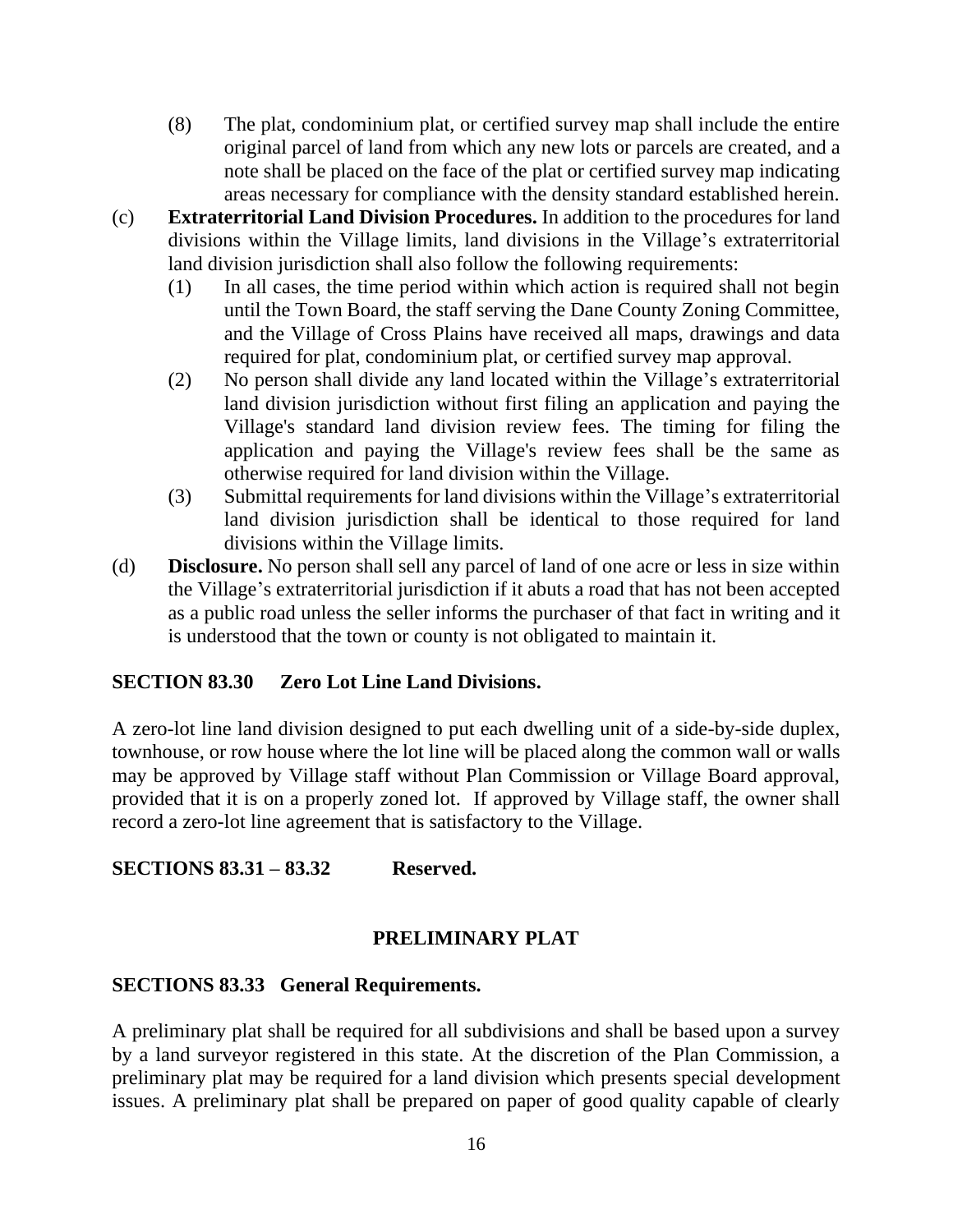legible reproduction at a scale of not more than 100 feet to the inch and shall show correctly on its face the following information:

- (a) Title under which the proposed subdivision is to be recorded.
- (b) Location of proposed subdivision by government lot, quarter-quarter section, township, range, county, and state and a location map showing the relationship between the plat and its surrounding area and to existing streets.
- (c) Date, scale and North point.
- (d) A description of the material of which the corner marker is composed.
- (e) Names and addresses of the owner, the subdivider, the surveyor, the engineer, and the professional land planner involved in the plat preparation.
- (f) The entire area contiguous to the proposed plat owned or controlled by the subdivider shall be included on the preliminary plat even though only a portion of said area is proposed for immediate development. The Village Plan Commission may waive this requirement where a comprehensive development plan has been previously approved and recorded for the area and where it is otherwise unnecessary to fulfill the purposes and intent of this chapter and undue hardship would result from strict application thereof.
- (g) The present zoning and any proposed zoning change for the plat and all lands adjacent thereto.
- (h) Location and elevation of any land situated in a floodplain.

# **SECTION 83.34 Plat Data.**

All preliminary plats shall show the following:

- (a) Exact length and bearing of the exterior boundaries of the proposed subdivision referenced to a corner established in U.S. Public Land Survey and the total acreage encompassed thereby.
- (b) Contours at vertical intervals of not more than two feet where the slope of the ground surface is less than 20% and of not more than five feet where the slope of the ground surface is 20% or more. Elevations shall be marked on such contours based on USGS data.
- (c) Water elevations of adjoining lakes and streams at the date of the survey and approximate high- and low-water elevations, based upon or established by the best available data.
- (d) Location, right-of-way width and names of all existing streets, alleys or other public ways, easements, railroad and utility rights-of-way and all section and quartersection lines within the exterior boundaries of the plat or immediately adjacent thereto.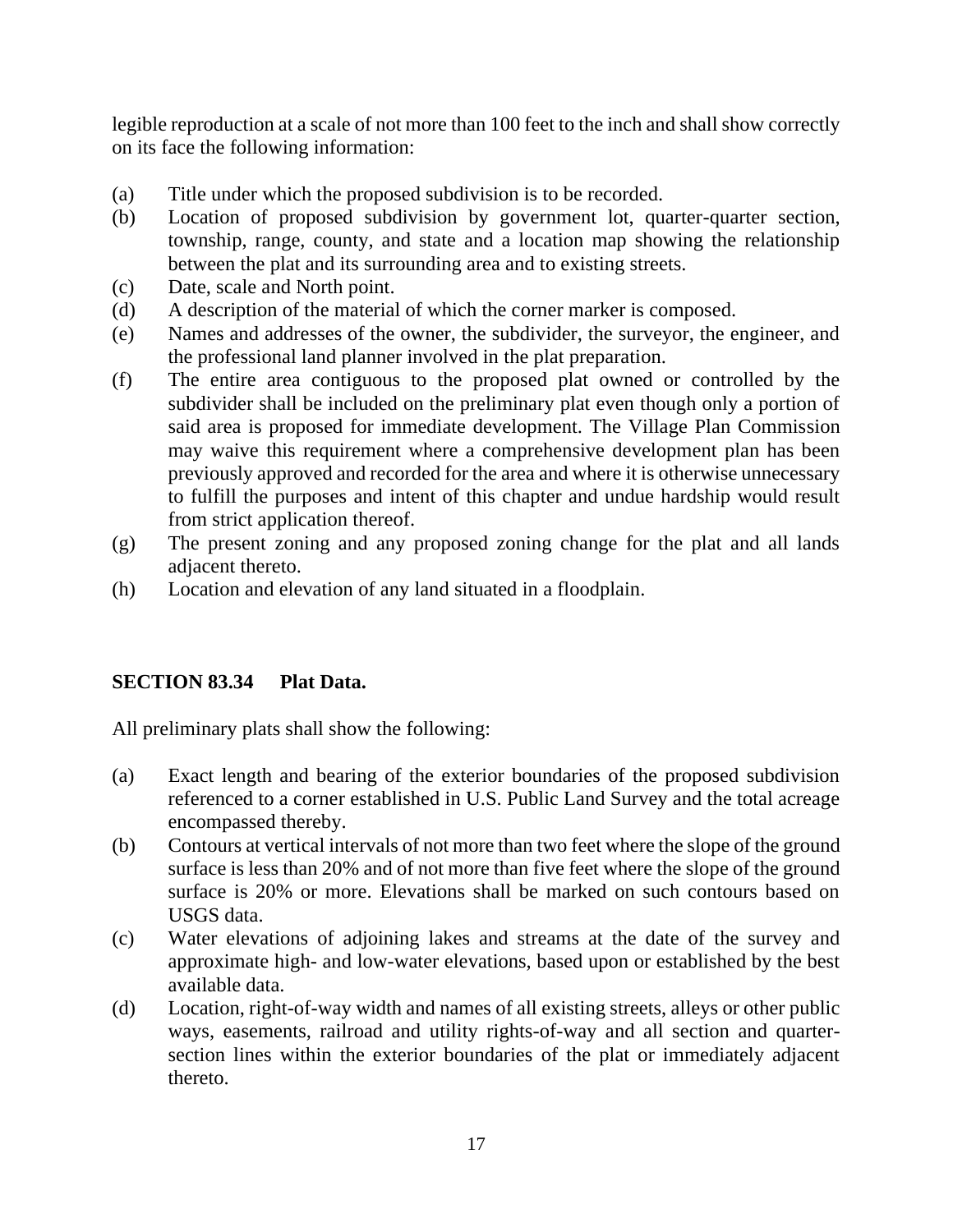- (e) Location and names of any adjacent subdivisions, parks and cemeteries, and owners of record of abutting unplatted lands.
- (f) Type, width and elevation of any existing street pavements within the exterior boundaries of the plat or immediately adjacent thereto together with any legally established center-line elevations, based upon or established by the best available data.
- (g) Location, size and invert elevation of any existing sanitary or storm sewers, culverts and drainpipes; the location of manholes, catch basins, hydrants, and power and telephone poles; and the location and size of any existing water and gas mains within the exterior boundaries of the plat or immediately adjacent thereto. If no sewers or water mains are located on or immediately adjacent to the tract, the nearest such sewers or water mains which might be extended to serve the tract shall be indicated by their direction and distance from the tract, size, and invert elevations.
- (h) Locations of all existing property boundary lines, structures, drives, streams and watercourses, marshes, rock outcrops, wooded areas, railroad tracks and other similar significant features within the tract being subdivided or immediately adjacent thereto.
- (i) Location, width, length, bearing and names of all proposed streets and public rightsof-way, such as alleys and easements.
- (j) Any proposed lake and stream improvement or relocation.
- (k) Location and approximate dimensions of any sites to be reserved or dedicated for parks, playgrounds, drainageways, or other public use or which are to be used for group housing, shopping centers, church sites, or other nonpublic uses not requiring lotting.
- (l) When a street is on a circular curve, the main chords of the right-of-way lines shall be drawn as dotted or dashed lines in their proper places. All curved lines shall show, either on the lines or in an adjoining table, the radius of the circle, the central angle subtended, the chord bearing, the chord length and the arc length for each segment. The tangent bearing shall be shown for each end of the main chord for all circular lines. When a circular curve of thirty-foot radius or less is used to round off the intersection between two straight lines, it shall be tangent to both straight lines, and in such event, it is sufficient to show on the plat the radius of the curve and the tangent distances from the points of curvature to the point of intersection of the straight lines.
- (m) Existing zoning on and adjacent to the proposed subdivision when the plat is located within the extraterritorial plat approval jurisdiction of the Village.
- (n) Corporate limits lines.
- (o) Any proposed lake and stream access with a small drawing clearly indicating the location of the proposed subdivision in relation to the access.
- (p) Approximate dimensions and setback lines shall be shown for all lots and outlots together with proposed lot, outlot and block numbers.
- (q) Any other information requested by the Plan Commission or Village Board.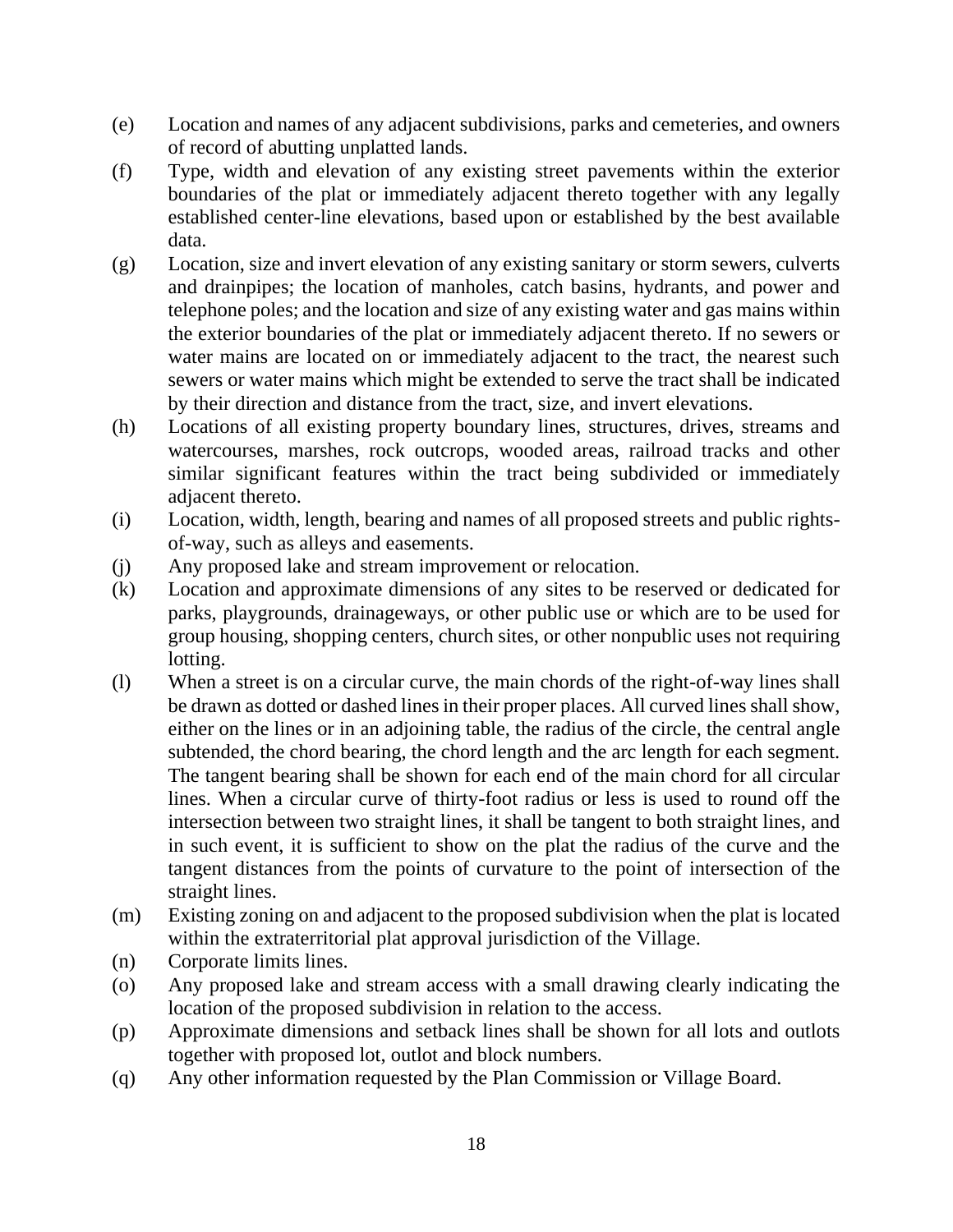### **SECTION 83.35 Street and Utility Plans and Profiles.**

The subdivider shall provide street and utility plans and profiles showing existing ground surface, established and proposed grades and locations for streets and public sanitary sewers, storm sewers and water mains, including extensions for a reasonable distance beyond the limits of the proposed subdivision when requested. All elevations shall be based upon USGS data, and plans and profiles shall meet the approval of the Village Engineer.

### **SECTION 83.36 Testing.**

- (a) The Village Engineer may require, and where sanitary sewers are unavailable shall require, that borings and soundings be made in specified areas to ascertain subsurface soil, rock and water conditions, including depth to bedrock and depth to groundwater table.
- (b) Where sanitary sewers are unavailable, the soil and percolation tests required by Ch. SPS 385, Wis. Adm. Code, shall be performed and the results shall be submitted with the preliminary plat. After approval of the preliminary plat but prior to submitting an application for approval of the final plat, each individual lot shall be tested for percolation as specified in Ch. SPS 383, Wis. Adm. Code, and the results of such tests shall be submitted to the Plan Commission.

### **SECTION 83.37 Covenants.**

The Village Plan Commission may require submission of a draft of protective covenants whereby the subdivider intends to regulate land use in the proposed subdivision and otherwise protect the proposed development.

### **SECTION 83.38 Erosion and Stormwater Drainage Control Plan.**

At the time application is made for the review of a preliminary plat, the subdivider shall also file with the Village Administrator one hard copy and one electronic copy of a proposed erosion and stormwater drainage control plan for the area contemplated for development. The proposed erosion and stormwater drainage control plan shall comply with the requirements of Chapter 65 of this Code and with this chapter. The erosion and stormwater drainage control plan shall require the owner(s) of the area contemplated for development to execute and record restrictive covenants applicable to the property, subject to the approval of the Village Attorney, requiring that all improvements be constructed and maintained such that water runoff from roofs and drainage or discharge from sump pumps will be diverted to grassy areas and not to streets, sidewalks or other paved areas.

#### **SECTION 83.39 Environmental Assessment.**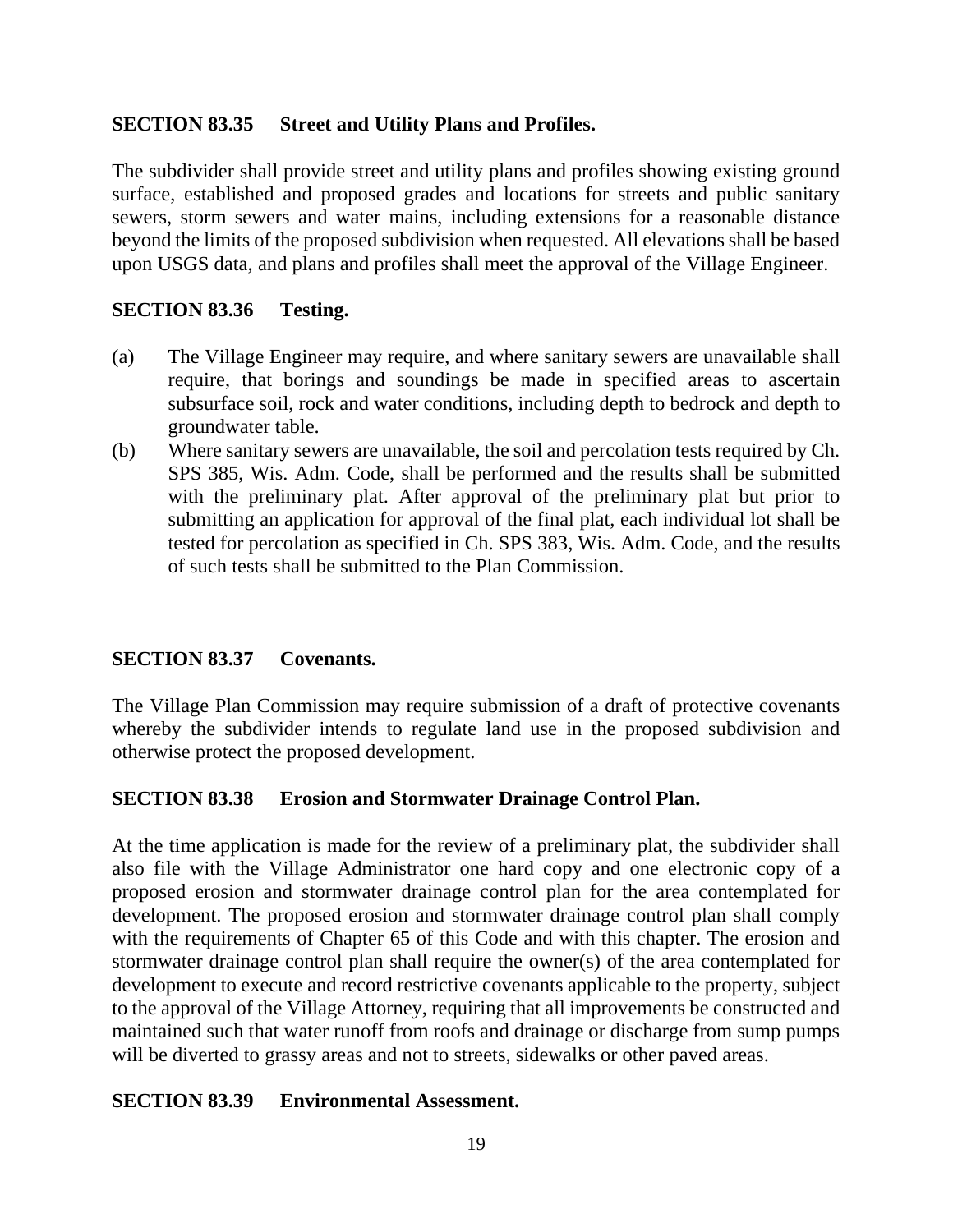- (a) **Environmental Assessment Checklist.** At the time application is made for the review of a preliminary plat or comprehensive development plan, the subdivider shall also file with the Village Administrator one hard copy and one electronic copy of a completed environmental assessment checklist on the form made available by the Village Administrator. At the same time, the subdivider shall file electronic copies of the document with the Village Administrator, the Village Engineer, and the Director of Public Facilities. No application for a preliminary plat or comprehensive development plan shall be deemed complete until the completed environmental assessment checklist is filed. The purpose of the environmental assessment checklist is to provide information necessary for reviewing the proposed division's impact on the environment, for determining the land's suitability for division and to otherwise further the purposes set forth in Section 83.02 of this chapter and Section 236.45(1), Wis. Stats., and the Village's Comprehensive Plan or Official Map.
- (b) **Determination of Need for Expanded Environmental Assessment.** The environmental assessment checklist shall be reviewed by the Plan Commission. The Plan Commission may decide that the preliminary environmental assessment raises significant or unanswered questions regarding the impact of the proposed land division on the environment and/or that review by other committees and commissions is required. The Plan Commission may also request input from other governmental agencies. If the Plan Commission determines that an expanded environmental assessment is warranted, it shall notify the subdivider in writing of the specific questions and/or areas in which further information is required and set a reasonable date for the return of the requested information. It may also specify the format in which the information is to be presented. Failure to respond adequately or timely to the Commission's request for additional information may constitute grounds to reject and/or conditionally approve the preliminary plat or comprehensive development plan.
- (c) **Review.** The Plan Commission shall review the environmental assessment report, with supporting data, department and committee reviews and any other data required for determining the suitability of the land for the proposed development. The Plan Commission shall decide whether said land is suitable for development and whether such subdivision is consistent with the purposes of this chapter and other Village ordinances, Section 236.45, Wis. Stats., the Village's Comprehensive Plan, and the Official Map and shall then proceed as required by this Chapter.

#### **SECTION 83.40 Affidavit.**

The surveyor preparing the preliminary plat shall certify on the face of the plat that it is a correct representation of all existing land divisions and features and that he has fully complied with the provisions of this chapter and Ch. 236, Wis. Stats.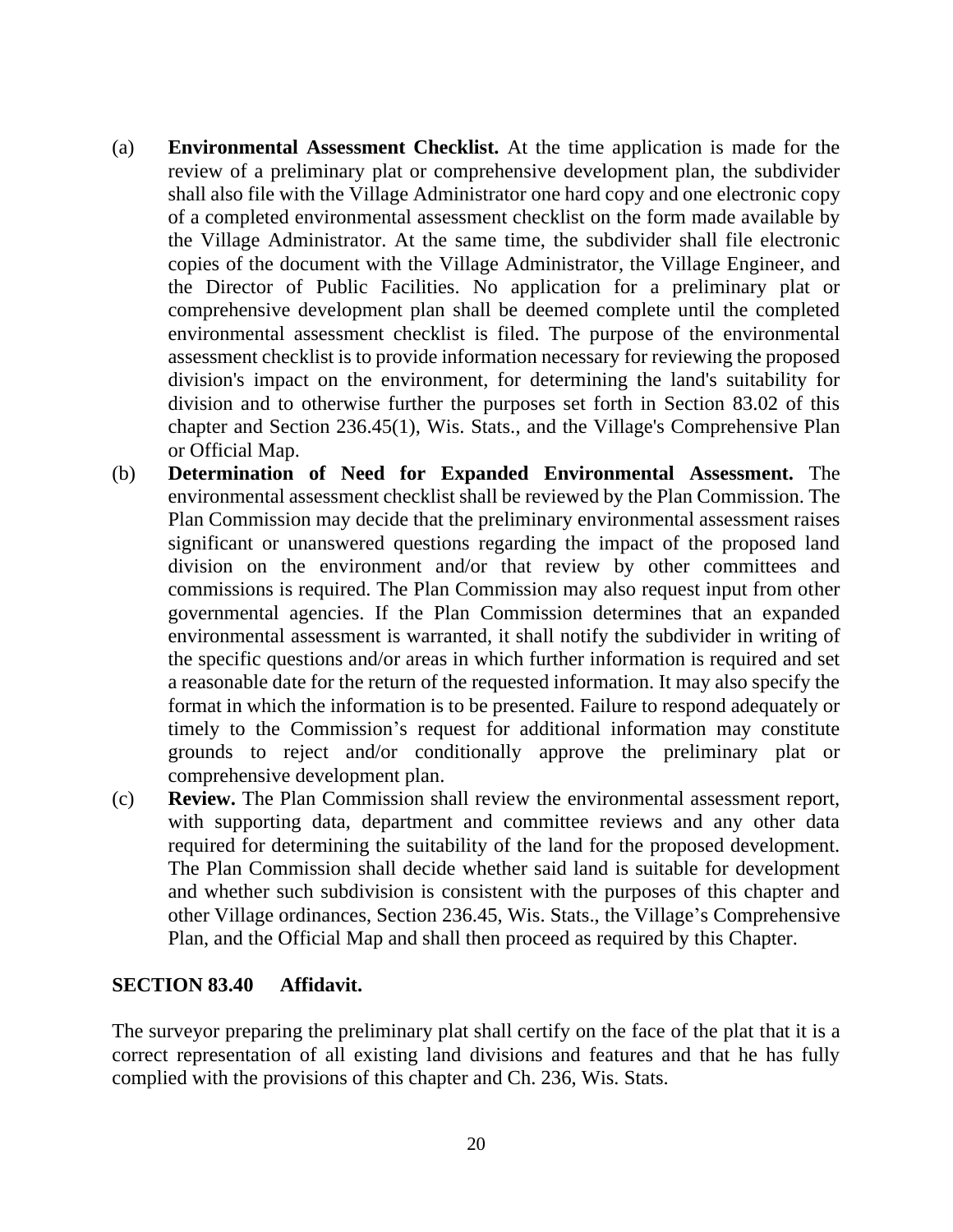#### **SECTION 83.41 Public Facilities and Services.**

(a) **Determination of Adequacy.** A preliminary plat or comprehensive development plan shall not be approved unless the Village Board, after recommendation from the Plan Commission, reviews the development's impact on public facilities and services and determines that adequate public facilities and public services are available to meet the needs of the proposed development.

### (b) **Impact Study.**

- (1) An impact study shall be required for any preliminary plat or comprehensive development plan containing either 10 or more lots or five or more acres. The subdivider shall be responsible for preparation of the impact study, and the impact study shall be filed at the time application is made. No application for preliminary plat approval will be complete until the Village Administrator has determined that the impact study is complete and in acceptable form.
- (2) The impact study shall describe the impact of the proposed development on the following public facilities and shall analyze the adequacy of the following public facilities to serve the proposed development: public water; sanitary sewer; storm sewer and other public stormwater drainage facilities; fire, police and emergency medical facilities; parks, open space and recreation facilities; transportation facilities; and school facilities.
- (3) The Plan Commission and Village departments shall cooperate with the subdivider by providing information in the Village's possession regarding the Village's public facilities. The Plan Commission may have its own consultants, including but not limited to Village staff and the Village's Engineer, review the impact study and prepare their own evaluation of the adequacy of public facilities to serve the proposed development. If the Plan Commission concludes that the subdivider's impact study is inadequate or inaccurate, the Plan Commission may reject the subdivider's impact study. Any rejection of a subdivider's impact study shall be accompanied by a description of the reason or reasons for the rejection.

### **SECTIONS 83.42 – 83.44 Reserved**

### **FINAL PLAT**

#### **SECTION 83.45 General Requirements.**

A final plat prepared by a land surveyor registered in this state shall be required for all subdivisions. It shall comply in all respects with the requirements of Section 236.20, Wis. Stats., and with this chapter.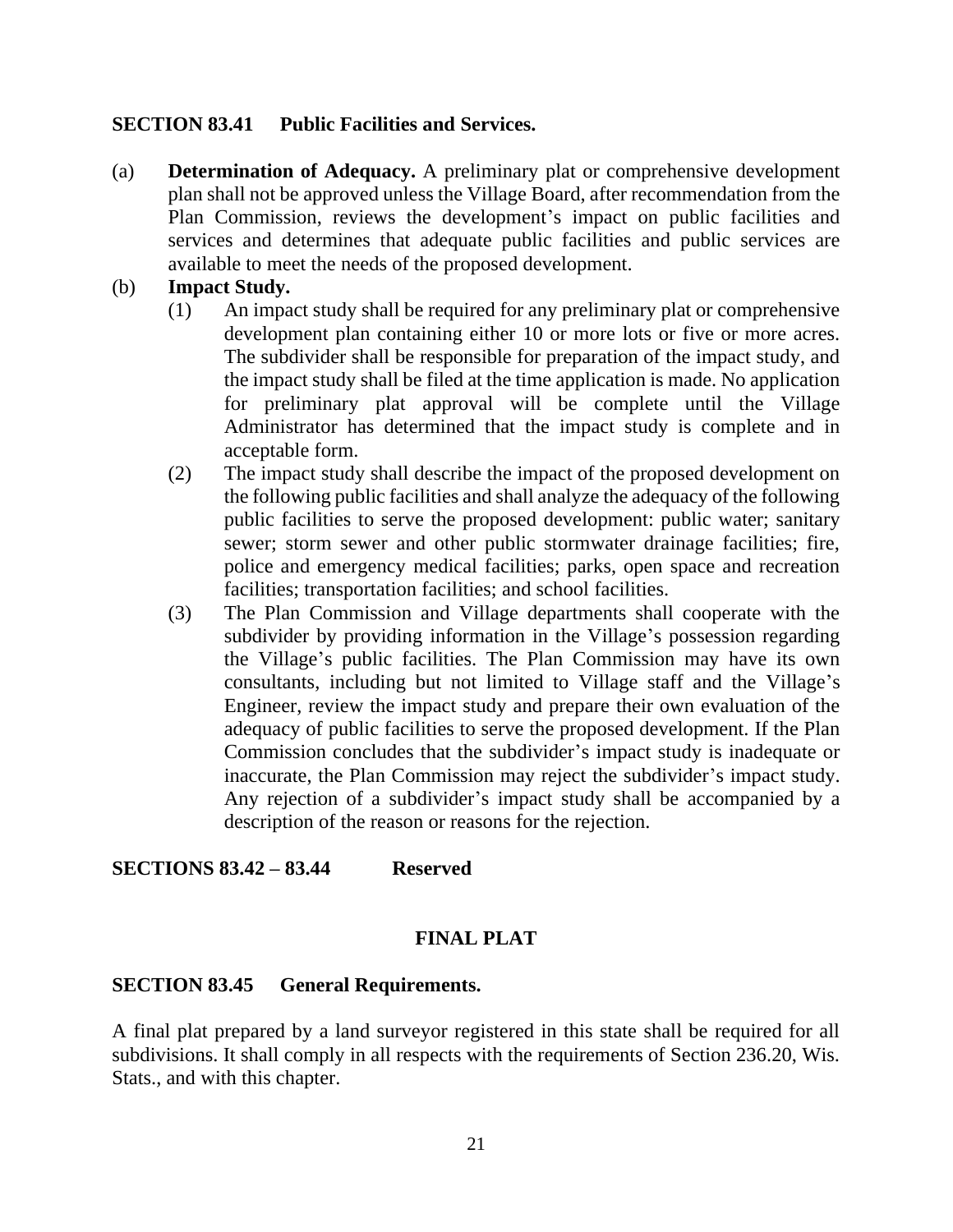### **SECTION 83.46 Information to be Provided.**

The plat shall show correctly on its face, in addition to the information required by Section 236.20, Wis. Stats., and Sections 83.33 through 83.35 hereof, the following:

- (a) Exact length and bearing of the center line of all streets.
- (b) Exact street width along the line of any obliquely intersecting street.
- (c) Railroad rights-of-way within and abutting the plat.
- (d) Setbacks or building lines required by the Village Plan Commission.
- (e) All lands reserved for future public acquisition or reserved for the common use of property owners within the plat.
- (f) Special restrictions required by the Village Plan Commission relating to access control along public ways or to the provision of planting strips.
- (g) The house number or rural fire number assigned to each lot.

### **SECTION 83.47 Drainage Flows.**

The subdivider shall cause to be set upon the face of the plat, or included within the master grading plan, arrows along each street as will result from the grading of the site, the construction of the required public improvements, or which are existing drainage flows and will remain. The arrows indicating the directions off flows shall be appropriately weighted so as to differentiate between the minor and major (both 100-year and 500-year events) drainage components.

### **SECTION 83.48 Deed Restrictions.**

- (a) Deed restrictions required by the Plan Commission or Village Board shall be filed with the final plat.
- (b) A note shall be added to the plat, and included in a deed restriction, that prohibits alterations of the finished grade from those shown on the master grading plan within five (5) feet of any property line. The subdivider shall provide three copies of "As Built Grading Plans" with elevations at each lot corner, and at each major change in grade. The plans shall be provided by hard copy and electronic means to the Village Administrator, the Village Engineer and the Director of Public Facilities. The plans shall also show direction of drainage along the lot lines by means of arrows. The arrows shall be accompanied on the master grading plan with the following note: "Arrows indicate the direction of drainage flows in various components resulting from site grading and the construction of required public improvements. The drainage flow components located in easements shall be maintained and preserved by the property owner."
- (c) Deed restrictions shall be provided requiring all mailboxes within a cul-de-sac to be located on one standard to house all mailboxes within the cul-de-sac at a location to be determined by the Director of Public Facilities.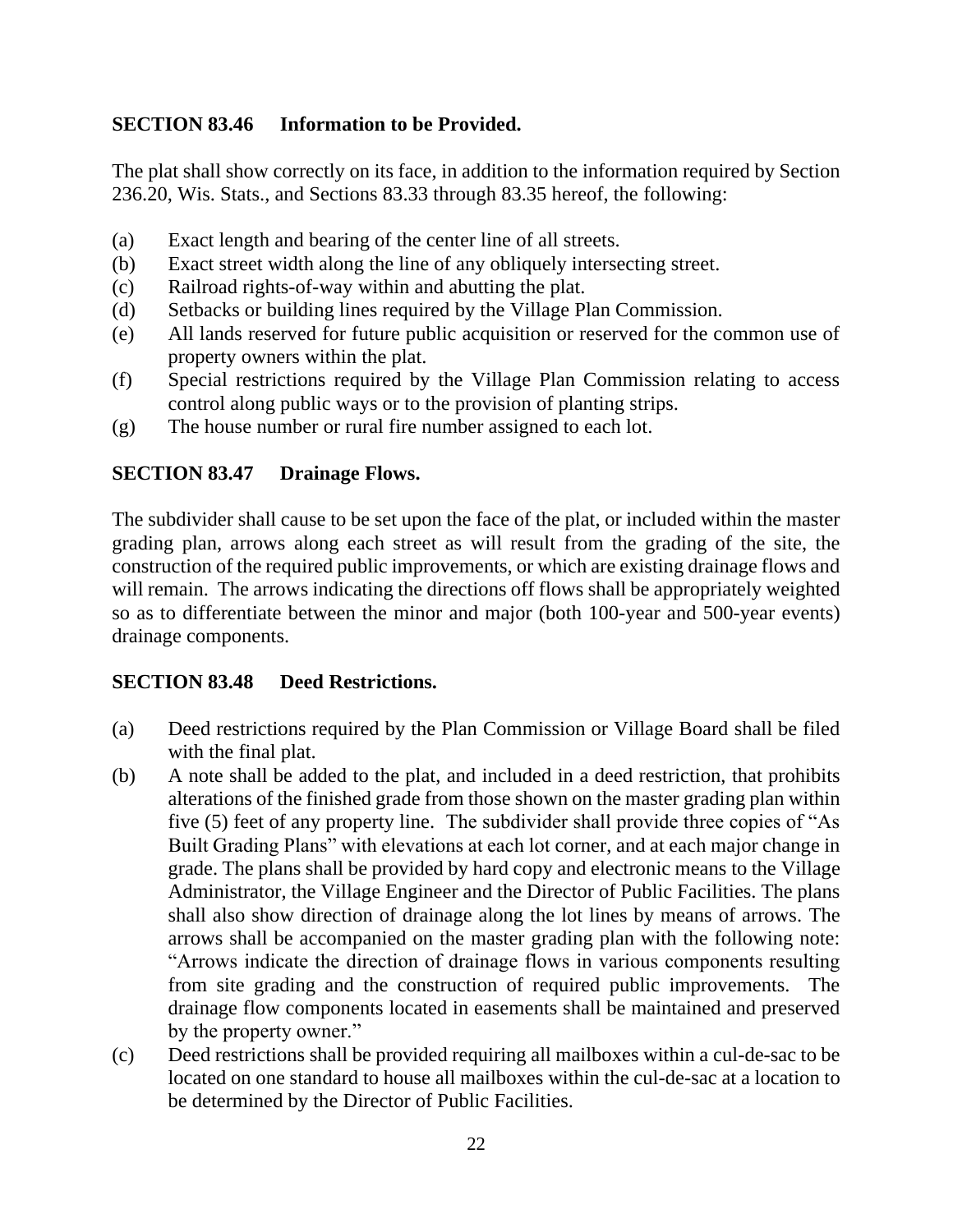- (d) Where the ground water table is equal to or less than nine (9) feet from the proposed street centerline elevation, the subdivider shall place the following note on the plat: "Subsoil information indicates the presence of high ground water conditions on lots. On these lots, either basement elevations must be elevated above the groundwater level or the basement exteriors must be fully water-proofed."
- (e) Deed restrictions shall be provided prohibiting the alteration of the approved asbuilt grades within 6 feet of a lot line for all types of development under all circumstances.
- (f) Deed restrictions shall be provided prohibiting owners from planting trees or shrubs, building fences, sheds, landscaping or placing play equipment within any drainage easement. Further, the approved grade within a drainage easement shall not be altered under any circumstances.

### **SECTION 83.49 Survey Accuracy.**

The accuracy of the final plat must be certified in accordance with Ch. 236, Wis. Stats.

### **SECTION 83.50 Surveying and Monumenting.**

All final plats shall meet all the surveying and monumenting requirements of Section 236.15, Wis. Stats.

### **SECTION 83.51 Certificates.**

A final plat shall include all the certificates required by Section 236.21, Wis. Stats., and, in addition, the surveyor shall certify that she/he has fully complied with all the provisions of this chapter.

### **SECTION 83.52 Application for Approval.**

The plat shall be accompanied by a written application for approval on forms furnished by the Village Administrator. The plat, if it has not been previously submitted, shall also be accompanied by plans, profiles, and specifications required by Sections 83.35 and 83.102 of this chapter and by the results of the soil and percolation tests required by Section 83.36.

### **SECTIONS 83.53 – 83.54 Reserved**

# **CERTIFIED SURVEY MAP**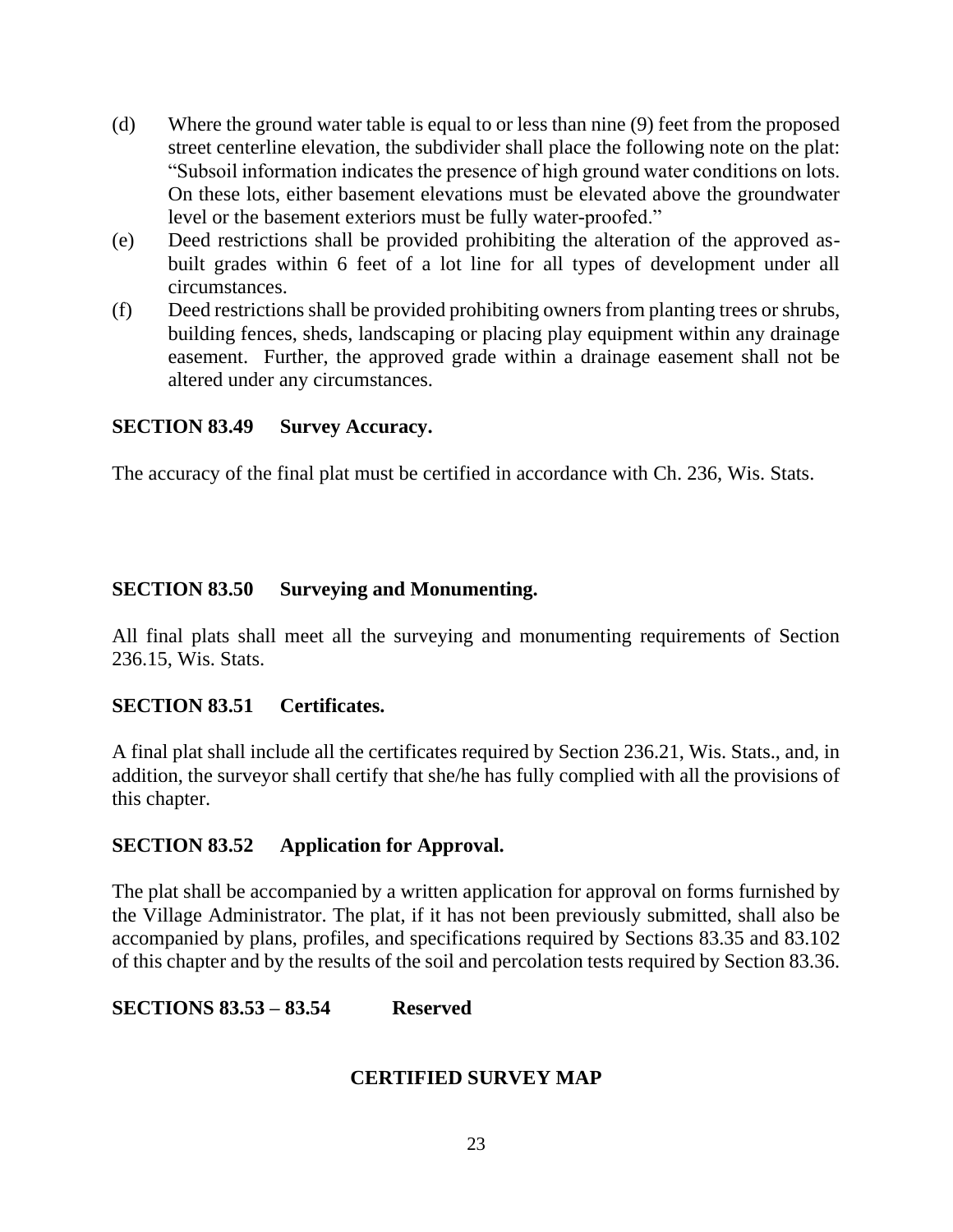### **SECTION 83.55 General Requirements.**

A certified survey map prepared by a land surveyor registered in this state shall be required for all land divisions. It shall comply in all respects with the requirements of Section 236.34, Wis. Stats.

### **SECTION 83.56 Information to be Provided.**

The map shall show correctly on its face, in addition to the information required by Section 236.34, Wis. Stats., the following:

- (a) All existing buildings, watercourses, drainage ditches and other features pertinent to proper division.
- (b) Setbacks or building lines required by the Village Plan Commission.
- (c) All lands reserved for future acquisition.
- (d) Date of the map.
- (e) Graphic scale.
- (f) Name and address of the owner, subdivider and surveyor.

### **SECTION 83.57 Certificates.**

- (a) The surveyor shall certify on the face of the map that he has fully complied with all the provisions of this chapter.
- (b) The following certificate of approval shall be typed, lettered or otherwise reproduced legibly on the face of the map:

This certified survey, including any dedications shown thereon, has been duly filed with and approved by the Village Board of the Village of Cross Plains, Dane County, Wisconsin.

# Village Clerk

\_\_\_\_\_\_\_\_\_\_\_\_\_\_\_\_\_\_\_\_\_\_\_\_\_\_\_\_\_\_\_\_

(c) Dedication of streets and other public areas shall require, in addition, the owner's certificate and the mortgagee's certificate in substantially the same form as required by Section 236.21(2)(a), Wis. Stats.

#### **SECTION 83.58 Critical Building Locations.**

Any building or structure and its location on the lot and setback lines shall be shown on the map and dimensioned to the nearest 0.1 foot where the location of such building or structure will be critical in relation to proposed property boundaries or to the zoning yard requirements.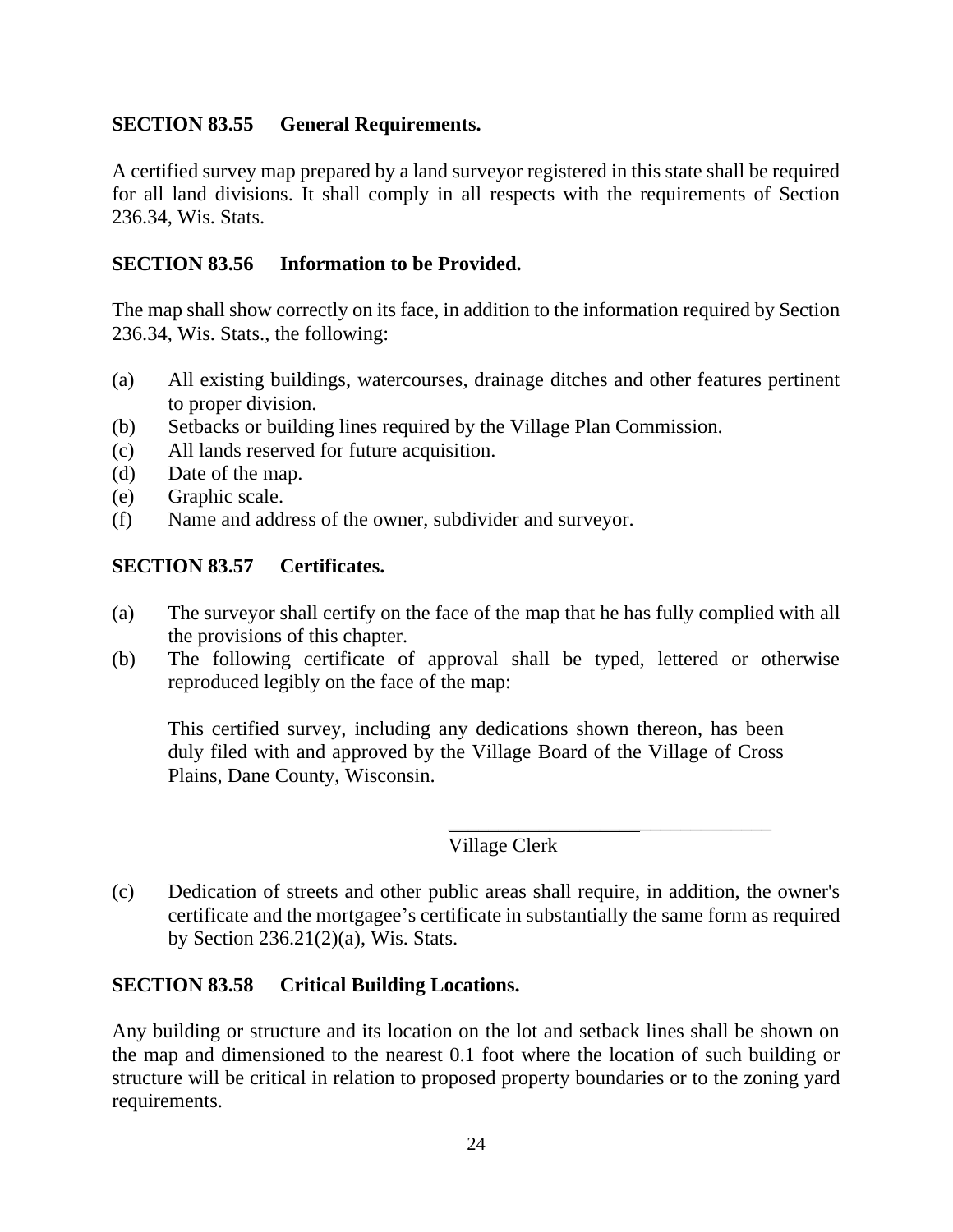### **SECTION 83.59 Dedications, Testing and Improvements.**

Any land division effectuated by a certified survey shall be subject to the following provisions:

- (a) Section 83.12 concerning the reservation and dedication of land;
- (b) Unless a waiver is granted, Sections 83.76 through 83.114 concerning required improvements; and
- (c) Section 83.36 concerning borings, soundings, and percolation tests.

### **SECTION 83.60 Application for Approval.**

The certified survey map shall be accompanied by a written application for approval on forms furnished by the Village Clerk. Where a change in zoning classification is being or will be requested in connection with the land division, a map showing the present zoning of the land and all lands adjacent thereto and the proposed zoning shall be submitted with the application.

### **SECTION 83.61 Erosion and Stormwater Drainage Control Plan.**

If the Plan Commission or Village Board so requires, at the time application is made for the review of a certified survey map, the subdivider shall also file with the Village Administrator one hard copy and one electronic copy of a proposed erosion and stormwater drainage control plan for the area contemplated for development. At the same time, the subdivider shall file electronic copies of the document with the Village Administrator, the Village Engineer, and the Director of Public Facilities. The proposed erosion and stormwater drainage control plan shall comply with the requirements of Chapter 65 regarding Erosion, Sediment and Water Runoff Control, and with this chapter. The erosion and stormwater drainage control plan shall require the owner(s) of the area contemplated for development to execute and record restrictive covenants applicable to the property, subject to the approval of the Village Attorney, requiring that all improvements be constructed and maintained such that water runoff from roofs and drainage or discharge from sump pumps will be diverted to grassy areas and not to streets, sidewalks or other paved areas.

### **SECTION 83.62 Environmental Assessment.**

The Plan Commission may require that an environmental assessment checklist be prepared and the procedures of Section 83.39 be followed as part of the certified survey map review process if the Plan Commission determines that there may be significant or unanswered questions regarding the impact of the proposed land division on the environment.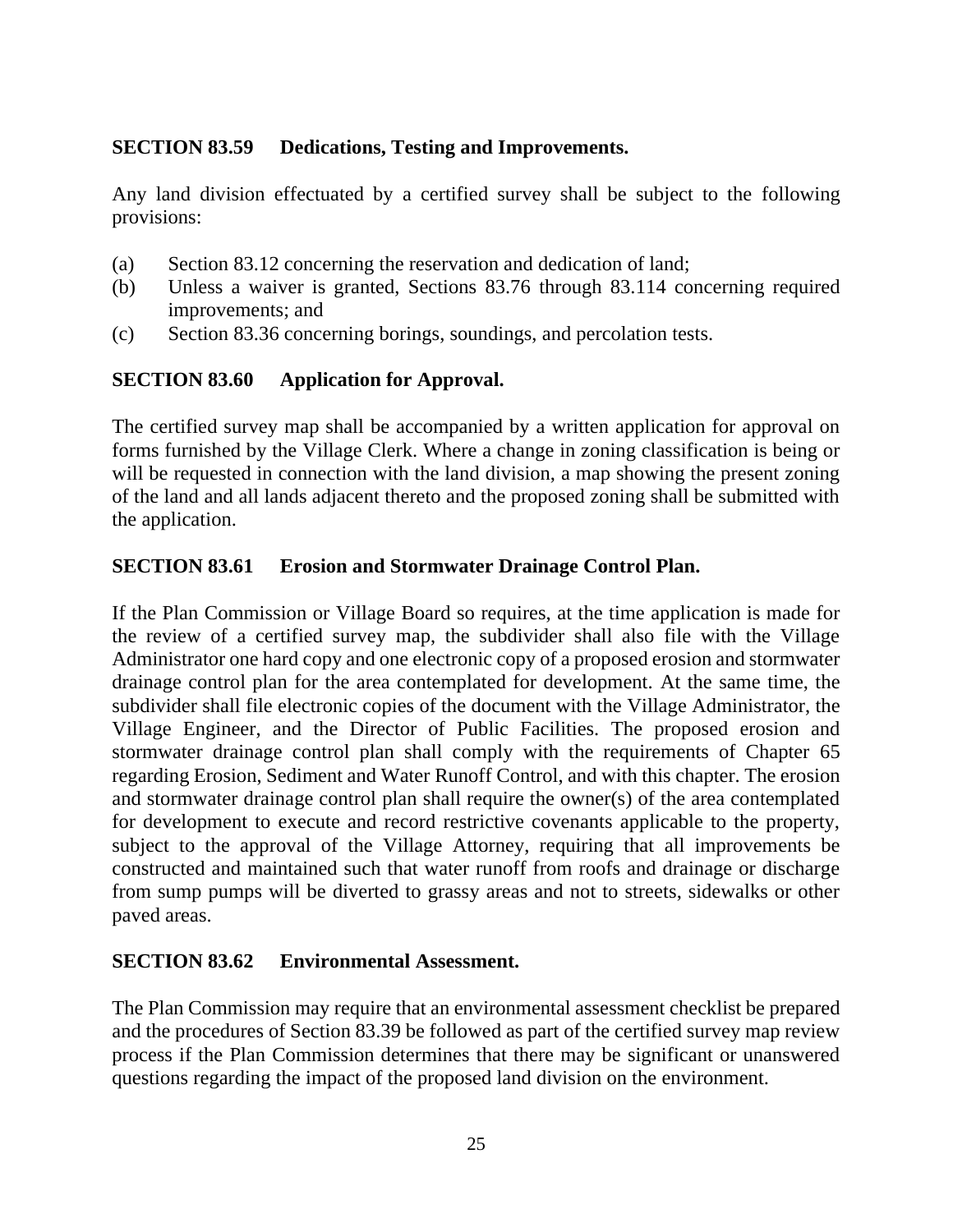#### **COMPREHENSIVE DEVELOPMENT PLAN**

#### **SECTION 83.66 Election to File; Application for Approval.**

When the subdivider has 80 acres or more of contiguous land under its control, it may elect to file a comprehensive development plan (CDP) in lieu of a preliminary plat for the contiguous land under its control. The land may be in a single parcel or separated only by roads, streets, highways or railroad rights-of-way. The subdivider shall file 10 blue-line prints and one hard copy and one electronic copy of all exhibits as required hereinafter together with a written application for approval with the Village Administrator. At the same time, the subdivider shall file electronic copies of the document with the Village Administrator, the Village Engineer, and the Director of Public Facilities.

#### **SECTION 83.67 Review Procedure.**

- (a) Before accepting any CDP for filing and submittal to the Plan Commission, the Village Administrator shall determine whether the CDP and other filings required under this chapter are complete and comply with the requirements of this chapter as to form and whether all review fees and deposit moneys have been paid pursuant to this chapter. No CDP shall be deemed to be filed until the Village Administrator determines that the application is complete. After the Village Administrator determines that the application has been properly filed, the CDP and exhibits shall be reviewed by the Plan Commission which shall also refer the CDP and exhibits to the Village Engineer and Village Attorney for review and comment. The Plan Commission, in its discretion, may, but is not required to, hold a public hearing on the CDP.
- (b) The Plan Commission shall recommend approval or conditional approval of the CDP to the Village Board or shall reject the CDP. If approval or conditional approval is recommended, the CDP shall be referred to the Village Board for consideration. The Village Board shall then approve, conditionally approve, or reject the CDP. One copy of the CDP shall be returned to the subdivider with the date and action endorsed thereon and if approved or rejected. The conditions of approval or reasons for rejection shall be endorsed thereon or attached thereto. Unless the time is extended by written agreement between the subdivider and the Village, failure to complete the action required herein within 90 days of the completed filing of the CDP shall constitute an approval of the CDP.

#### **SECTION 83.68 Recordation.**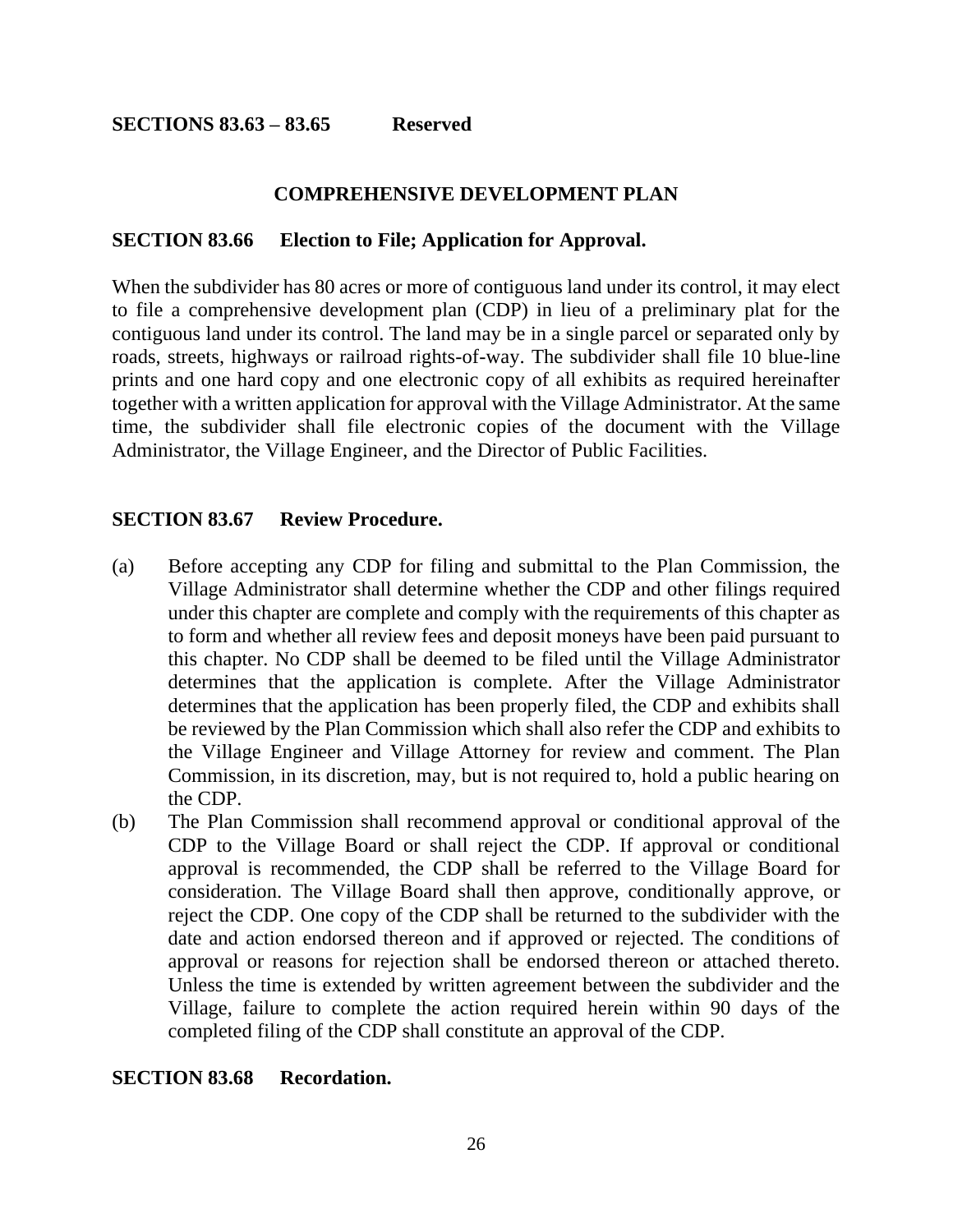The subdivider shall record the CDP, together with the exhibits, after it has been approved by the Village Board and shall file a certified copy of the CDP with the Village Administrator after it has been recorded.

### **SECTION 83.69 Changes.**

No major change in a recorded CDP or its exhibits can be made without the approval of the Village Board following recommendation of the Plan Commission. Any proposed change in the CDP or its exhibits shall be filed with the Village Administrator. The Plan Commission shall determine whether the change is major and within 30 days of filing shall recommend approval or conditional approval of the change to the Village Board or shall reject the change. If approval or conditional approval is recommended, the proposed change shall be referred to the Village Board for consideration. The Village Board shall then approve, conditionally approve, or reject the proposed change within 15 days. Any approved major change to a CDP and its exhibits shall be recorded, and the subdivider shall file a certified copy of the recorded instruments with the Administrator.

# **SECTION 83.70 Information to be Provided.**

Any comprehensive development plan shall include the following:

- (a) A plan, drawn to a scale of one inch equals 200 feet, which shows all lands under the control of the applicant which are contiguous or separated only by existing public roads or railroad rights-of-way. The plan shall show the items required by Sections 83.33 and 83.34(a) through (q), preliminary plat data, and all proposed collector and arterial streets and approximate number and layout of lots.
- (b) If a waiver of design standards is requested, details showing the proposed deviation from the standards and the reasons therefore.
- (c) The projected population broken down into single-family and multifamily units.
- (d) The multifamily dwelling units broken down into the number of units in each bedroom category on a percentage basis.
- (e) A development schedule clearly indicating the time of completion for the proposed development and each phase thereof.
- (f) A preliminary plat, meeting the requirements of this chapter, for the portion proposed to be developed within 18 months from the date of submittal.
- (g) An erosion control plan for the entire lands under control complying with the requirements of Chapter 65 Erosion, Sediment and Water Runoff Control.
- (h) A completed environmental assessment checklist on the form available from the Village Administrator for the entire area under the subdivider's control in accordance with Section 83.39 hereof.
- (i) A determination of adequacy of public facilities and services, if applicable, in accordance with Section 83.41 hereof.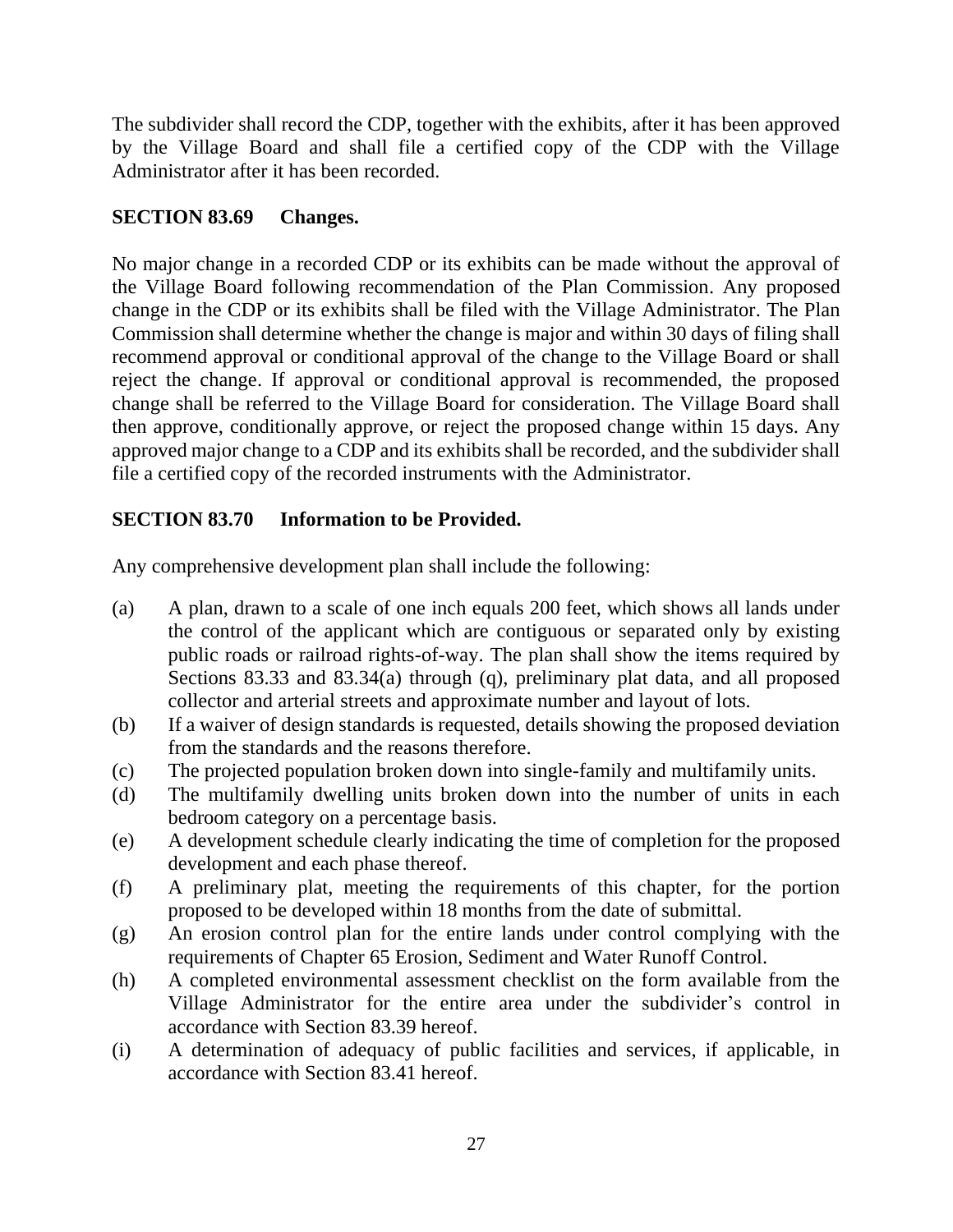#### **SECTION 83.71 Design Standards.**

The provisions of Sections 83.76-83.85 of this Chapter shall apply to a comprehensive development plan. However, some or all of these provisions may be waived by the Village Board upon recommendation of the Plan Commission and the Village Engineer.

#### **SECTION 83.72 Dedications, Testing and Improvements.**

Comprehensive Development Plans shall be subject to the provisions of Section 83.12 concerning the reservation and dedication of land, to the provisions of Sections 83.89 through 83.114 concerning required improvements, and to the provisions of Section 83.36 concerning borings, soundings, and percolation tests.

**SECTIONS 83.73 – 83.75 Reserved**

#### **DESIGN STANDARDS**

#### **SECTION 83.76 Street Arrangement.**

In any new subdivision the street layout shall conform to the arrangement, width and location indicated on the Official Map, Comprehensive Plan or component neighborhood development plan of the Village. In areas for which such plans have not been completed, the street layout shall recognize the functional classification of the various types of streets and shall be developed and located in proper relation to existing and proposed streets, to the topography, to such natural features as streams and tree growth, to public convenience and safety, to the proposed use of the land to be served by such streets, and to the most advantageous development of adjoining areas. Each lot of a subdivision shall have direct access to a public street.

- (a) **Arterial Streets.** Arterial streets shall be arranged so as to provide ready access to centers of employment, centers of governmental activity, community shopping areas, community recreation, and points beyond the boundaries of the community. They shall also be properly integrated with and related to the existing and proposed system of major streets and highways and shall be, insofar as practicable, continuous and in alignment with existing or planned streets with which they are to connect.
- (b) **Collector Streets.** Collector streets shall be arranged so as to provide ready collection of traffic from residential areas and conveyance of this traffic to the major street and highway system and shall be properly related to the mass transportation system, to special traffic generators such as schools, churches, shopping centers and other concentrations of population, and to the major streets into which they feed.
- (c) **Local Streets.** Local streets shall be arranged to conform to the topography, to discourage use by through traffic, to permit the design of efficient storm and sanitary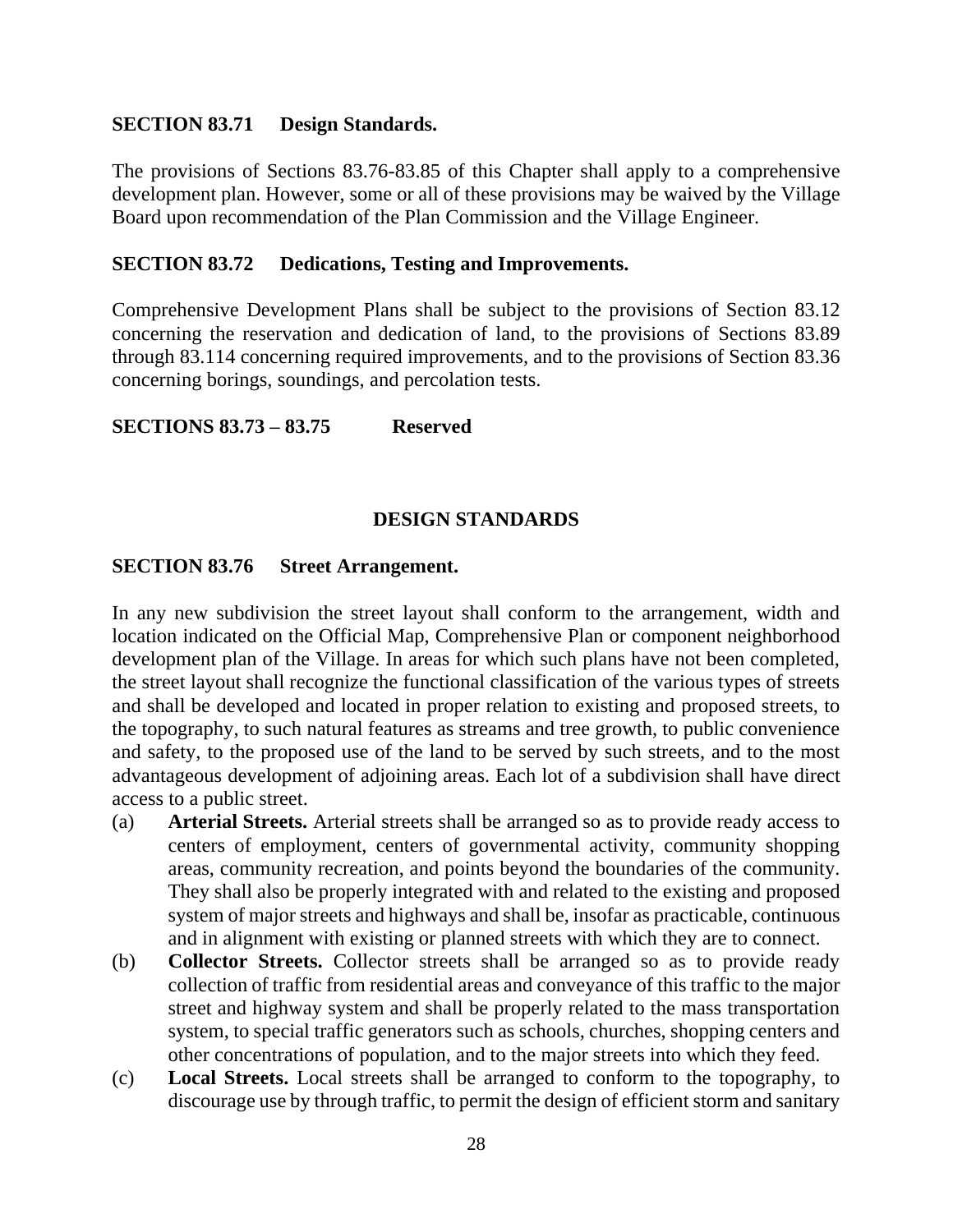sewerage systems, and to require the minimum street area necessary to provide safe and convenient access to abutting property.

- (d) **Proposed Streets.** Proposed streets shall extend to the boundary lines of the tract being subdivided unless prevented by topography or other physical conditions or unless, in the opinion of the Plan Commission, such extension is not necessary or desirable for the coordination of the layout of the subdivision or for the advantageous development of the adjacent tracts. Temporary turnarounds may be required where the street ends at the boundary of the subdivision.
- (e) **Arterial Street and Highway Protection.** Whenever the proposed subdivision contains or is adjacent to a major street or highway, adequate protection of residential properties, limitation of access and separation of through and local traffic shall be provided by reversed frontage, with screen planting contained in a nonaccess reservation along the rear property line, or by the use of frontage streets.
- (f) **Reserve Strips.** Reserve strips controlling access to streets or alleys are prohibited except where control of such strips is placed with the Village under conditions approved by the Plan Commission.
- (g) **Alleys.** Alleys shall be allowed in commercial and industrial districts for off-street loading and service access. Alleys shall not be used in residential areas unless approved by the Village Board. Alleys shall not be less than 24 feet wide and shall be continuous through blocks. Dead-end alleys shall not be approved, and alleys shall not connect to an arterial street.
- (h) **Public Rights-of-way.** Private improvements, including but not limited to buildings and landscaping, are prohibited within public rights-of-way. The Village shall not be responsible for damage caused to private improvements in the public right of way.

# **SECTION 83.77 Street Names and Building Numbers.**

- (a) Duplication of existing street names by similar word, spelling, or sound shall not be permitted.
- (b) Where a street maintains the same general direction except for curvilinear changes for short distances, the same name shall continue for the entire length of the street. House numbering difficulties shall be considered the determining factor in considering whether a change of name is necessary due to curvilinear changes.
- (c) A street name shall be changed when required to conform to the proposed or existing house numbering base.
- (d) A name assigned to a street which is not presently a through street, due to intervening land over which the street extension is planned, shall be continued for the separate portions of the planned through street.
- (e) For purposes of consistency, the following street designations shall be used only in the situations indicated. Other terms may be used so long as they are not inconsistent with the below designations.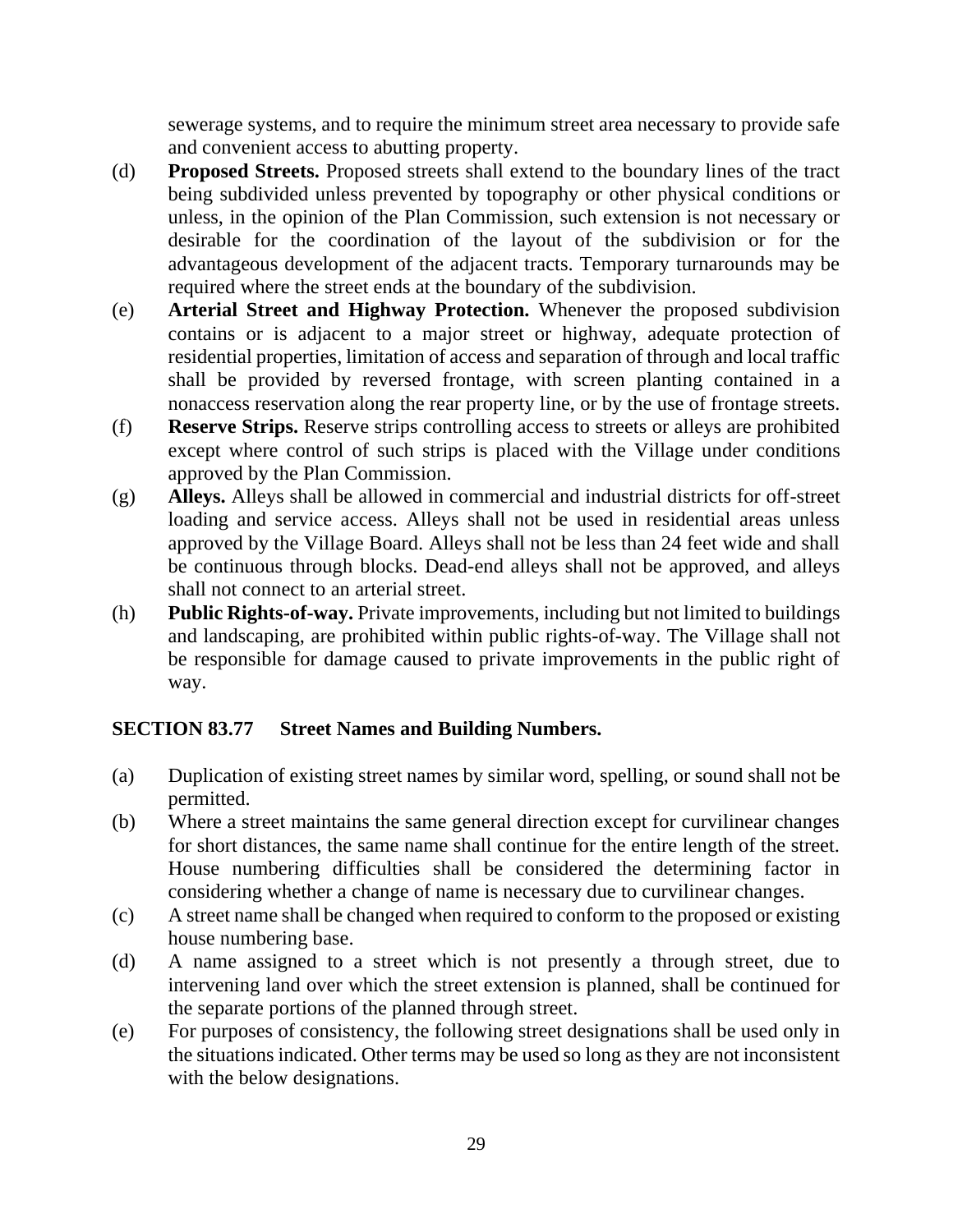- (1) Boulevard: a street with a divided pavement either existing or planned. If the divided pavement ends but the street continues, the same street name and suffix shall continue.
- (2) Lane: a street, one block long, not ending in a cul-de-sac.
- (3) Circle: a cul-de-sac of nine lots or more.
- (4) Court: a cul-de-sac of eight lots or fewer.
- (5) Parkway: a street abutting a park or greenway or creek.
- (f) The maximum number of street names at one intersection shall be three.
- (g) Street names shall be assigned so that two intersections shall not have the same exact street names.
- (h) The name of any projection of a street shall remain unchanged even if the projection terminates in a cul-de-sac.
- (i) The changing of a street name that does not duplicate an existing street name shall only be approved where such change will eliminate conflicts with other provisions of this section.
- (j) Service roads and highways served by them shall have the same street name and designation.
- (k) Approval of street names on a preliminary plat will not reserve the names, nor shall the Village be required to accept such names at the time of final platting.
- (l) A minimum number of letters is desirable in a street name. The number of letters, not including the prefix or suffix, shall not exceed 12.

# **SECTION 83.78 Limited Access Highways and Railroad Rights-of-way.**

Whenever the proposed subdivision contains or is adjacent to a limited access highway or railroad right-of-way, the design shall provide the following treatment:

(a) In all residential districts, a buffer strip at least 30 feet in depth, in addition to the normal lot depth required, shall be provided adjacent to a railroad right-of-way or a limited access arterial street. The lot depth required, including such buffer strip, shall not be less than 150 feet. The strip shall be a part of the platted lots but shall have the following restrictions lettered on the face of the plat:

"This strip reserved for the planting of trees or shrubs by the owner; the building of structures hereon is prohibited, and the rear 30 feet of the strip shall not be counted as any required yard. Maintenance of this strip is a responsibility of the lot owner."

- (b) Commercial and industrial districts shall have, on each side of the limited access highway or railroad, streets approximately parallel to and at a suitable distance from such highway or railroad (not less than 150 feet) for the appropriate use of the land between such streets and highway or railroad.
- (c) Streets parallel to a limited access highway or railroad right-of-way shall, when intersecting a major street and highway or collector street which crosses said railroad or highway, be located at a minimum distance of 250 feet from said highway or railroad right-of-way. Such distance, where desirable and practicable,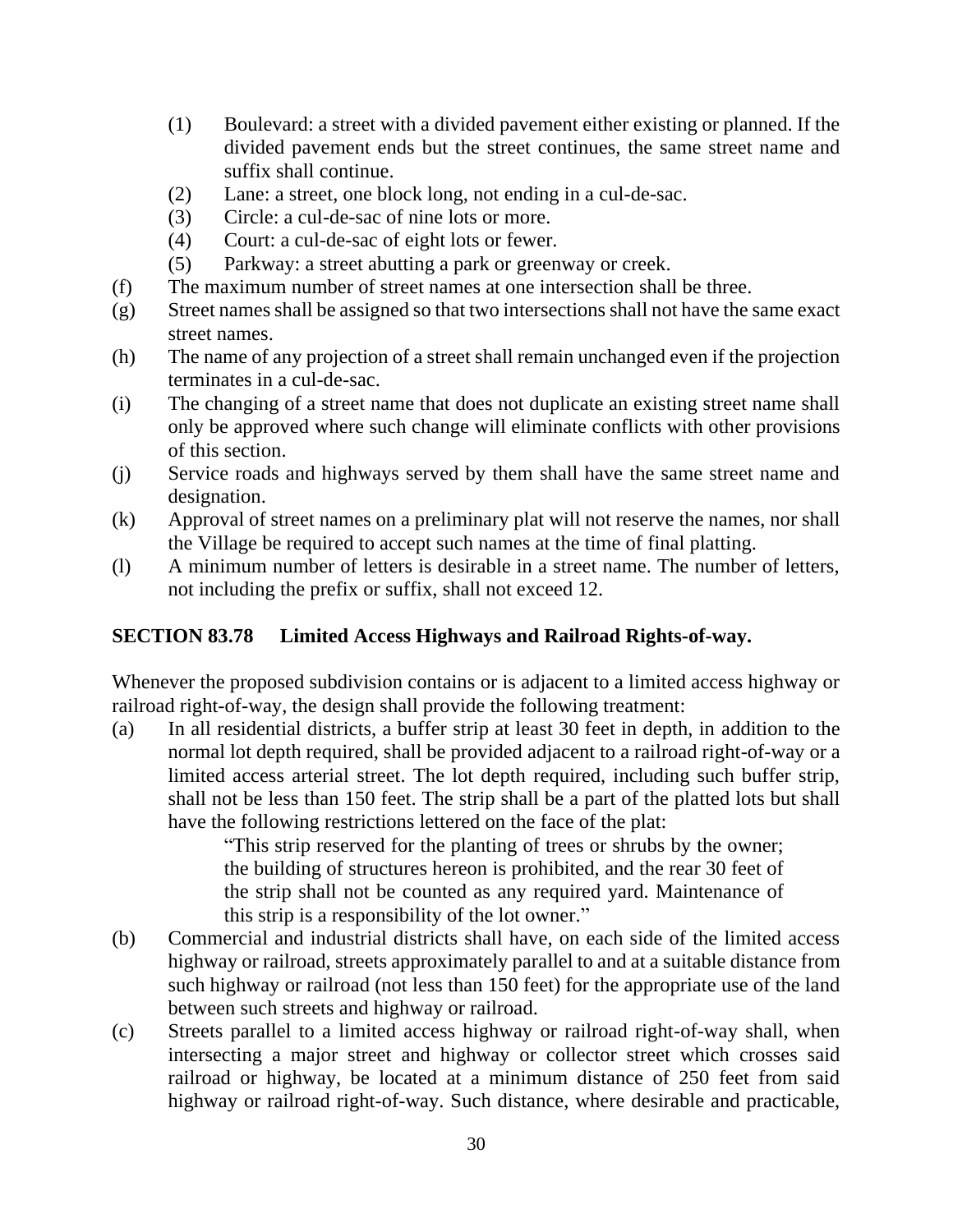shall be determined with due consideration of the minimum distance required for the future separation of grades by means of appropriate approach gradients.

(d) The location of local streets immediately adjacent and parallel to railroad rights-ofway, and in residential areas immediately adjacent to arterial streets and highways and to railroad rights-of-way, shall be avoided.

### **SECTION 83.79 Street Design Standards.**

(a) **Minimum Right-of-way and Street Surface Width.** The minimum right-of-way (ROW) and street surface width (curb face to curb face) of all proposed streets and alleys shall be the width specified by the Comprehensive Plan, Official Map or neighborhood development plan, or, if no width is specified therein, the minimum width shall be as follows:

| <b>Type of Street</b>      | <b>ROW Width</b><br>(feet) | <b>Curb Face to Curb</b><br><b>Face Width</b><br>(feet) |
|----------------------------|----------------------------|---------------------------------------------------------|
| Arterial                   | 120                        | 40                                                      |
| <b>Collector and Local</b> | 66                         | 28                                                      |
| Frontage                   | 66                         | 28                                                      |
| Alley                      | 24                         | 18                                                      |

The actual street surface width shall be determined by the Village Board following recommendation by the Village engineer, Director of Public Facilities and the Plan Commission.

#### (b) **Cul-de-sac Streets.**

- (1) Streets designed to have one end permanently closed shall not exceed 1,600 feet in length.
- (2) Except as provided in Subsection (b)(3), streets which are designed to have one end permanently closed shall terminate in a circular turnaround having a minimum right-of-way diameter of 120 feet and a minimum outside curb diameter of 86 feet. The reverse curve on a cul-de-sac shall have a fifty-foot minimum radius when the bulb is centered on the street and a one-hundredfoot minimum radius when the bulb is offset.
- (3) All streets which are designed to have one end permanently closed in business, commercial, industrial and manufacturing areas shall terminate in a circular turnaround having a minimum right-of-way diameter of 130 feet and a minimum outside curb diameter of 96 feet. The reverse curve on a culde-sac shall have a fifty-foot minimum radius when the bulb is centered on the street and a one-hundred-foot minimum radius when the bulb is offset.
- (4) All lots on cul-de-sacs shall be required to group mailboxes together in a location approved by the Village Director of Public Facilities
- (c) **Street Grades.**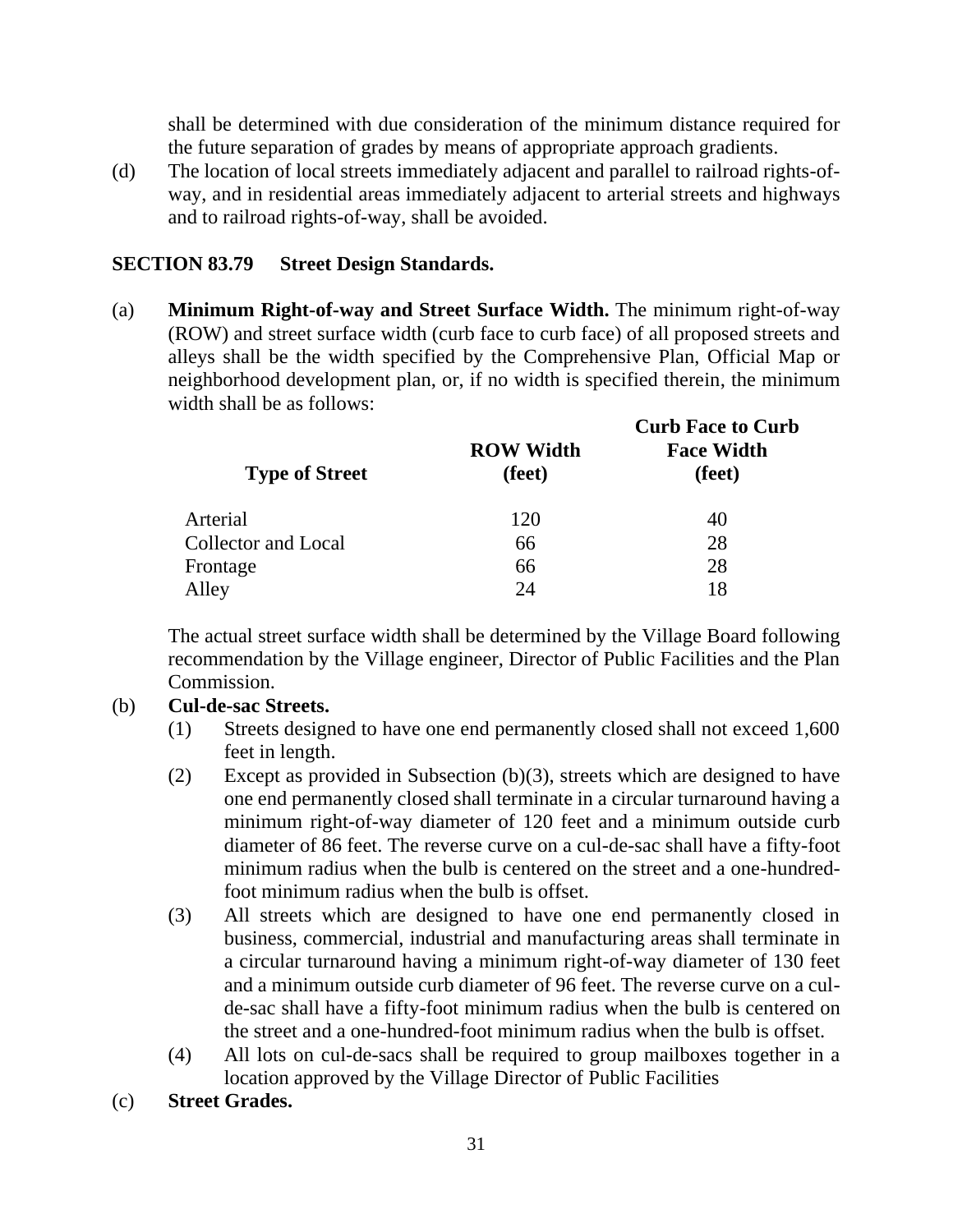- (1) The maximum street grades shall not exceed the following:
	- a. Arterial streets and highways: 6%.
	- b. Collector and local streets and alleys: 8%.
	- c. Pedestrian ways: 10% unless steps of acceptable design are provided.
- (2) Where necessitated by exceptional topography and where approved by the Village Engineer, Plan Commission and Village Board, the above grades may be exceeded, but in no event shall the grade of any street exceed 12% or be less than 0.50%.
- (3) All changes in street grades shall provide sight distances as conditions require as determined by the Village Engineer. Sight distance calculations shall be done in accordance with the provisions of the Wisconsin Department of Transportation Facilities Development Manual.
- (4) Street grades shall be established wherever practicable in such a manner to avoid excessive grading, the excessive removal of ground cover and tree growth and general leveling of the topography.

### (d) **Radii of Curvature.**

- (1) When a continuous street center line deflects at any one point by more than 10°, a circular curve shall be introduced having a radius of curvature on said center line of not less than the following:
	- a. Arterial streets and highways: 500 feet.
	- b. Collector streets: 300 feet.
	- c. Local streets: 150 feet.
- (2) A tangent at least 100 feet in length shall be provided between reverse curves on arterial and collector streets.
- (e) **Half Streets.** Where an existing dedicated or platted half street is adjacent to the tract being subdivided, the other half of the street shall be dedicated by the subdivider. Streets less than full width on the boundary of the tract being subdivided shall not be less than a width sufficient to produce a full pavement, a full terrace on the plat side and a reserve strip as determined by the Plan Commission.
- (f) **Storm Drainage.** Storm sewer systems, which may include culverts and drainage swales as approved by the Village Engineer, shall be provided on all streets to accommodate the post-development runoff resulting from a ten-year, twenty-fourhour rainfall event. Street inlets on local and marginal access streets shall be placed so that temporary accumulations of storm runoff from ponding or flowing water are limited such that water cannot flow across the crown of the street from one side to the other. Street inlets on collector and arterial streets shall be placed so that temporary accumulations of storm runoff from ponding or flowing water are limited such that water cannot reach to within 10 feet of the center line of the street. Valley gutters across intersections shall be permitted only on cul-de-sac or dead-end streets serving fewer than 10 dwelling units and where the minimum grade on the valley gutter and the downstream gutter to the next inlet is not less than 1%. The postdevelopment runoff resulting from a one-hundred-year, twenty-four-hour rainfall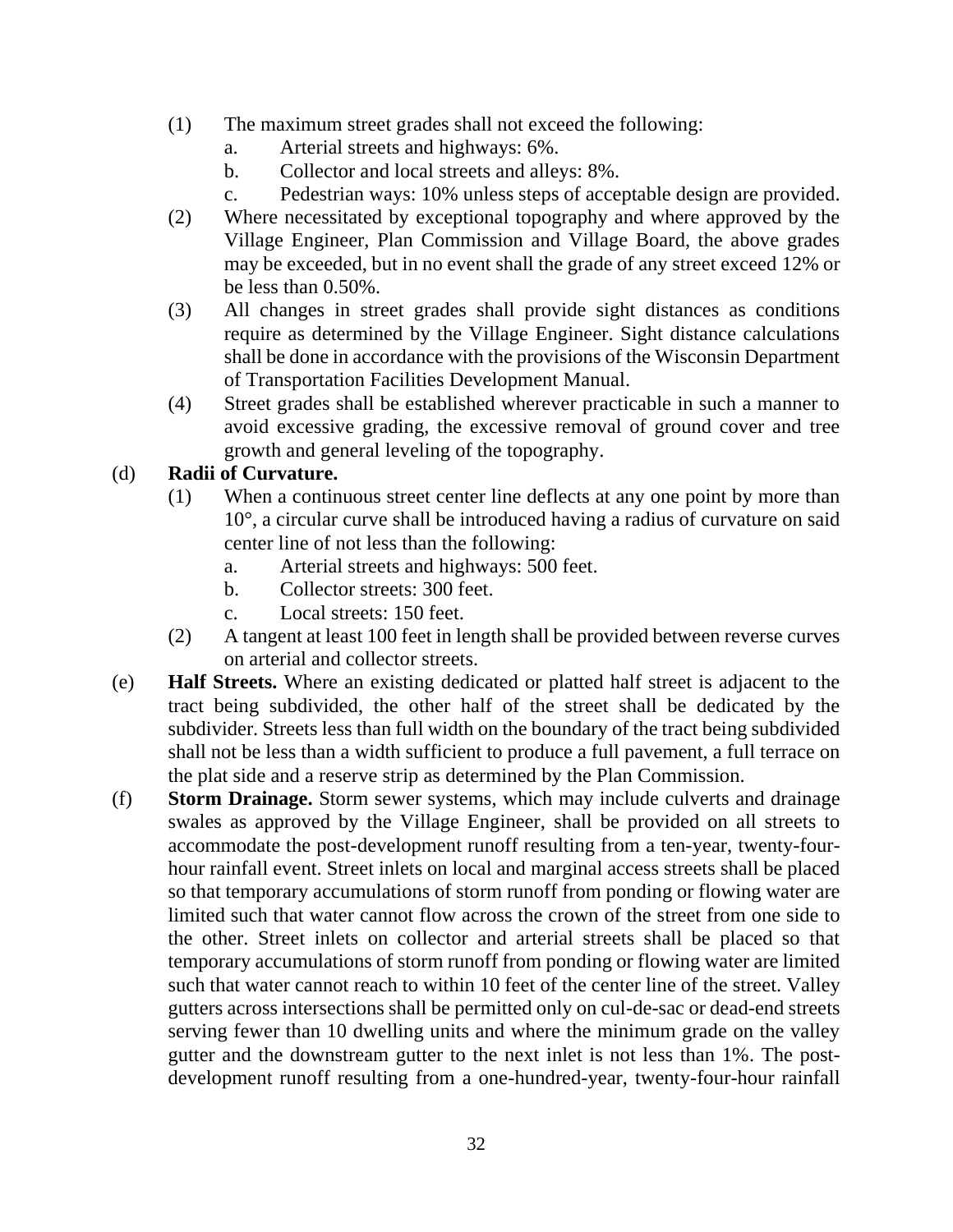shall be contained within the street right-of-way to the point where such runoff reaches a suitably designed drainage channel or perennial watercourse.

# **SECTION 83.80 Street Intersections.**

- (a) Streets shall intersect each other at as nearly right angles as topography and other limiting factors of good design permit.
- (b) The number of streets converging at one intersection shall not be more than two.
- (c) The number of intersections along major streets and highways shall be held to a minimum. Wherever practicable the distance between such intersections shall not be less than 1,200 feet.
- (d) Property lines at street intersections shall be rounded with a minimum radius of 15 feet, except that at all intersections along collector and arterial streets the radius shall be increased to 25 feet. The Plan Commission may require a larger radius where desirable.
- (e) Local streets shall not necessarily continue across arterial or collector streets, but if the center lines of such minor streets approach the major streets from opposite sides within 150 feet of each other, measured along the center line of the arterial or collector street, then the location shall be so adjusted that the adjoinment across the major or collector street is continuous and a jog is avoided.
- (f) Radii at the face of curbs at intersections shall be a minimum of 20 feet.

# **SECTION 83.81 Visibility at Intersections.**

(a) **Purpose.** The purpose of this section is to alleviate or prevent congestion of public rights-of-way so as to promote the safety and general welfare of the public by establishing minimum requirements for the provision of vehicular visibility.

# (b) **Requirement.**

- (1) No obstructions are permitted between  $2 \frac{1}{2}$  feet and 8 feet above the plane through the mean curb grade within the triangular space formed by existing or proposed intersecting street or railroad right-of-way lines and a line connecting points on the right-of-way lines as follows:
	- a. Fifty feet along the right-of-way of USH 14, CTH KP, CTH P, Bourbon Road, Brewery Road and Thinnes Street/Airport Road.
	- b. Fifty feet along the right-of-way of any street from its intersection with a railroad right-of-way.
	- c. Thirty feet along the right-of-way of all other public streets.
	- d. Thirty feet along the right-of-way of all private roads and drives as specified by the Village Engineer.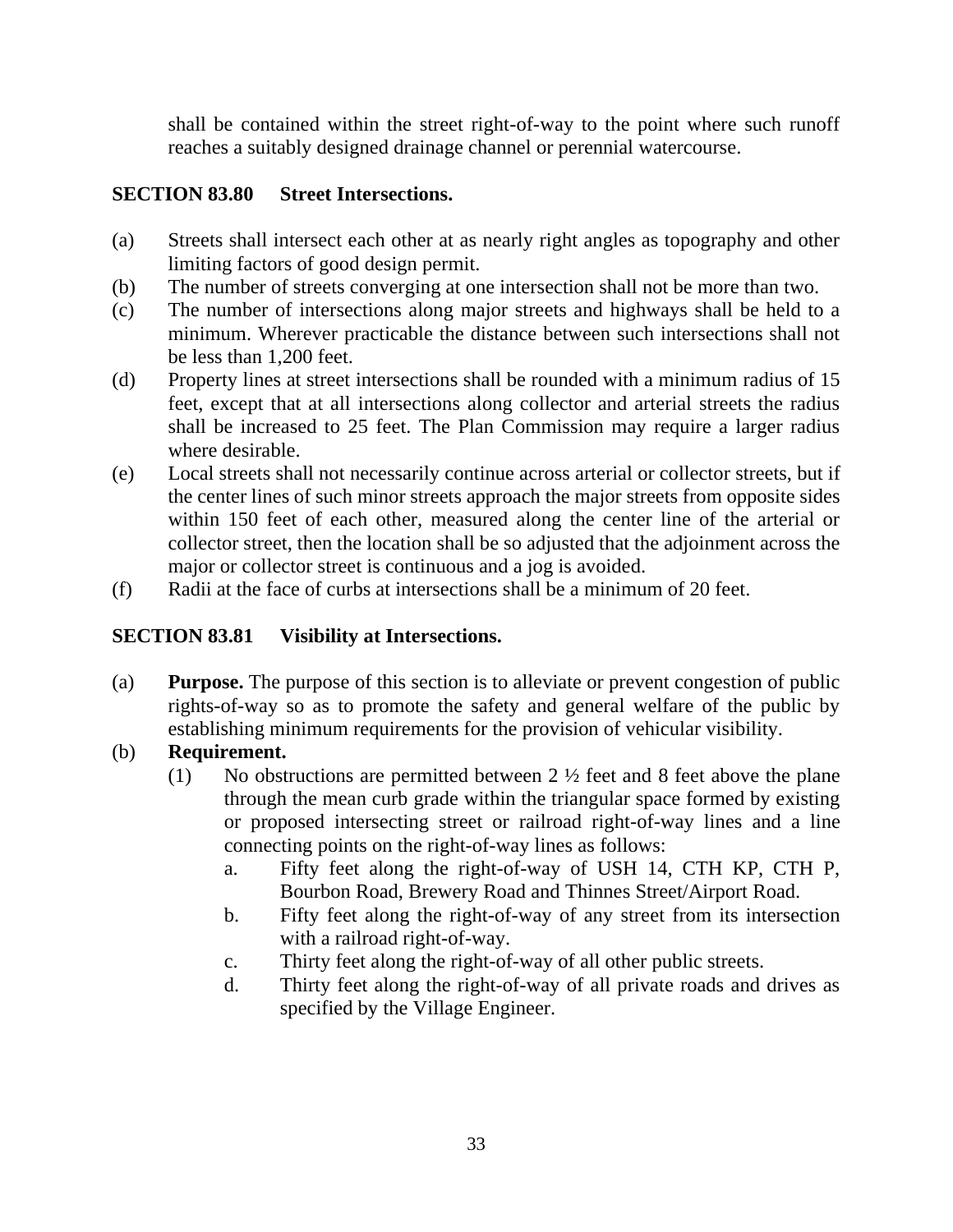

- (2) Within said triangular area, no signs, parking spaces, structures, or earthwork in excess of 30 inches and no vegetation, fencing, or other such obstructions between 30 inches and 8 feet in height shall be permitted above either of the center-line elevations of said two streets.
- (c) **Depiction on Required Site Plan.** Except on property in the Main Street Mixed Use where no requirement is imposed, any and all visibility triangles located on the subject property shall be depicted as to their location and configuration on final plat, certified survey map and the site plan required for the development of the subject property.

### **SECTION 83.82 Blocks.**

- (a) **Purpose.** The widths, lengths, and shapes of blocks shall be suited to the planned use of the land; zoning requirements; need for convenient access, control and safety of street traffic; and the limitations and opportunities of topography.
- (b) **Length.** Blocks in residential areas shall not as a general rule be less than 600 feet nor more than 1,500 feet in length unless otherwise dictated by exceptional topography or other limiting factors of good design.
- (c) **Pedestrian Ways.** Pedestrian ways of not less than 10 feet in width may be required near the center and entirely across any block over 900 feet in length where deemed essential by the Village Plan Commission to provide adequate pedestrian circulation or access to schools, shopping centers, churches or transportation facilities.
- (d) **Width.** Blocks shall have sufficient width to provide for two tiers of lots of appropriate depth except where otherwise required to separate residential development from through traffic. Width of lots or parcels reserved or laid out for commercial or industrial use shall be adequate to provide for off-street service and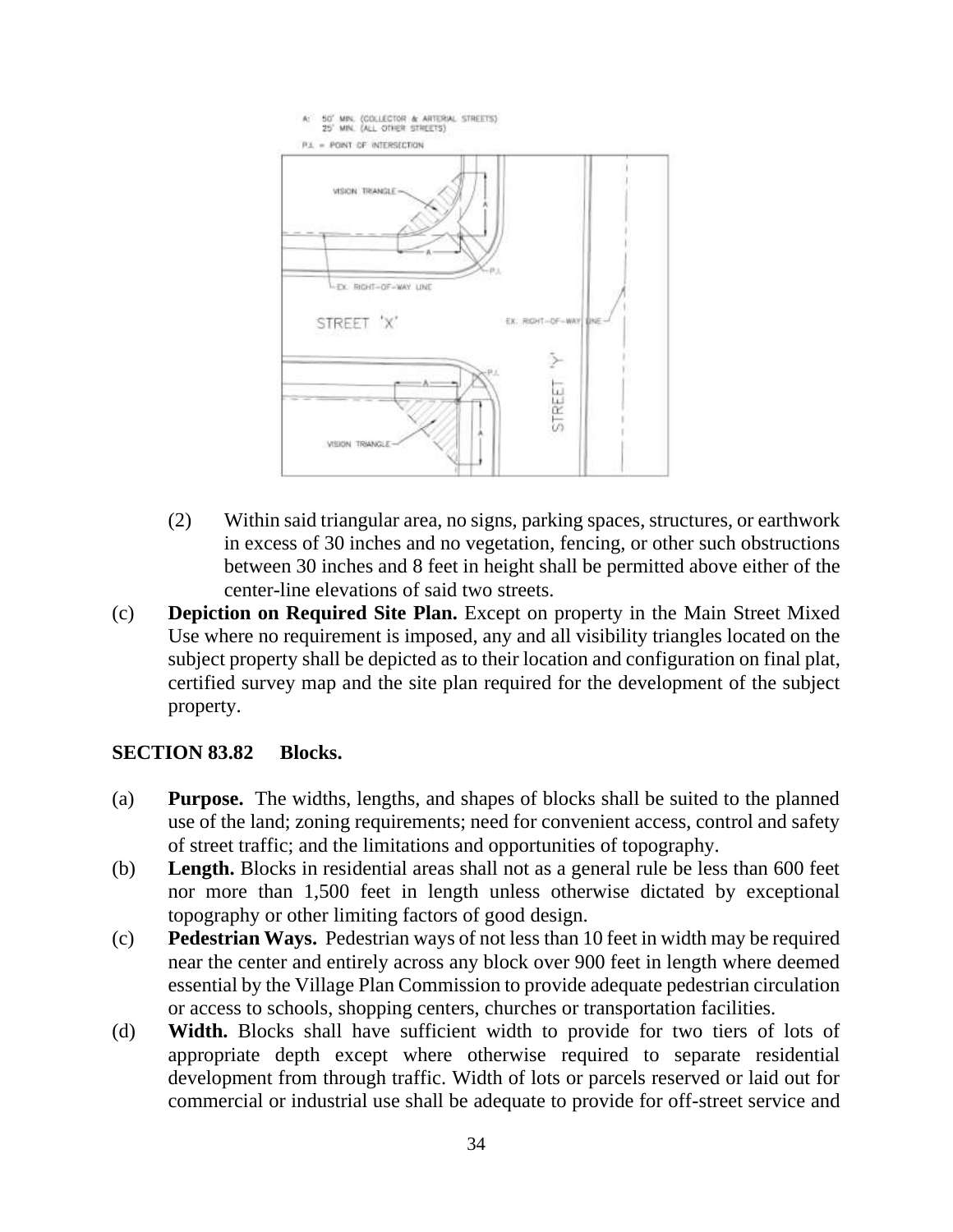parking required by the use contemplated and the area zoning restrictions for such use.

(e) **Utility Easements.** All utility lines for electric power, cable, broadband, and telephone service shall be placed separate from road right-of-way on mid-block easements along rear lot lines whenever carried on overhead poles.

# **SECTION 83.83 Lots.**

- (a) The size, shape, and orientation of lots shall be appropriate for the location of the subdivision and for the type of development and use contemplated. The lots should be designed to provide an aesthetically pleasing building site and a proper architectural setting for the buildings contemplated.
- (b) Double frontage and reverse frontage lots shall be prohibited.
- (c) All lots shall meet the requirements for lots in the applicable zoning district, or may exceed such requirements.
- (d) Residential lots that can only be served by private sewage disposal facilities after all efforts to connect to the Village's public sewer system has been expired, shall comply with the rules of the Wisconsin Department of Commerce.
- (e) Every lot shall front or abut on a public street for a distance of at least 50 feet.
- (f) Lots shall follow municipal boundary lines whenever practicable, rather than cross them.
- (g) Side lot lines shall be as nearly as possible at right angles to straight street lines or radial to curved street lines on which the lots face.
- (h) Corner lots shall have sufficient width to permit adequate building setbacks from side streets.
- (i) Excessive depth in relation to width shall be avoided and a proportion of 1.5 to one shall be considered as an acceptable ratio under normal conditions.
- (j) Residential lots fronting or backing on arterial streets shall be platted with extra depth to permit generous distances between the buildings and such trafficways.
- (k) Depth and width of properties reserved or laid out for commercial or industrial use shall be adequate to provide for the off-street service and parking facilities required by the type of use and development contemplated.
- (l) Whenever a tract is subdivided into large parcels, such parcels shall be arranged and dimensioned as to allow resubdivision of any such parcels into normal lots in accordance with the provisions of this chapter.
- (m) Lands lying between the meander line and the water's edge and any otherwise unplattable lands which lie between a proposed subdivision and the water's edge shall be included as part of lots, outlots or public dedications in any plat abutting a lake or stream.
- (n) Lot drainage patterns shall be indicated on the plat (or a separate sheet recorded with the plat) and shall take into account flow conditions from off site as well as outflow onto downstream properties. As-built grading plans showing the completed ground elevation at each lot corner and significant changes in grade along each side and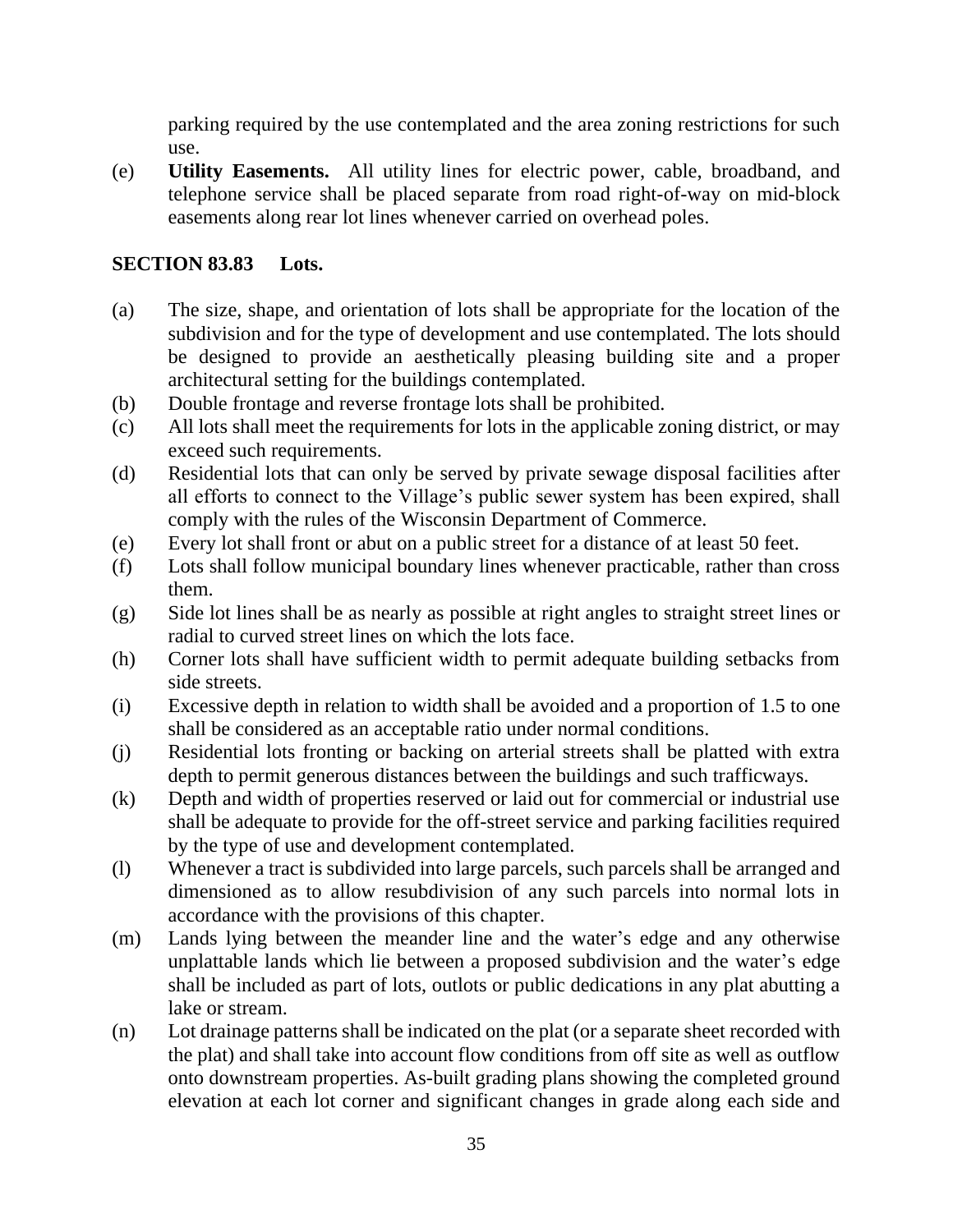rear lot line shall be provided to the Village. Benchmarks shall be provided on the northernmost nut on the flange of fire hydrants nearest to each lot.

(o) Unless specifically waived by the Village Director of Public Facilities, the first floor and garage floor elevations shall be at least one vertical foot above the top of curb (or street center-line elevation if there is no curb) at the lowest curb elevation in the street adjacent to the lot. The lowest building opening elevation shall be at least two vertical feet above the lowest lot corner. The first habitable floor and garage floor elevations and building opening elevation shall be shown on the face of the plat or certified survey map (or on a separate sheet recorded with the plat).

### **SECTION 83.84 Building Setback Lines.**

Where not adequately controlled by zoning regulations, building setback lines appropriate to the location and type of development contemplated shall be established by the Plan Commission.

### **SECTION 83.85 Utility and Drainage Easements.**

### (a) **Underground Utility Service.**

- (1) All new electric distribution lines (excluding lines of 12,000 volts or more), all new telephone lines from which lots are individually served, all internet and broadband communication and service lines, and all cable television communication lines and services installed within a newly platted area, mobile home park, cluster development or planned development shall be underground unless the Plan Commission shall specifically find after study that:
	- a. The placing of such facilities underground would not be compatible with the planned development;
	- b. Location, topography, soil, water table, solid rock, boulders, stands of trees, hedges or other physical conditions would make underground installation unreasonable or impracticable; or
	- c. The lots to be served by said facilities can be served directly from existing overhead facilities.
- (2) Associated equipment and facilities which are appurtenant to underground electric and communications systems, such as, but not limited to, substations, pad-mounted transformers, pad-mounted sectionalizing switches and abovegrade pedestal-mounted terminal boxes, may be located aboveground.
- (3) The subdivider or its agent shall furnish proof to the Plan Commission that such arrangements as may be required under applicable rates and rules filed with the Public Service Commission of Wisconsin have been made with the owner or owners of such lines or services for placing their respective facilities underground as required by this section, as a condition precedent to approval of the final plat, site plan or certified survey map.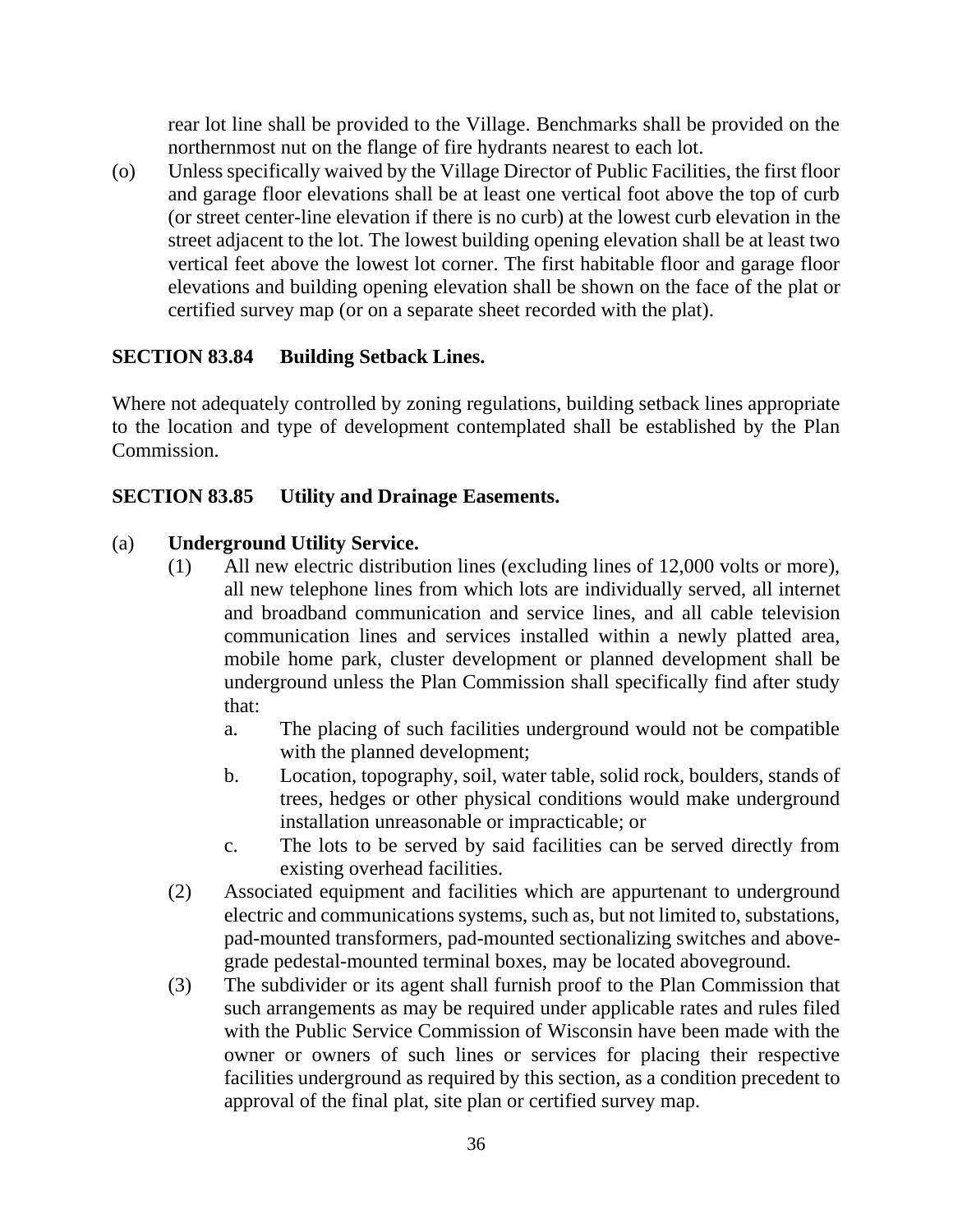(4) Temporary overhead facilities may be installed to serve a construction site or where necessary because of severe weather conditions. In the latter case, within a reasonable time after weather conditions have moderated or upon completion of installation of permanent underground facilities, such temporary facilities shall be replaced by underground facilities and the temporary facilities removed, subject to any exception permitted by the Plan Commission under this subsection.

#### (b) **Easement Conditions.**

- (1) Adequate easements shall be provided and dedicated on each side of all rear lot lines, and on side lot lines where necessary, for the installation of storm and sanitary sewers, gas, water, and electric lines, and telephone and cable television communication lines. Such easements as required by the Village or other private utility lines shall be noted as "Utility Easements" on the final plat or certified survey map. Prior to approval of the final plat or certified survey map, the concurrence of the electric, telephone and cable television communications companies serving the area as to the location and width of the utility easements shall be noted on the final plat or certified survey map. All easements for storm and sanitary sewers, water, bike paths and pedestrian walks, and other public purposes shall be noted thereon as "Public Easement for" followed by reference to the use or uses for which they are intended. No utility pole, pedestal or cable shall be placed so as to disturb any survey monument or obstruct vision along any lot or street line. The unauthorized disturbance of a survey monument is a violation of Section 236.32 of the Wisconsin Statutes. Final grades established by the subdivider on any utility easement shall not be altered by more than 6 inches by the subdivider, its agents or by subsequent owners of lots upon which the easements are located, except with written consent of the utilities involved and the Village of Cross Plains.
- (2) Where the electric and communications facilities are to be installed underground, the utility easements shall be graded to within six inches of final grade by the subdivider, prior to the installation of such facilities, and earth fill, piles or mounds of dirt shall not be stored on such easement areas. Utility facilities when installed on utility easements, whether overhead or underground, shall not disturb any monumentation in the plat.
- (3) Where the electric and/or communications facilities are to be installed underground, a plat restriction shall be recorded with the final plat or certified survey map stating that the final grade established by the subdivider on the utility easements shall not be altered by more than six inches by the subdivider, its agent, or by subsequent owners of the lots on which such utility easements are located, except with written consent of the utility or utilities involved. The purpose of this restriction shall be to notify initial and future lot owners of the underground facilities at the time of purchase and to establish responsibility in the event of damage to such facilities or the need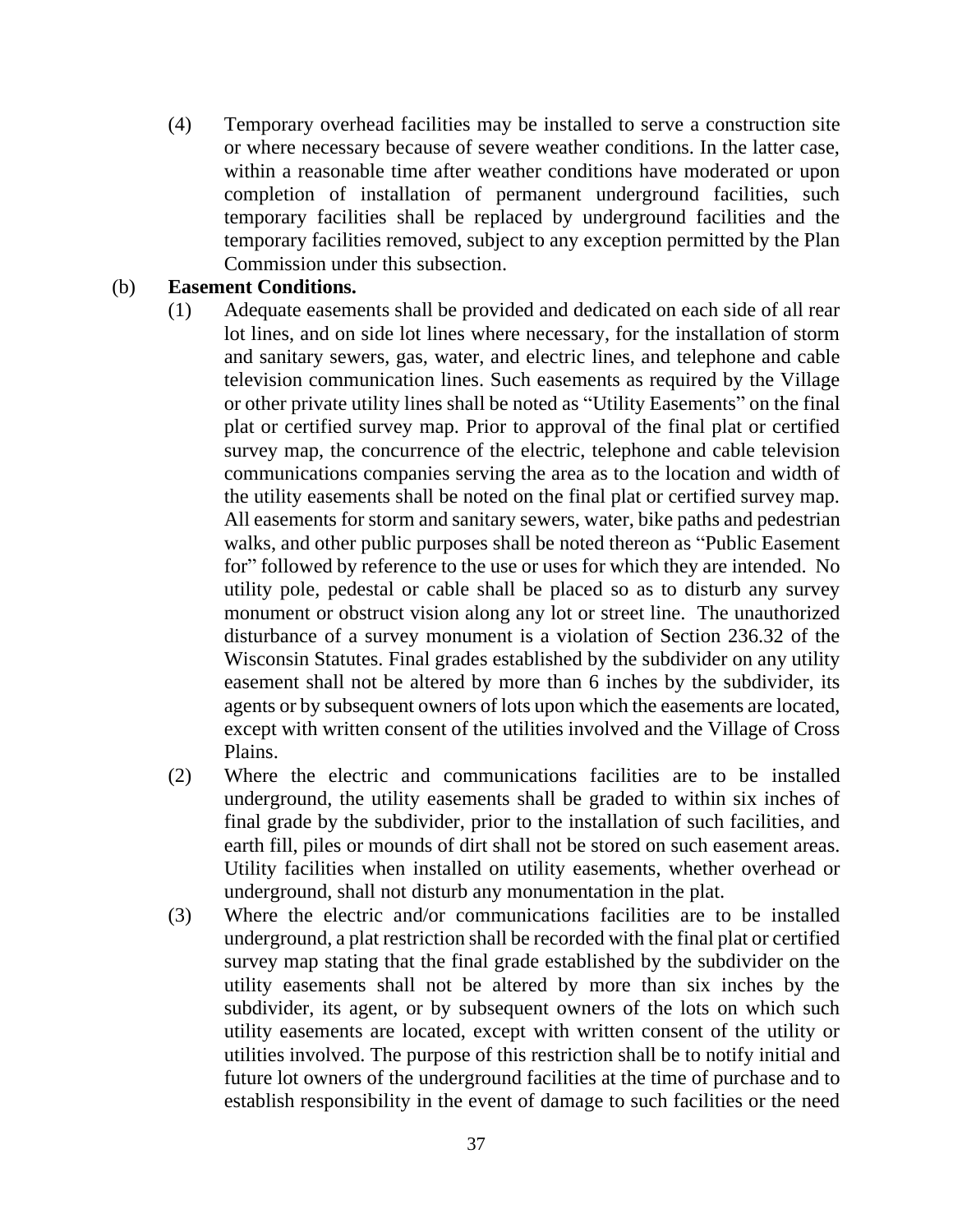to alter such facilities. When the utility company uses a service application, said application should also notify the initial and subsequent lot owners of their responsibility regarding such underground facilities.

(c) **Drainage Easements.** Where a subdivision is traversed by a watercourse, drainageway, channel or stream, or stormwater runoff needs to be addressed, an adequate drainageway or easement shall be provided as required by the Plan Commission. The location, width, alignment and improvement of such drainageway or easement shall be subject to the approval of the Plan Commission, and parallel streets or parkways may be required in connection therewith. However, all such drainageways or easements shall be a minimum of 20 feet wide. Wherever possible, the stormwater drainage shall be maintained by landscaped, open channels of adequate size and grade to hydraulically accommodate maximum potential flow volumes. These sizes and design details are subject to review and approval by the Village Engineer, Plan Commission and Village Parks, Recreation and Conservancy Commission. In addition to the requirements of Chapter 65 of this Code regarding erosion control and stormwater runoff, the subdivider shall provide all necessary easements and facilities to transport the water off the platted area in a manner satisfactory to the Village Engineer and Village Board. Drainageways should substantially maintain existing water flow patterns onto neighboring lands. Final grades established by the subdivider on the drainage easements shall not be altered by more than 6 inches by the subdivider, its agents, or by subsequent owners of lots upon which the drainage easements are located, except with written consent of the Village of Cross Plains.

**SECTIONS 83.86 – 83.88 Reserved**

### **REQUIRED IMPROVEMENTS**

#### **SECTION 83.89 Private Obstructions in Public Rights-of-way.**

No private obstructions shall be permitted within the public right-of-way. The Village shall not be responsible for any damage to private obstructions as a result of public improvement projects.

#### **SECTION 83.90 Streets.**

Standard street improvements, including concrete curb and gutter, shall be installed in all subdivisions and land divisions within the corporate limits and in any land division or subdivision located within the extraterritorial jurisdiction area where required by the Plan Commission.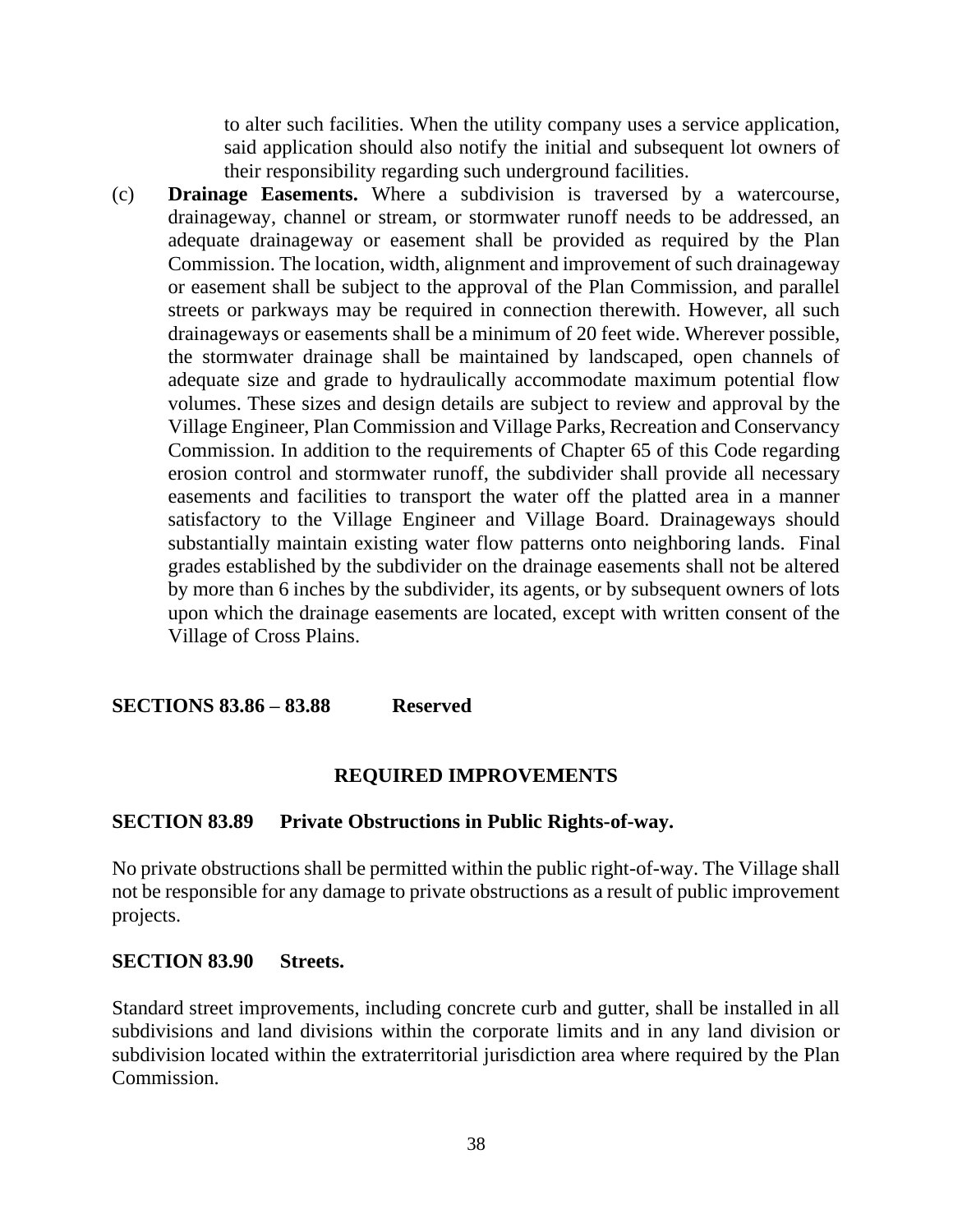#### **SECTION 83.91 Municipal Sanitary Sewers and Water Supply Systems.**

#### (a) **Sewer and Water Mains.**

- (1) Sanitary sewer mains and water mains shall be installed entirely across at least one side of each lot within all subdivisions located within the urban service area except where, in the opinion of the Village Engineer, there is no significant chance that future extensions of these mains will be necessary or desirable. All water mains should be installed in closed loops except where, in the opinion of the Village Engineer, the creation of such looped system is not important and is financially prohibitive.
- (2) Sewer and water mains shall be similarly installed, where required by the Village Board, in any land division, or in any subdivision, located outside the urban service area.
- (b) **Connection to Municipal Sanitary Sewer and/or Water System.** Where a municipal sanitary sewer and/or water supply system is available, the subdivider shall construct or cause to be constructed, provided that the Village Board approves and authorizes such connection, all improvements necessary to connect the entire subdivision to the municipal sanitary sewer and/or municipal water system and allow the entire subdivision to be served by the municipal system(s). Such improvements shall be designed and constructed in accordance with the Village Engineer's requirements. The Village generally disfavors the extension of municipal sewer and/or water services to areas which require construction of special facilities, such as lift and pumping stations, because of such facilities' initial cost and continuing operational costs. Such costs must be addressed to the Village Board's satisfaction before plat approval will be granted.
- (c) **Oversizing of Mains.** The subdivider shall be responsible for installation of water and sewer mains of up to and including eight inches in diameter and cover depths up to and including 12 feet and of mains of greater diameter and depths if necessary solely to serve the subdivision. When, in the opinion of the Village Engineer, mains of diameter greater than eight inches or mains at cover depth greater than 12 feet are necessary solely to service areas outside the subdivision and outside the Village limits, these larger mains or greater than normal depth mains shall be constructed at the subdivider's expense. The Village Engineer shall then establish a benefited area, and the subdivider shall, for a period of 20 years thereafter, have a right of recoupment for the excess size or depth by means of annexation charges which the Village shall establish for the benefited areas. Such annexation charges shall include no interest or inflation component and shall reflect the age of the improvements and their remaining useful life. If the areas which require the greater than normal diameter or depth mains are outside the subdivision but are already within the Village limits, the subdivider shall have the option of installing such greater than normal diameter and/or depth mains at its own expense, without recoupment, or of petitioning the Village to install such mains under its statutory assessment powers.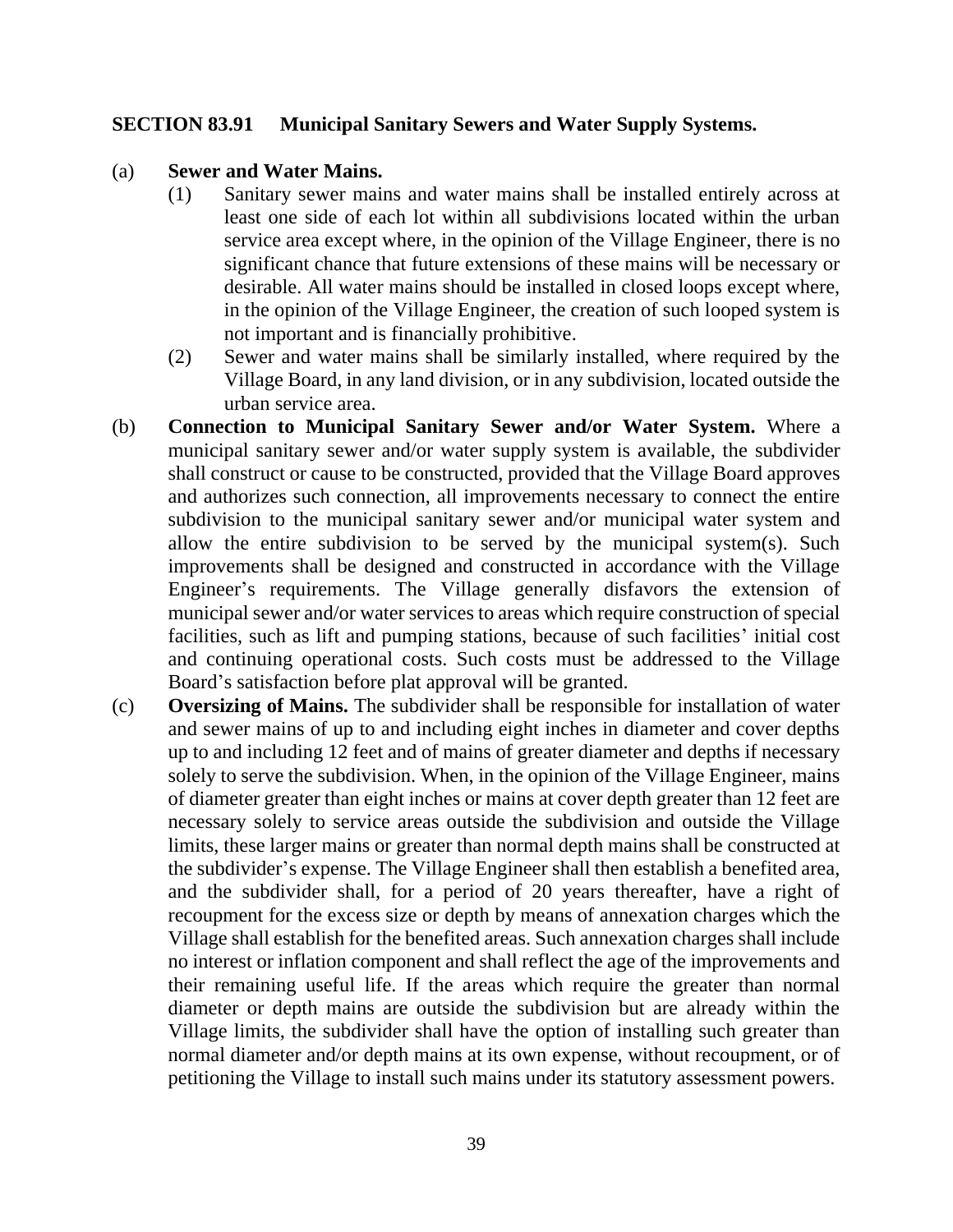### **SECTION 83.92 Storm Sewer and Other Drainage Facilities.**

- (a) Storm sewers and all other necessary stormwater transportation, detention or retention facilities to serve the plat, as determined by the Village Engineer and Plan Commission, shall be constructed and paid for by the subdivider. Alternatively, and at the Village's sole discretion, the Village may cause the necessary storm sewer and drainage facilities to be constructed at the subdivider's cost in accordance with the provisions of Section 83.111 hereof. Storm sewer and other necessary drainage facilities shall be designed and constructed in accordance with plans and specifications approved by the Village Engineer.
- (b) Overland drainage at slopes of 1% or greater shall be provided along all interior lot lines. The subdivider may submit an alternative below-ground drainage system plan. Formal drainage easements shall be provided for major drainageways.
- (c) Measures to bypass the infiltration facilities to avoid premature plugging of the system during build out shall be included in the design of the facilities.

### **SECTION 83.93 Installation to Boundary Lines.**

All required street, sidewalk, sanitary sewer, water main, and storm sewer improvements shall be installed to the boundary line of the subdivision, comprehensive development, or land division unless the topography or other physical conditions make it impossible to do so or unless this requirement is waived, in writing, by the Plan Commission.

### **SECTION 83.94 Partition Fences.**

When the land included in the plat, comprehensive development plan, or certified survey map abuts upon or is adjacent to land used for farming or grazing purposes, the subdivider may be required to erect, keep and maintain partition fences, satisfying the requirements of the Wisconsin Statutes for a legal and sufficient fence, between such land and the adjacent land. When partition fences are required, a covenant binding the subdivider, its grantees, heirs, successors, and assigns to erect and maintain such fences, without cost to the adjoining property owners, so long as the land is used for farming or grazing purposes, shall be included upon the face of the final plat, comprehensive development plan, or certified survey map.

#### **SECTION 83.95 Wells, Cisterns and Storage Tanks.**

- (a) When the land included in the plat, comprehensive development plan, or certified survey map includes any active or inactive water wells or cisterns, these wells or cisterns must be abandoned and closed in accordance with all federal, state and local statutes, ordinances and regulations, and as provided by the Village Engineer.
- (b) When the land included in the plat, comprehensive development plan, or certified survey map includes any aboveground or underground storage tanks of any type,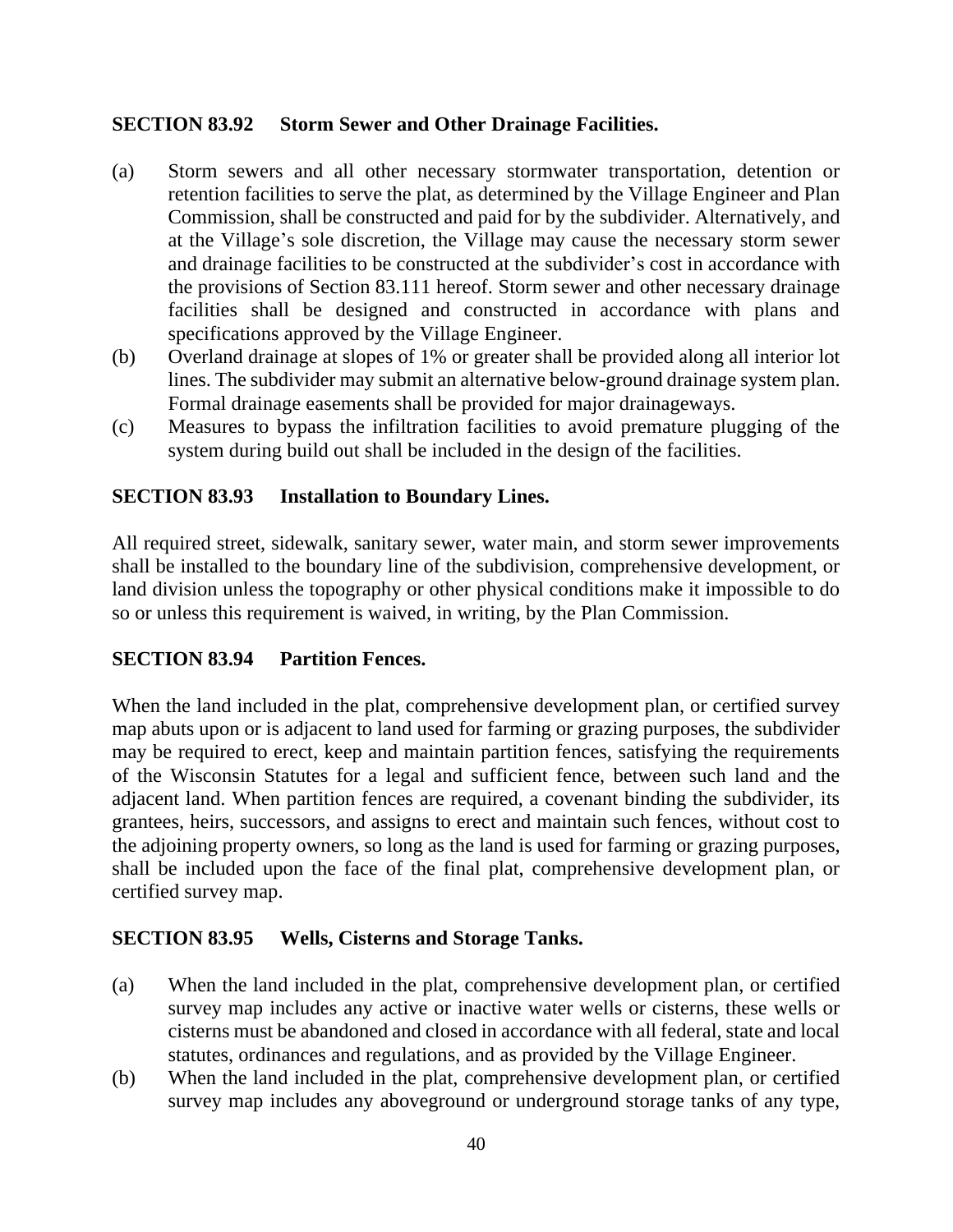such tanks, and the soil immediately surrounding such tanks, shall be tested in a reasonable manner as provided by the Village Engineer for any leakage, seepage, or contamination, and any and all required remedial steps shall be taken in accordance with all federal, state and local statutes, ordinances, regulations, rulings or orders as required by law, or as provided by the Village Engineer.

#### **SECTION 83.96 Parks, Playgrounds and Open Spaces.**

- (a) When deemed appropriate by the Parks, Recreation and Conservancy Director, the subdivider shall be required to bring parkland or other open lands dedicated to the public up to the contours established in the approved street and utility plans, topsoiled with a minimum of four inches of quality topsoil, seeded and fertilized as specified by the Village Engineer. The topsoil furnished for the site shall consist of the natural loam, sandy loam, silt loam, silty clay loam or clay loam humus-bearing soils adapted to the sustenance of plant life, and such topsoil shall be neither excessively acid nor excessively alkaline. Fine grading and seeding must occur within one year following issuance of the first building permit within that land division unless otherwise authorized by the Parks, Recreation and Conservancy Director. The improved area shall not be deemed officially accepted until a uniform grass cover to a two-inch height has been established. It shall be the responsibility of the subdivider to maintain the area until the Village accepts the dedication.
- (b) It shall be the responsibility of the Village to maintain the dedicated areas upon dedication and acceptance by the Village.
- (c) The subdivider shall provide dedicated park areas with a minimum of a six-inch water service lateral or at least one fire hydrant, and at least one four-inch sanitary sewer lateral, all located at the street property line, unless waived by the Parks, Recreation and Conservancy Director.
- (d) All parks shall be provided with access and frontage to a public street.

#### **SECTION 83.97 Lighting.**

- (a) The subdivider shall pay for the construction of standard streetlights necessary to serve the platted area which shall be installed in accordance with Street Light Policy 2021-01.
- (b) The subdivider shall also provide ornamental street, pedestrian way and bikeway lighting within the area being developed, upon consultation with the appropriate electric utility and as required by the Village Board and in accordance with standards approved by the Director of Public Facilities.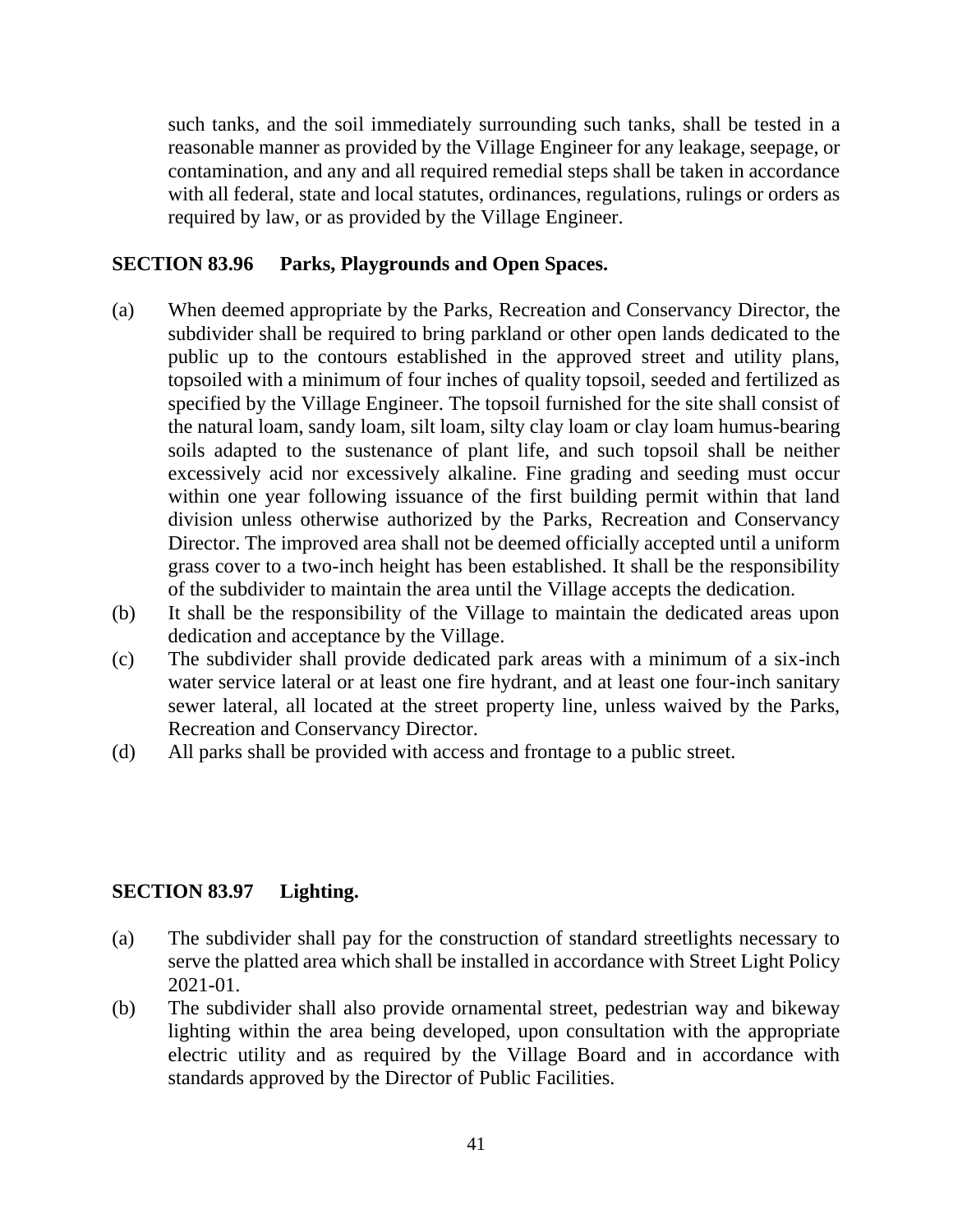#### **SECTION 83.98 Pedestrian ways.**

The subdivider shall construct and dedicate within the plat sidewalks or other pedestrian ways as required by the Village Board. Construction shall be in accordance with standard specifications approved by the Village Engineer.

### **SECTIONS 83.99 – 83.101 Reserved**

### **PROCEDURE FOR IMPROVEMENTS**

#### **SECTION 83.102 Construction Plans and Specifications.**

Prior to final plat approval, the subdivider shall prepare construction plans and specifications and submit them in hard copy and electronic form to the Village Administrator, the Village Engineer and Director of Public Facilities for review and approval. The Village Engineer shall determine in writing what plans, specifications or other information is required.

### **SECTION 83.103 Private Contracts.**

The subdivider shall engage one general contractor whose qualifications have been approved by the Village Board for each major phase of construction (grading, utilities, and streets) or one general contractor for a contract which includes more than one phase of construction. No private contract shall be awarded until all bids have been reviewed by the Village Engineer.

#### **SECTION 83.104 Scheduling.**

A preconstruction meeting shall be held prior to commencement of any work. All scheduling of the contemplated improvements shall be approved by the Village Director of Public Facilities. All earth-disturbing activities for land divisions greater than one acre in size shall occur between May 1 and October 31 each year.

Restoration of all mass grading area outside of the right of way shall be completed by September 30. All disturbed areas shall be temporarily seeded with Rye or a similar cover on or before September 30. All site work restoration, including seed and mulch, that does not drain to the infiltration/detention areas shall be completed by September 30. All sections within the right of way or stormwater sections shall be completed and restored by October 31.

The Village Engineer and Public Facilities Director shall inspect the premises on or before September 30 to ensure that all erosion control Best Management Practices are installed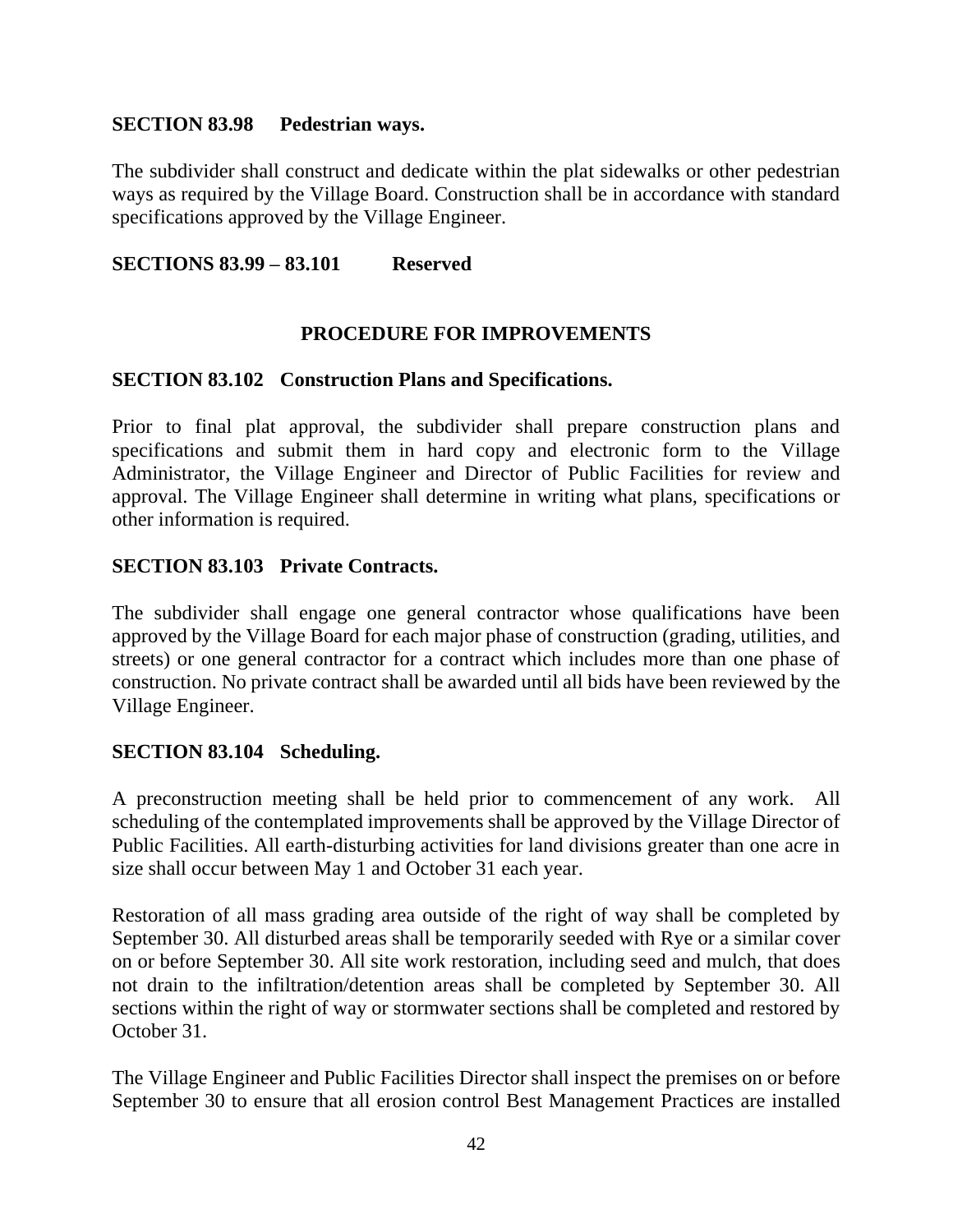and in good condition as per the approved Erosion Control Plan. Inspections must be signed off on by the Village Engineer and Public Facilities Director. Whenever the site is not snow covered, the Developer shall conduct a weekly inspection of the Erosion Control Best Management Practices and submit the inspection report to the Village.

Construction cannot be commenced on any phase of construction until all approvals and conditional requirements are satisfied and a copy of the private contract has been filed with and approved by the Village Board. Construction shall not proceed until all State of Wisconsin approvals are granted.

# **SECTION 83.105 Street Grading.**

- (a) The subdivider shall furnish standard drawings which indicate the existing and proposed grades of streets shown on the plat, and after review of design engineering work on the streets by the Village Engineer and approval of street grades by the Village Board, the subdivider shall grade or cause to be graded the full width of the right-of-way of the streets proposed to be dedicated, including the vision clearance triangle on corner lots. In those cases where existing street right-of-way is made a part of the subdivider's plat or abuts the plat, the subdivider shall grade or cause to be graded that portion of the right-of-way between the existing pavement and the property line. The bed for the roadways in the street right-of-way shall be graded to subgrade elevation. The Village Engineer shall approve all grading within rightsof-way, and said grading shall extend for a sufficient distance beyond the right-ofway to ensure that the established grade will be preserved. The grading of rights-ofway for principal arterial streets shall only be required where necessary to provide access to the streets or lots in the plat. Lots which abut principal arterials shall be graded to proposed street grade or to a grade approved by the Village Engineer prior to the sale of affected properties.
- (b) The subdivider shall engage a registered engineer to set subbase grade in accordance with approved center-line grade and cross section. He shall also set grade necessary to comply with other grading requirements, including vision clearance on corner lots, center-line and lot line grades for greenways, terrace grading for abutting streets and other required grades. The grading program shall consist of the following elements:
	- (1) The stripping and removal of all topsoil, debris and vegetation within the street right-of-way.
	- (2) Grading of full street rights-of-way to a tolerance of plus or minus 0.1 foot, with any net deficit in the required street base course not to exceed 5%. Fill sections shall be constructed of approved materials, which do not include topsoil, debris, vegetation, etc.
	- (3) Grading beyond right-of-way to ensure that the established grade will be preserved.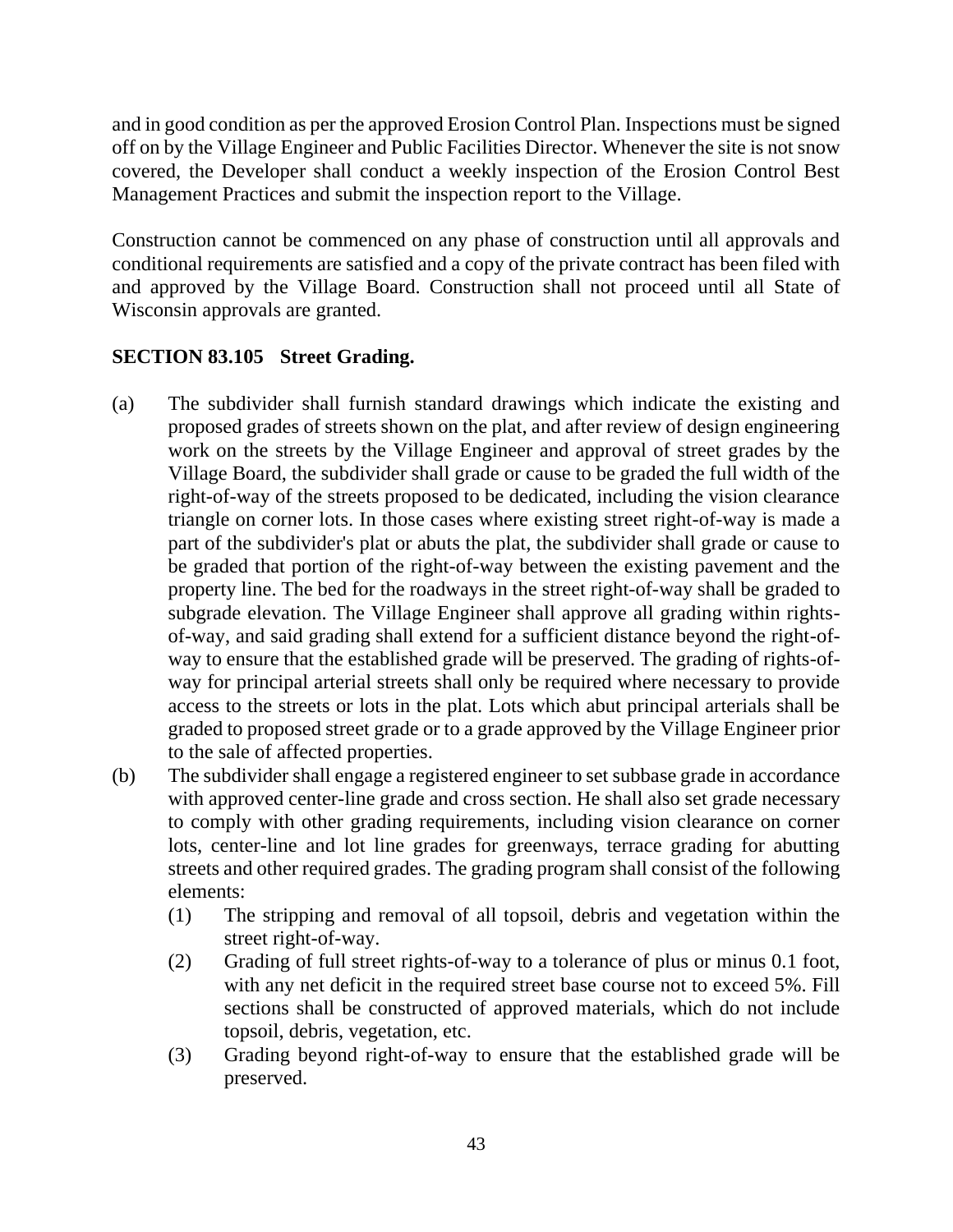- (4) Grading of vision clearance triangle on corner lots. Maximum embankment of thirty inches above curb elevation within a triangle formed by two intersection street lines or their projections and a line joining points on such street lines located 25 feet from the street intersection.
- (5) Where a public greenway is included in the plat, the subdivider is responsible for an acceptable continuous drainageway in the greenway as determined by the Village Engineer.
- (6) All additional plat grading, where applicable, lot abutting greenways, terraces of streets abutting plat, public easements for sanitary sewer and sidewalk, and other requirements of ordinances and special conditions of plat approval.
- (c) Prior to final acceptance of a plat or certified survey map, the Subdivider shall provide the Village with as-built plans. As-built plans shall be provided in both an electronic format and in hard copy. As-built plans in electronic format and readable by autoCAD must be provided showing all horizontal and vertical locations of public sanitary, water and stormwater utilities, i.e. manholes, hydrants, watermain bends and tees, valves, sanitary and water lateral curb boxes, inlets, and walls, etc. All vertical information shall be on NAVD88 datum. The profile drawings must also show the diameter, length and slope of all pipes. In addition, Subdivider shall provide the Village with as-built plans showing the finished surface elevations at all lot corners, demonstrate a positive drainage between lot corners, and also showing the finished surface elevation of all stormwater management ponds, swales and infiltration areas for the subdivision. The horizontal location of all water and sewer services shall be located as follows:
	- (1) Sewer lateral shall be located by the distance to the sewer "wye" from the downstream manhole.
	- (2) The ends of stubbed sewer laterals for future connection shall be located and the elevations determined and shown.
	- (3) Water laterals shall be located by the distance from the nearest hydrant or valve on the main (whichever is closest) to the corporation stop.
	- (4) The distance to the curb stop from the main shall also be provided.

Any bends in the water main shall be indicated by the length from the nearest mainline valve. For mapping purposes, a single electronic point file of the entire subdivision describing the as-built surface features of the new sanitary sewer, water system and storm sewer system, i.e. manholes, hydrants, water main bends, lateral curb boxes, valves, inlets, endwalls, etc., on the Dane County Coordinate system must be provided. This point file must include; northing, easting, elevation (NAVD88), and a point description. The Village Engineer can obtain the electronic file for the surface features, at the Subdivider's cost, when requested by either the Village or the Subdivider, provided that the Subdivider locates these features in the field. The Village Engineer will update all applicable Village maps and computer water and stormwater models. The cost of updating of Village maps and computer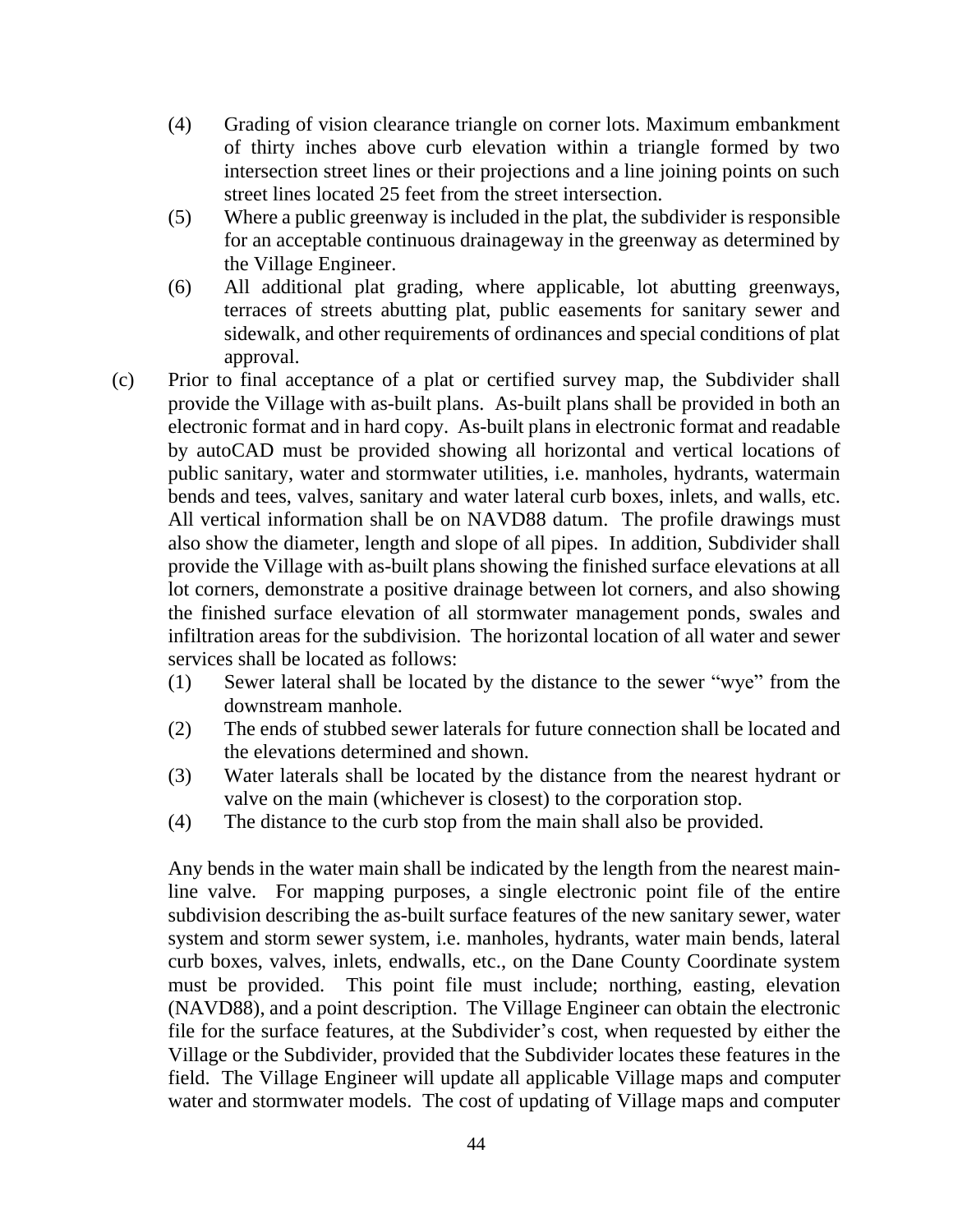water and stormwater models to incorporate this development shall be borne by the Subdivider.

All sanitary sewer mains shall be televised in accordance with the Village's standard specifications. A colored digital recording of the televising as well as a written report of the location of laterals and lengths of pipe shall be provided to the Village before final acceptance of the sewer.

### **SECTION 83.106 Utilities.**

- (a) Upon approval of the subgrading and installation of barricades, the subdivider shall proceed with the utility contract. All outstanding charges due against the lands for local sewer, interceptors, force mains, and lift stations previously installed by the Village shall be paid in full prior to the signing of the final plat by the Village Administrator.
- (b) If the subdivider elects to install underground utilities and the standard street improvements in the same year, there must be satisfactory mechanical compaction of all trenches for underground utilities within the street right-of-way. In addition, the Village Engineer may require that the surface course of the asphalt street pavement be delayed until the year following completion of underground utilities, due to site or weather conditions, soils, topography, depth of utilities or traffic usage. Where the surface course is delayed, the subdivider shall place all manhole covers to their final grades and shall ramp around them with asphalt pavement to allow snowplowing during the winter.
- (c) Prior to commencing construction of any required utilities, the subdivider shall submit a copy of the approved proposed construction schedule, plans, specifications, and contract to the Village Engineer.
- (d) No underground utility construction, including that of private utility lines such as electric and gas, may take place by open-cut methods under the traveled portion of a proposed street after the street crushed aggregate base course has been finished and accepted by the Village Engineer.

### **SECTION 83.107 Greenways for Stormwater Management.**

Greenways included within platted or replatted areas shall receive the following prescribed treatment and shall also be designed and constructed in compliance with Chapter 65, of the Village Code. In the case of conflicts, the Village Engineer shall determine which requirement shall control, generally adhering to the most restrictive requirements.

(a) The subdivider shall be responsible for an acceptable continuous drainageway through the proposed plat as determined by the Village Engineer. The subdivider shall furnish the Village Engineer with a plan outlining the greenway boundaries and location of existing drainageways, if any. In addition, the subdivider shall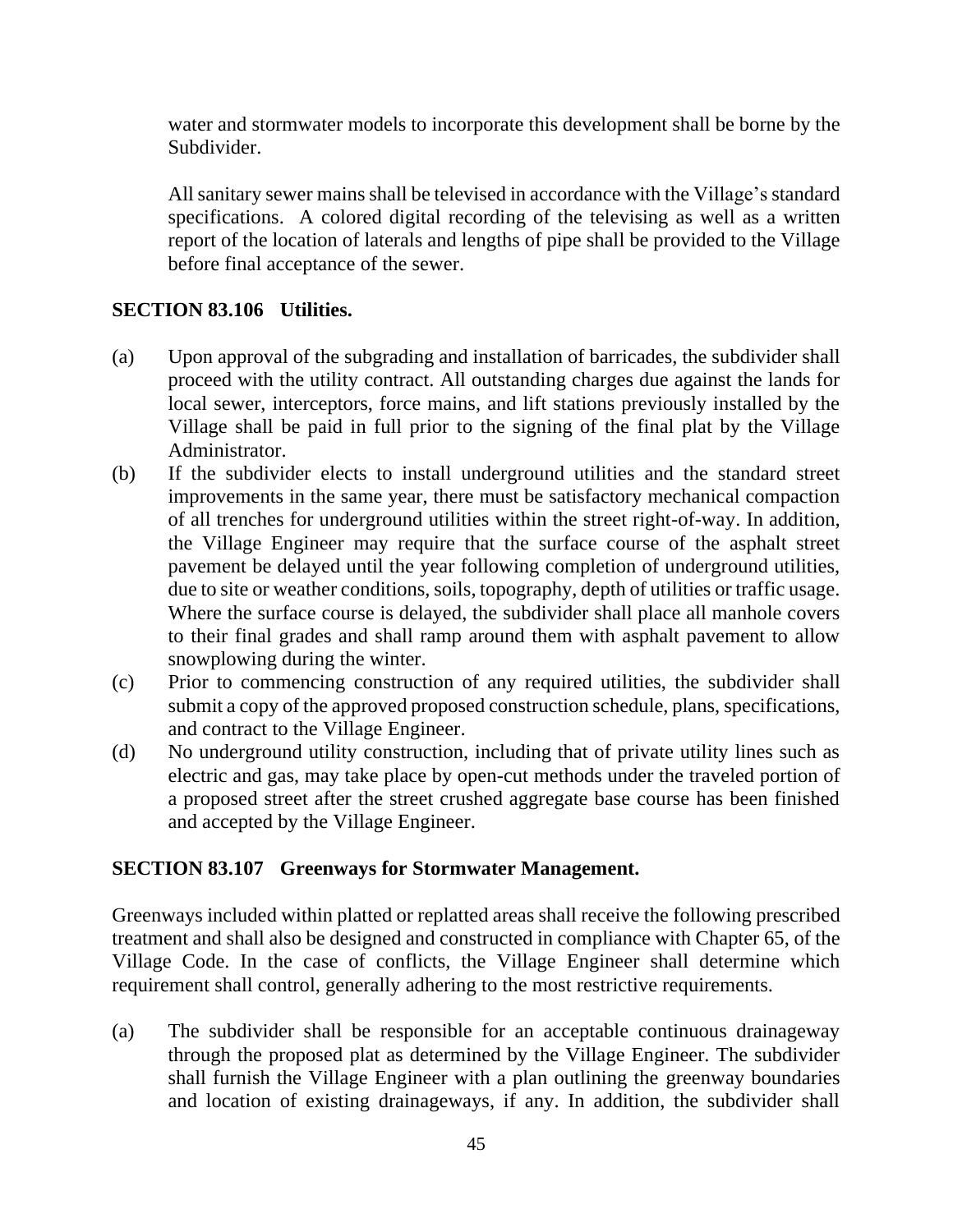furnish to the Village Engineer a set of cross sections (on fifty-foot stations) of the greenway oriented upon a baseline as prescribed by the Village Engineer. Where a natural drainageway exists which has acceptable hydraulic capacities, including alignment and grade as determined by the Village Engineer, construction will not be required and the existing natural growth shall be preserved. Where such natural growth is not preserved by action of the subdivider or its agent, the subdivider shall be responsible for repairing the disturbed areas by sodding. However, in certain locations, as determined by the Village Engineer, where the hydraulic capacities, including alignment and grade, are not acceptable, then such alignment, grade and slopes shall be improved by the subdivider to handle the runoff from the onehundred-year storm for the fully developed condition.

- (b) All ditching and culvert installation shall be done in strict accordance with grades approved by the Village Engineer. The subdivider's engineer shall be responsible for setting those required grades in the field for construction purposes.
- (c) In order to assure proper drainage, the ground elevation along any lot line common with the boundary of a greenway shall not be less than four feet above the flowline of the greenway, or where designated to an elevation established by the Village Engineer, prior to the sale of affected properties. The flowline grade shall be established by the Village Engineer. All lot grading and building elevations shall provide for positive drainage. Grading or filling within the greenway limit is prohibited except as authorized by the Village Engineer.

#### **SECTION 83.108 Street Construction.**

- (a) **General.** After completion of the underground utilities and approval thereof, the streets shall be constructed. Except as provided in this subsection, building permits shall not be issued prior to the installation of street improvements. Building permits may be issued upon completion of the lower, or binder, course of asphalt if a twoyear street construction program is required under Section 83.106(b).
- (b) **Standard Street Improvements.**
	- (1) Standard street improvements shall include concrete curb and gutter, bituminous base course and bituminous surface course, and streetlights and pedestrian walkways when required by the Village Board. Standard street improvements shall include a minimum of 6 inch thickness of 3 inch breaker run, 6 inches of ¾ inch, 1 inch of 1¼ inch crushed aggregate base course, and 3¼ inches of hot mix asphalt placed in two lifts. The Village Engineer shall retain authority throughout the project to require thicker layers of base course or pavement based upon soil conditions or on-site observations during construction. Standard street improvements for all Village streets and any town streets connecting to a Village street shall also provide for curb ramping as required by Section 66.0909, Wis. Stats.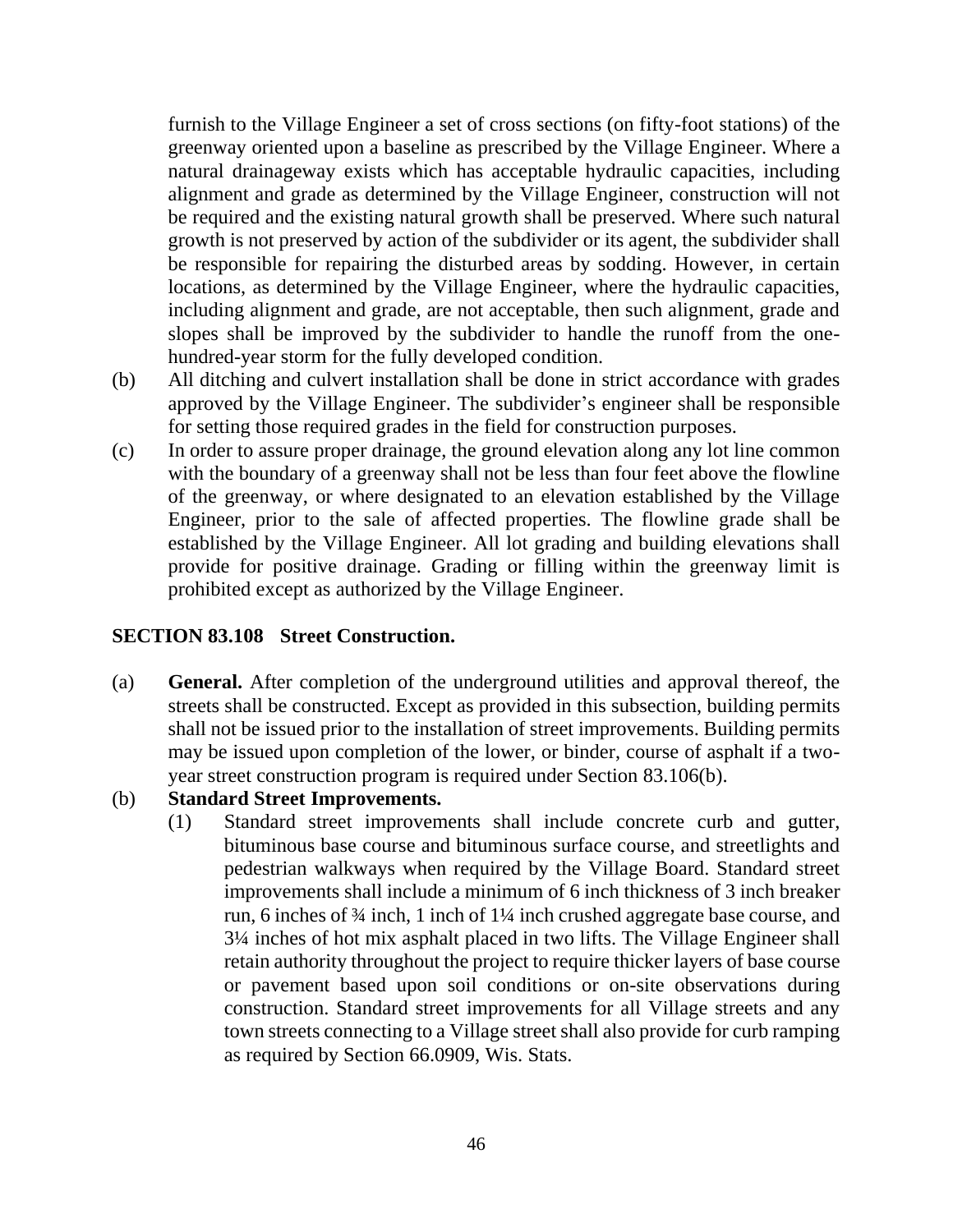- (2) The construction of standard street improvements can begin only when the construction of underground utilities and compaction have been approved by the Village Engineer.
- (3) The subdivider shall prepare final plans and specifications for the standard street improvements and submit them, together with all soil subgrade data obtained by its soils engineer, to the Village Engineer prior to final plat approval. The Village Engineer shall review the plans and specifications and shall determine and prescribe the thickness of the pavement in accordance with the functional classification of the proposed street, the anticipated traffic volume and the soil subgrade data.
- (4) Upon written approval by the Village Engineer and the Village Board, the subdivider can proceed with the construction of the standard street improvements. Standard street improvements shall be installed to the boundary line of the subdivision unless the street culminates in a cul-de-sac, the topography or other physical conditions make it impossible to do so, or unless this requirement is waived, in writing, by the Plan Commission.

### **SECTION 83.109 Erosion and Stormwater Drainage Control.**

All subdivisions and land divisions shall comply with Chapter 65, Erosion, Sediment and Water Runoff Control, as a condition of plat or certified survey map approval. The owner(s) of the area contemplated for development shall execute and record restrictive covenants applicable to the property, subject to the approval of the Village Attorney, requiring that all improvements be constructed and maintained such that water runoff from roofs and drainage or discharge from sump pumps will be diverted to grassy areas and not to streets, sidewalks or other paved areas.

### **SECTION 83.110 Inspections.**

Prior to commencing any work within the subdivision, the subdivider shall make arrangements with the Village Engineer or Director of Public Facilities to provide for resident inspection of underground utility construction with the subdivider responsible for all costs. The Village Engineer shall inspect and approve all completed work prior to approval of the final plat or any release of the security deposited pursuant to Section 83.113 and as provided by and consistent with Section 83.112.

#### **SECTION 83.111 Installation by Village Contract.**

Where the Village Board determines that it is in the best interests of the Village to install some or all of the required improvements by Village contract, the Village may require the subdivider to enter a legally binding agreement with the Village under applicable Village contracting procedures. If the Village determines to install some or all of the required improvements by Village contract, the plans and construction specifications required for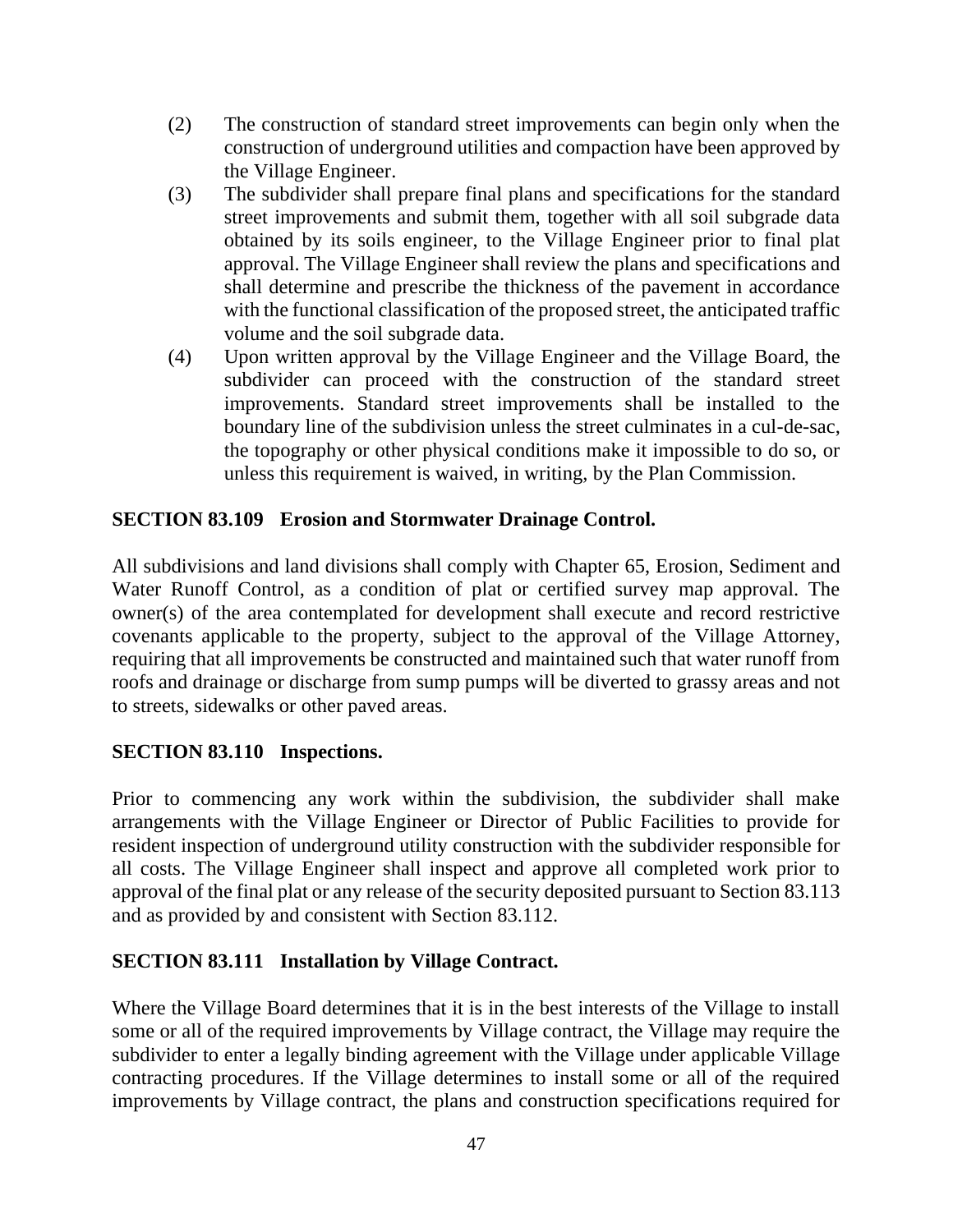the work shall be prepared by the Village Engineer. The cost of such plan and specification preparation, construction of the required improvements, and engineering, inspection, consulting and legal services rendered in connection with the required improvements, and all other associated costs incurred by the Village in connection with installation of the required improvements, shall be paid for by the subdivider in accordance with the agreement or shall be assessed to the subdivider or the benefited properties in the amount and under the terms and conditions as established by the Village Board.

### **SECTION 83.112 Acceptance of Improvements.**

After the subdivider has installed all required improvements, the subdivider shall notify the Village Engineer in writing that the work is complete and ready for final inspection. The Village Engineer shall inspect the improvements and forward a letter to the subdivider indicating his approval or disapproval. When the improvements have been approved by the Village Engineer, the Village Treasurer shell prepare a final billing for any engineering, inspection, and legal fees remaining due and shall submit it to the subdivider for payment. In addition, when the improvements are situated within the corporate limits of the Village, the subdivider and all general contractors shall file lien waivers or affidavits, in a form acceptable to the Village and approved by the Village Attorney, evidencing that there are no claims, actions, or demands for damages, based upon contract or tort, arising out of or in any way related to the project and that no moneys are owed to any surveyor, mechanic, subcontractor, materialman, or laborer. When the remaining engineering, inspection, and legal fees have been paid and when the necessary lien waivers and affidavits have been filed, a resolution accepting those improvements constructed within the corporate limits of the Village will be prepared and presented to the Village Board.

#### **SECTION 83.113 Release of Security.**

- (a) For improvements within the corporate limits.
	- (1) Unless otherwise provided for in a Development Agreement, the security furnished pursuant to Section 83.11(b) shall remain in full force for a period of 14 months after the acceptance of the improvements by the Village Board unless partially released as hereinafter provided. The guarantee period shall begin upon Board action on resolution. The security shall be held to guarantee the work performed pursuant to private contracts against defects in workmanship and materials. If any defect appears during the period of the guarantee, the subdivider or its contractor shall, at its expense, install replacements or perform acceptable repairs. In the event the subdivider fails to install the replacement or perform the repairs, the Village may do so and deduct the cost thereof from the security deposit. Unless defects have appeared and have not been repaired, the Village will release the security to the subdivider upon expiration of the one-year guarantee period. When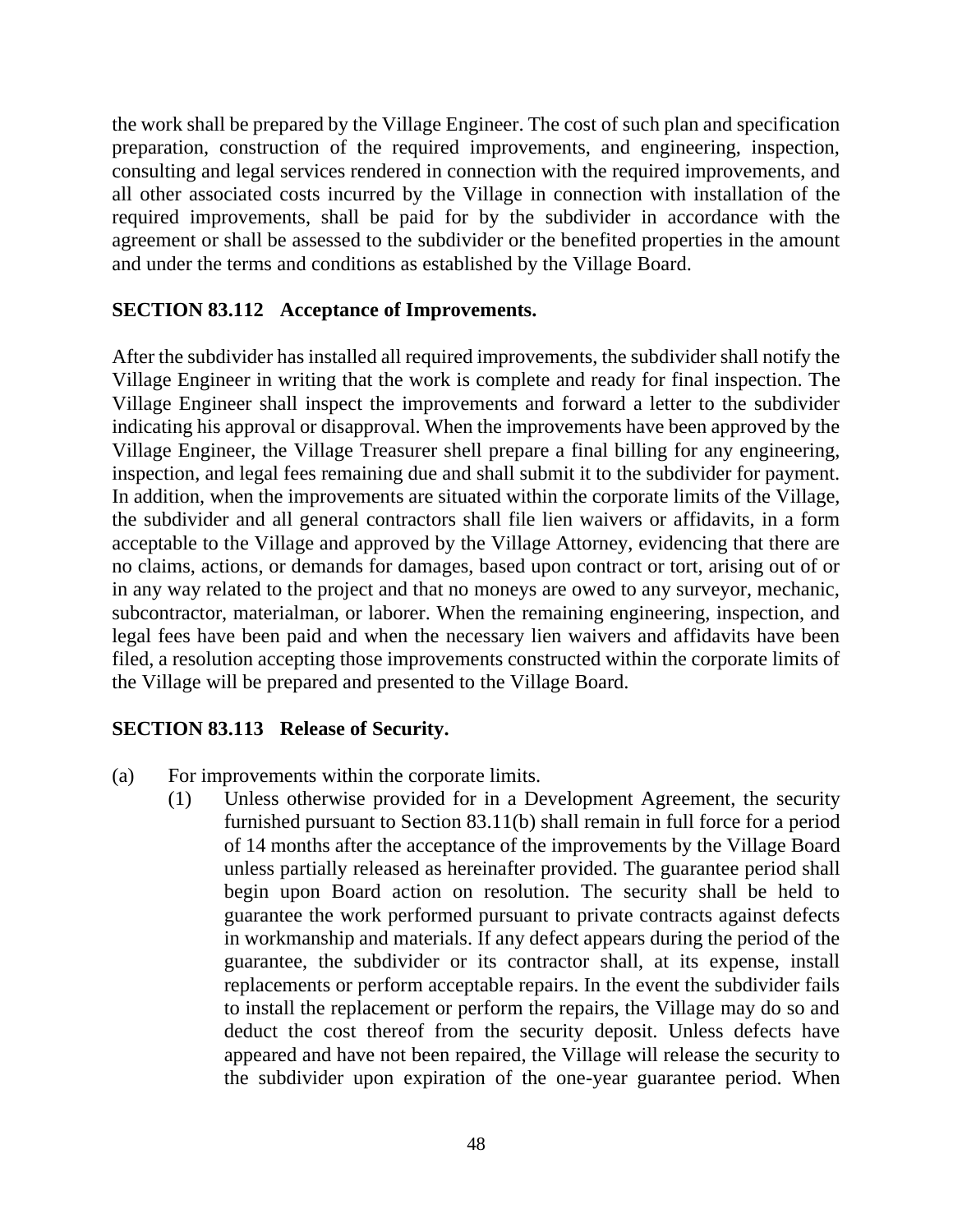surface asphalt is deferred until the next construction season, a separate guarantee shall be required.

- (2) The Village may from time to time, but no more often than monthly during the course of construction, partially release the security when:
	- a. The reduced security deposit will be sufficient to guarantee the work performed pursuant to private contracts against defects in material and workmanship or will be at least 25% of the total cost of improvements, whichever is greater;
	- b. Affidavits or lien waivers, in a form acceptable to the Village and approved by the Village Attorney, evidencing full payment for the subdivision improvements which have been completed are submitted with the request for a partial security release; and
	- c. An application for a partial security release has been filed with the Village Engineer on or before the 10th day of the month.
- (b) For improvements within the extraterritorial jurisdiction.
	- (1) The security furnished pursuant to Section 83.11(b) shall be returned to the subdivider upon completion of all required improvements and their acceptance by the town in which they are situated unless partially released as hereinafter provided.
	- (2) The Village may from time to time, but no more often than monthly during the course of construction, partially release the security when:
		- a. The reduced security will be sufficient to assure that uncompleted improvements will be timely made and installed.
		- b. The partial release has been authorized by all other parties named as additional obligees, payees, or beneficiaries on the security furnished by the subdivider.
		- c. An application for such partial release has been filed with the Village Engineer on or before the 10th day of the month.

# **SECTION 83.114 Conditions for Plat or Certified Survey Approval.**

The Village Clerk shall execute the certificate inscribed upon the face of the plat or certified survey attesting to the Village's approval thereof and return it to the subdivider for recording only after all the following requirements are satisfied by the subdivider:

- (a) The agreement to provide all required improvements has been executed by the subdivider and approved by the Village Board;
- (b) The security required by Section 83.11(b) has been posted;
- (c) Any parkland dedication fees and application and review fees imposed pursuant to Sections 83.12, 83.20, and 83.119 known to that date have been paid;
- (d) Any area assessments or outstanding charges have been paid;
- (e) Fully executed deed restriction documents, waivers or other documents required by the Village Board have been provided; and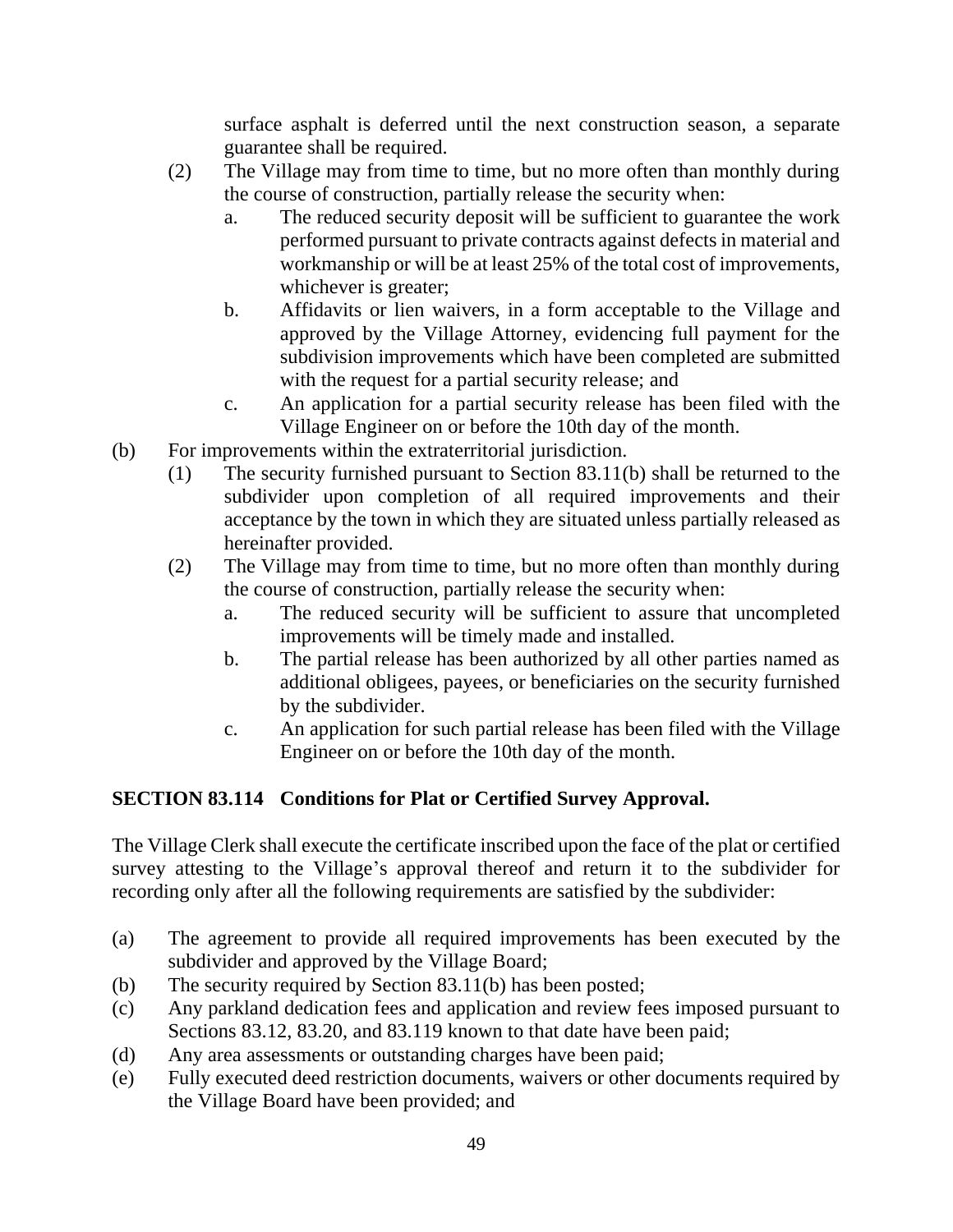(f) The subdivider has met all other requirements.

#### **SECTIONS 83.115 – 83.117 Reserved**

#### **ADMINISTRATION**

#### **SECTION 83.118 Building Permits.**

No building permit shall be issued for erection of a structure on a parcel created by any act of division of land within the corporate limits of the Village until all required improvements have been made and installed and have been inspected and accepted by the Village in accordance with Section 83.112 of this chapter and all other provisions of this chapter have been complied with. Where, under Section 83.106(b) of this chapter, a two-year street construction program has been allowed, building permits may be issued after completion of the curb and gutter, crushed aggregate base course and the lower layer of the asphalt pavement. Strict compliance with this provision may be waived, in whole or in part, in accordance with the provisions of Section 83.121 of this chapter. If a building permit is erroneously issued by the Village, such permit is not valid and may be revoked and rescinded by the Village as appropriate.

### **SECTION 83.119 Fees.**

- (a) **Review Fees.** At the time of submitting the preliminary plat, final plat or Comprehensive Development Plan, the subdivider shall pay the applicable review fees as periodically established by Village Board resolution.
- (b) **Engineering, Inspection, Consulting and Legal Fees.**
	- (1) **Payment for Review Services.** The subdivider shall pay all administrative costs incurred by the Village for studying and reviewing the proposed development plans of the subdivider incurred prior to and through the date of a formal subdivision or development submission. Further, the subdivider shall pay all administrative costs incurred by the Village for studying and reviewing the proposed development plans of the subdivider incurred from the date the project is submitted up to and through the date the project receives final approval from the Village or the date the project is withdrawn by the subdivider. These costs shall include, but not be limited to because of enumeration, planning, legal, engineering, and Village staff service costs incurred by the Village in connection with the review of the subdivider's plans and review of compliance with all Village ordinances. The legal, planning and/or engineering consultants retained by the Village are acting exclusively on behalf of the Village and not the subdivider.

#### (2) **Guarantee of Payment.**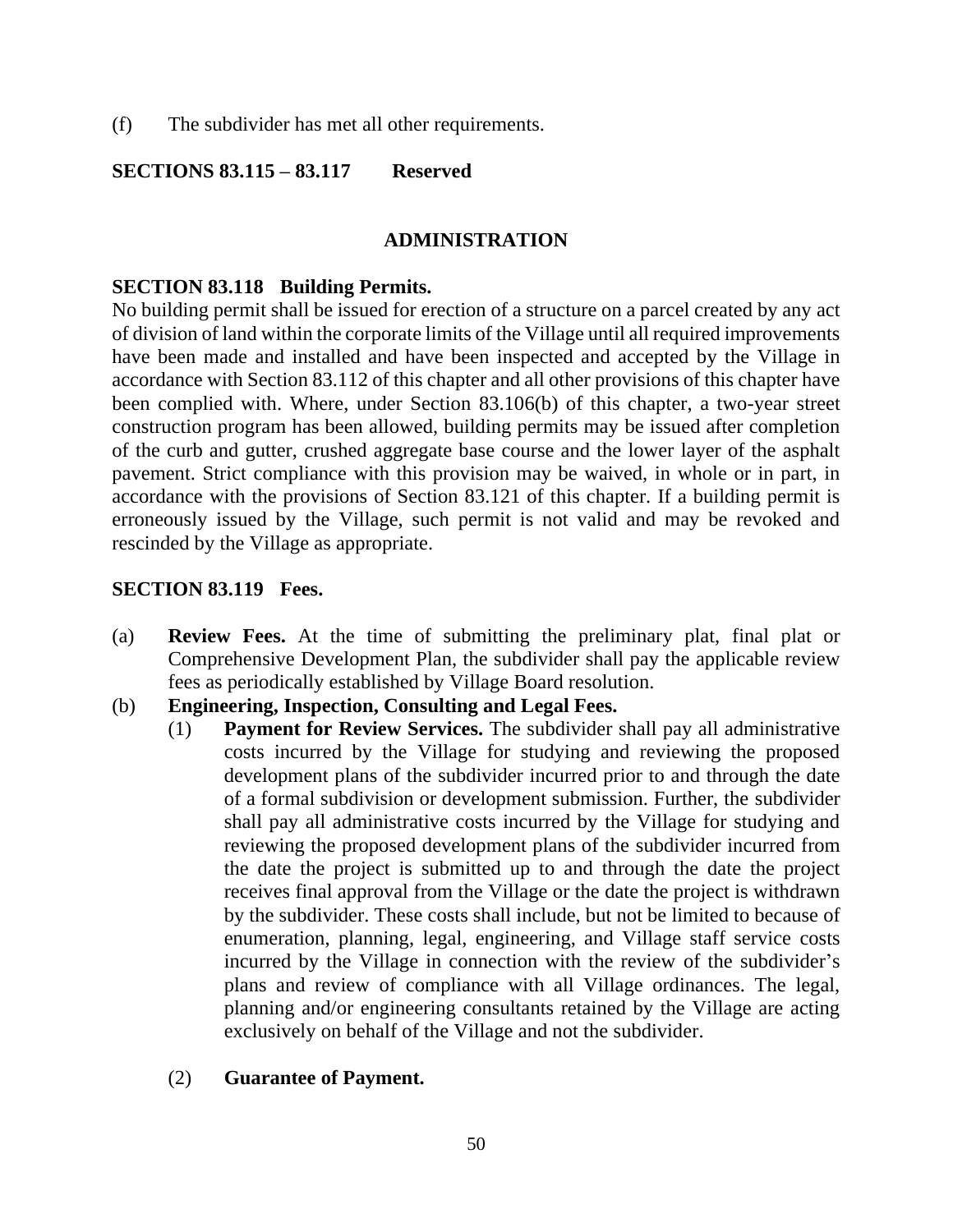- a. The subdivider shall reimburse the Village for all administrative costs described in Subsection (b)(1) and as required by Village ordinance as the same shall be billed from time to time by the Village. The subdivider shall deposit with the Village Administrator, in escrow, the cash sum of \$5,000 for developments of five acres or less and \$7,500 for developments of greater than five acres to ensure performance of the promise or guarantee of reimbursement. The Village may draw upon the escrow from time to time as necessary to reimburse the Village for fees and expenses incurred. If at any time moneys in the escrow are insufficient to pay expenses incurred by the Village for planning, legal, engineering, and staff services, the subdivider shall deposit additional amounts as determined by the Village within 15 days of written demand or further review and evaluation of the proposed development shall be delayed or terminated.
- b. Payment of all administrative costs shall be a condition of any further approvals required from the Village. Further, should the subdivider withdraw the project and the amount of the escrow is insufficient to cover all of the Village's administrative, planning, legal, and engineering costs, the subdivider shall immediately reimburse the Village within 15 days of final billing. Should the subdivider withdraw the project or the project reach completion and there are sums held in escrow by the Village which shall exceed the final amount owed to the Village, the Village shall return all excess funds in escrow to the subdivider within 15 days of reconciling the final billing statement with the subdivider.
- (3) **Default.** In the event of default by the subdivider, in addition to any other remedies to which the Village may be entitled, the Village shall recover from the subdivider all of its costs in enforcing this chapter, including actual attorney fees, and may elect to collect the administrative costs and all costs of collection as a special charge upon the new tax roll on lands being reviewed if owned by the subdivider pursuant to the authority of Section 66.0627, Wis. Stats.

#### **SECTION 83.120 Waivers.**

- (a) **Procedure.** Waivers of any of the specific terms or provisions of this chapter, other than those required by state law, may be granted for any land division or subdivision. Such waiver can be granted by the Village Board only after approval by the Plan Commission and only in accordance with the following procedure:
	- (1) A request for a waiver shall be submitted in writing to the Village Administrator, who shall forward the request to the Plan Commission. Waivers shall be granted by the Village Board only where there is a recommendation for approval or conditional approval of the Plan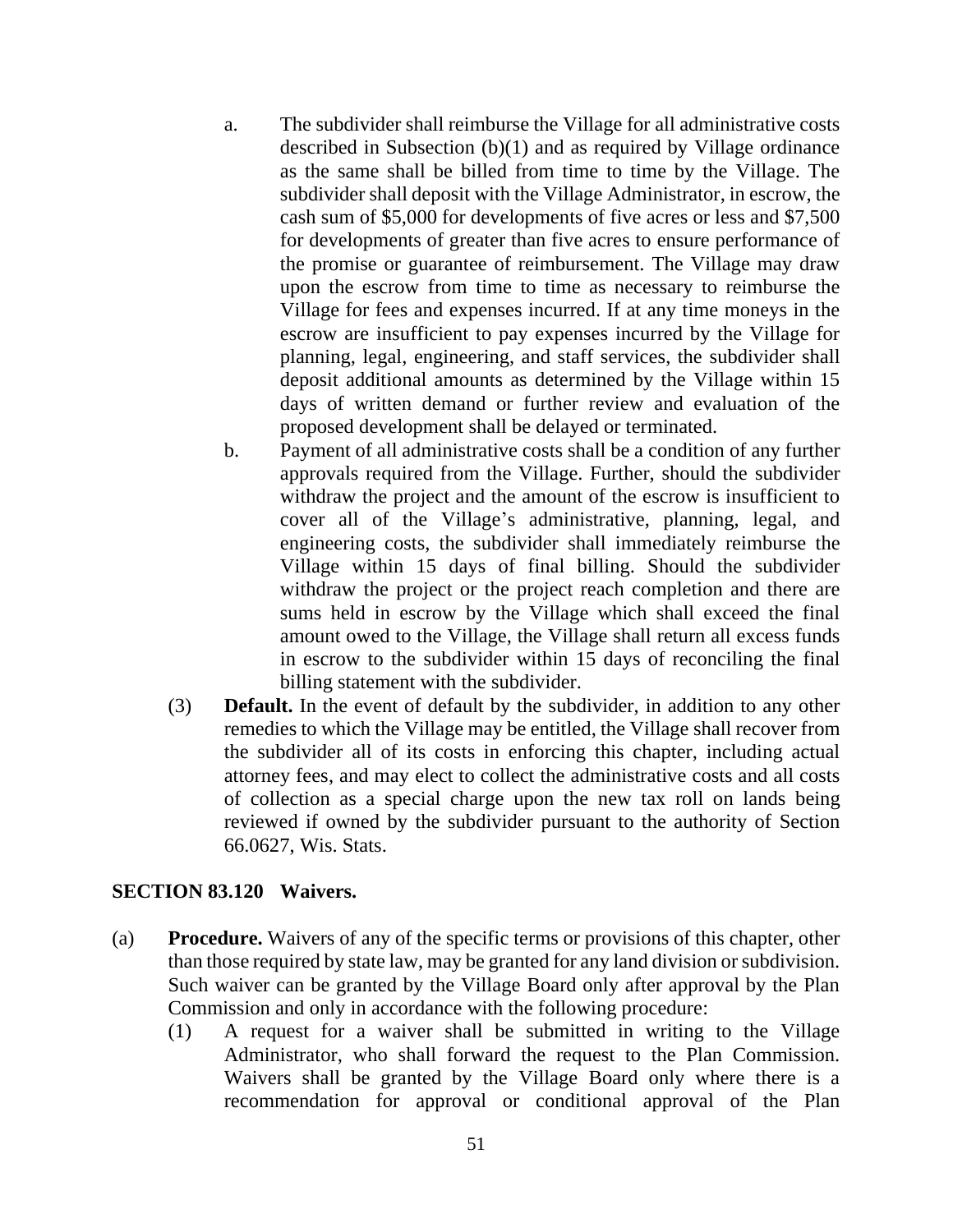Commission. A three-fourths affirmative vote of the entire membership of the Plan Commission shall be required to recommend approval or conditional approval of a waiver. No waiver can be recommended unless the Plan Commission determines that the variance or waiver would not be detrimental to the public good, would not substantially impair the overall intent of this chapter, and would not impede the desirable development of the Village in accordance with an adopted Comprehensive Plan.

- (2) A three-fourths affirmative vote of the entire membership of the Village Board is required to grant a waiver under this section. The Village Board shall grant a waiver only after the Board also determines that the waiver would not be detrimental to the public good, would not substantially impair the overall intent of this chapter, and would not impede the desirable development of the Village in accordance with an adopted Comprehensive Plan. The Village Board may not delete or weaken conditions of approval attached by the Plan Commission, but the Board may add further conditions or strengthen existing conditions as it deems necessary. The reasons justifying the waiver, and any conditions thereon, shall be specifically entered in the minutes of the Village Board or other written document.
- (b) **Other Provisions Remain Applicable.** If a waiver is granted for one or more provisions of this chapter, the land division or subdivision remains subject to all other applicable provisions of this chapter and related ordinances.
- (c) **Procedure Prevails.** This procedure applies to all waivers requests under this chapter whether or not specifically noted and notwithstanding general waiver language.
- (d) **No appeal.** The decision of the Plan Commission to deny a waiver request is not appealable to the Village Board, it being the intent of this chapter to require that both the Plan Commission and Village Board approve the waiver request before it can be granted.

### **SECTION 83.121 Appeals.**

- (a) Any person aggrieved by an objection to a plat or a failure to approve a plat may, after review by the Village Board, appeal therefrom as provided in Sections 236.13(5) and 62.23(7)(e)10 to 15, Wis. Stats.
- (b) The provisions of Ch. 68, Wis. Stats., shall not be applicable to any determination made pursuant to the provisions of this chapter.

#### **SECTIONS 83.122 – 83.124 Reserved**

#### **DEFINITIONS**

**SECTION 83.125 Definitions.**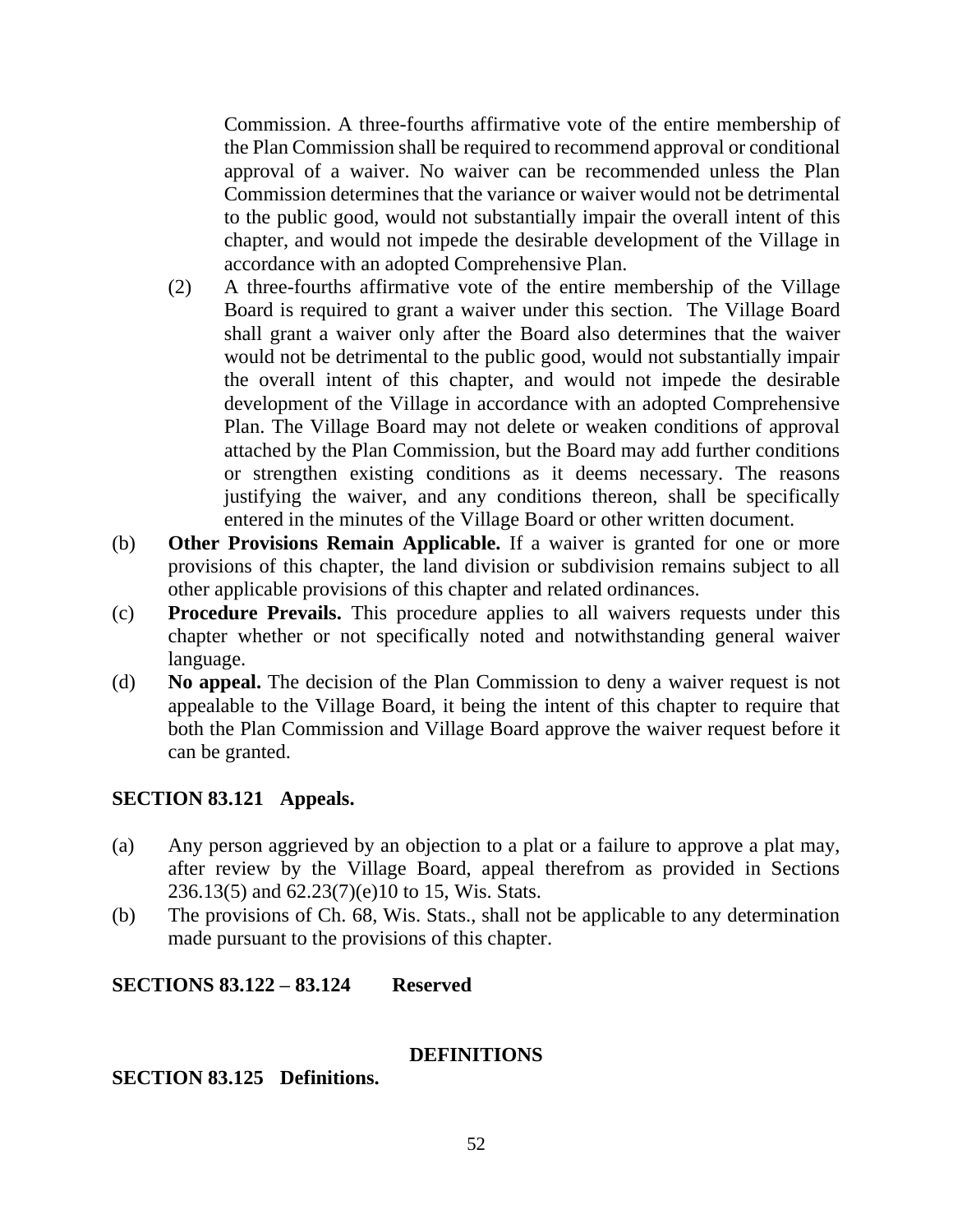In this chapter, the following words and phrases shall have the designated meaning unless a different meaning is expressly provided or the context clearly indicates a different meaning:

- (a) **Act Of Division.** The division of a lot or parcel of land into two or more parcels.
- (b) **Certified Survey Map.** A drawing meeting all of the requirements of Section 236.34, Wis. Stats., which is the map or plan of record for a land division.
- (c) **Cluster Development.** A development pattern and technique wherein structures are arranged in closely related groups to enable building at higher densities in certain areas while preserving natural features in others. A cluster development would normally incorporate private common open space areas and give emphasis to the pedestrian as opposed to the automobile in its design. The development might also contain owner-occupied row housing with privately owned common property comprising a major element of the development. The provisions of Sections 83.76 through 83.85 relating to design standards may be waived for cluster developments by the Village Board upon recommendation of the Plan Commission and the Village Engineer.
- (d) **Community Park.** A park that serves several neighborhoods and has communityorganized recreational facilities for people of all ages. Community parks may contain facilities like facilities in a neighborhood park. Community parks may also include structures such as a swimming pool, elaborate ball fields, larger play areas, tennis courts, ice-skating rinks, picnic areas, volleyball courts, shelters, skateboard park, and rest room facilities. These parks generally include parking. The general service area is within a one- to two-mile radius.
- (e) **Comprehensive Development Plan (CDP).** A total site plan of an area of land 80 contiguous acres or more in size all under the control of a developer(s) at the time of submission for review. Such a plan shall specify and clearly illustrate the location, relationship, and nature of all primary and secondary uses, public and private easements, public and private roads, pedestrian paths, and common open space. The term "comprehensive development plan" shall include cluster development.
- (f) **Comprehensive Plan.** Any master, development or regional plan adopted pursuant to Sections 61.35, 62.23 and 66.0309, Wis. Stats., including but not limited to proposals for future land use, transportation, urban development and public facilities, which is applicable to the Village.
- (g) **Conservancy Park.** Areas that contain environmentally significant and sensitive features, such as landforms, outcrops, vegetation, wildlife, and water features. These areas provide several important benefits to the community, including preserving locations of scenic beauty or other unique natural features; preserving wetlands, floodplains, hillsides, and hilltops; and constraining noise, air pollution, and excessive lighting. These areas provide open space for low-impact recreational use, such as nature study, hiking, and cross-country skiing. Some of these areas, because of their sensitivity, are not readily accessible to all members of the public. However, these areas benefit the community by improving the overall quality of life.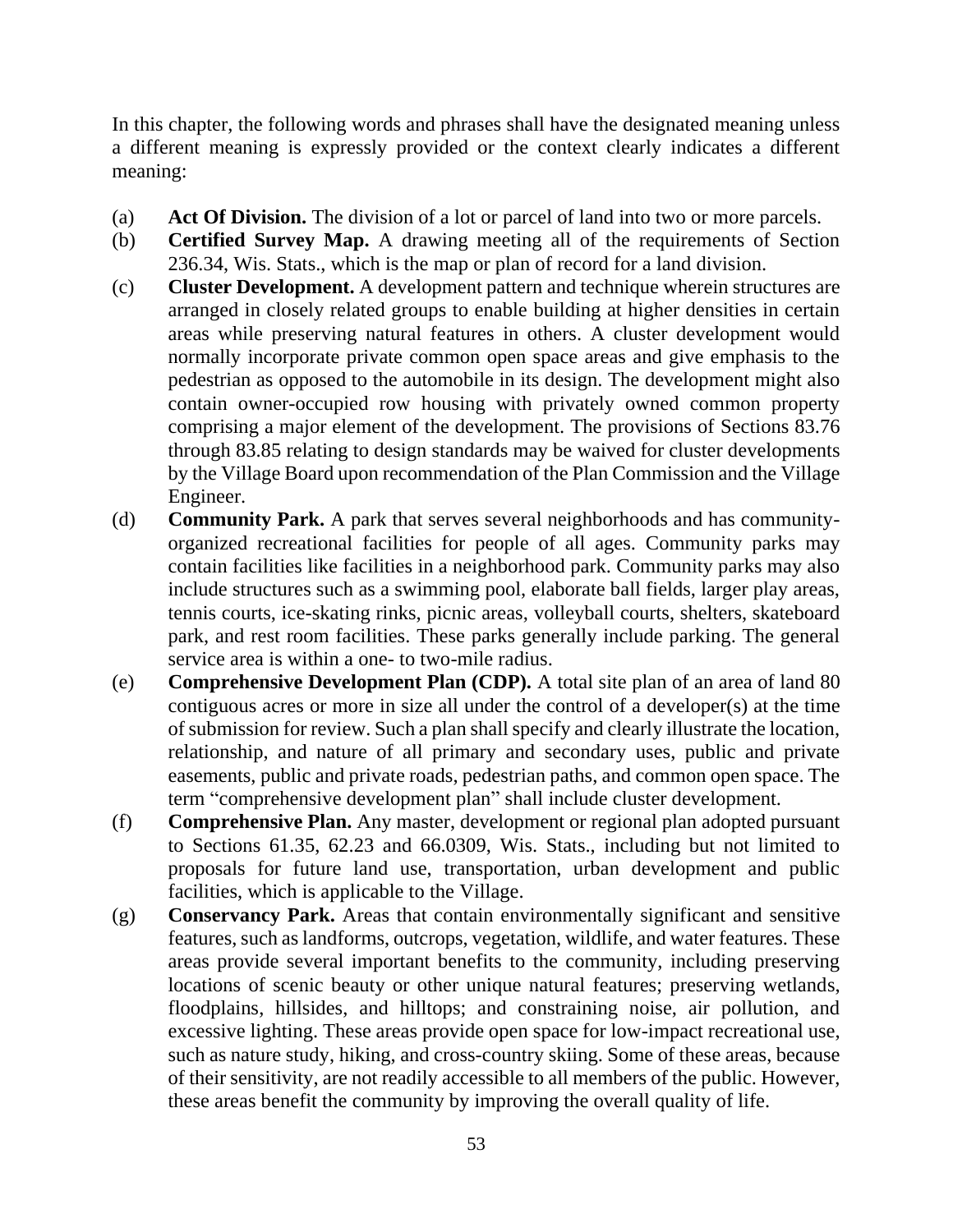- (h) **Curb Face to Curb Face.** All of the paved portion of the street plus the concrete portion of the gutter.
- (i) **Driveway.** A surfaced vehicle access from private property to a public street.
- (j) **Extraterritorial Plat Approval Jurisdiction.** The unincorporated area within 1 ½ miles of Village limits.
- (k) **Family.** An individual or two or more persons, each related by blood, marriage or adoption or guardianship, living together as a single housekeeping unit, or a group of not more than four persons not so related maintaining a common household in which bathrooms, kitchen facilities, and living quarters are shared.
- (l) **Final Plat.** The map or plan of record of a subdivision and any accompanying material as described in Section 83.45 through 83.54.
- (m) **Greenway.** An open area of land, the primary purpose of which is to carry stormwater on the ground surface in lieu of an enclosed storm sewer. Greenways may serve multiple purposes in addition to their principal use, including but not limited to vehicular, bicycle, and pedestrian traffic, sanitary sewers, water mains, storm sewers, stormwater retention basins, park development and other related uses.
- (n) **Hillside.** The area of greater than twenty-percent slope lying between the base of the hillside and the top of the hillside.
- (o) **Hillside, Base of.** As shown on Exhibit A-1, the higher elevation end of a twentypercent slope, where the slope is determined by measurement from an area of lower elevation and of slope less than or equal to 20% to an area of higher elevation and of slope greater than 20%.
- (p) **Hillside, Top of.** The higher elevation end of a twenty-percent slope, where the slope is determined by measurement from an area of higher elevation and of slope less than or equal to 20% to an area of lower elevation and of slope greater than 20%.
- (q) **Hilltop.** An area of twenty percent or less slope, exclusive of the hilltop edge, which lies at an elevation of 924 feet or above and is contiguous with the hilltop edge.
- (r) **Hilltop Edge.** An area, measured upslope from the top of hillside and perpendicular to the slope, being 150 horizontal feet in depth.
- (s) **Land Division.** A division of a parcel of land where the act of division creates fewer than five lots, parcels or building sites of 15 acres each or less in area.
- (t) **Lot.** A parcel of land having frontage on a public street or other officially approved means of access, occupied or intended to be occupied by a principal structure or use and sufficient in size to meet the lot width, lot frontage, lot area, yard, parking area and other open space provisions of this chapter and any applicable zoning ordinance.
- (u) **Lot, Corner.** A lot abutting two streets shall be considered to have two street yards.
- (v) **Lot, Double Frontage.** A lot which is not a corner lot and abuts two or more streets, with possible vehicular access to both streets.
- (w) **Lot, Reverse Frontage.** A double frontage lot for which the boundary along one of the streets is established as the rear lot line.
- (x) **Neighborhood Park.** A park that provides a blend of open space for passive or spontaneous recreation with developed playground areas for active recreation and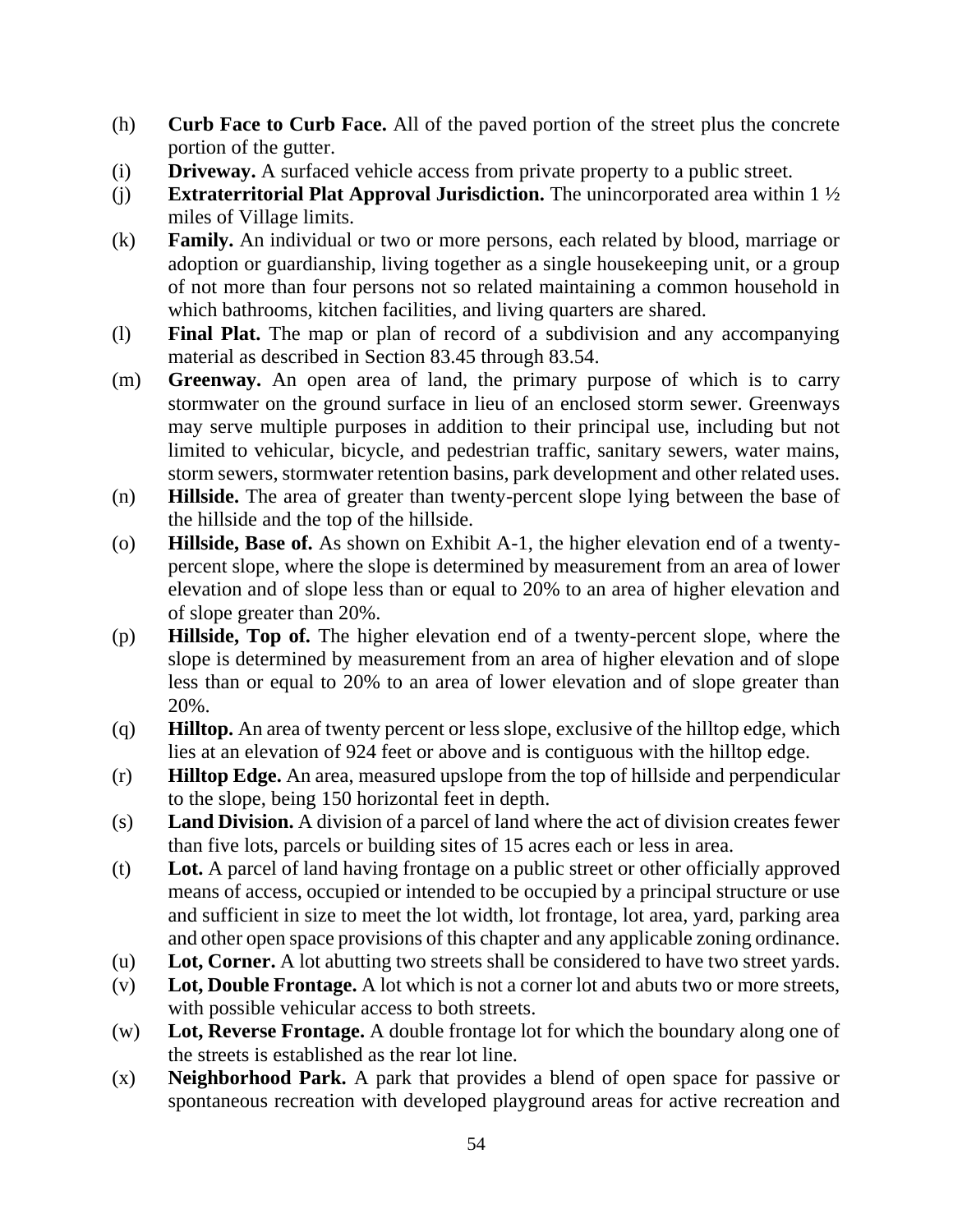designed for use primarily by neighborhood residents of all ages. Depending on the size and composition of the neighborhood, the site could include features such as playground equipment for preschool and elementary age children; older youth facilities, such as a skateboard area, basketball and/or volleyball area, or baseball/softball fields; and other similar amenities. Park sites would ideally be partially scenic or wooded with some open space for future facilities as needs arise. It is important that the site be easily accessible to all ages and physical capabilities. The general service area is within a one-fourth to one-half-mile radius.

- (y) **Official Map.** A map indicating the location, width, and extent of existing and proposed streets, highways, parkways, parks and playgrounds as adopted and amended by the Village Board pursuant to Section 62.23(6), Wis. Stats.
- (z) **Outlot.** A parcel of land, other than a lot or block, so designated on the plat or certified survey map.
- (aa) **Parcel.** Contiguous lands under the control of a subdivider whether or not separated by streets, highways, or railroad rights-of-way.
- (bb) **Plan Commission.** The Plan Commission of the Village of Cross Plains.
- (cc) **Planned Commercial Site.** A specified area of land comprising one or more contiguous ownership parcels or building sites for nonresidential uses and which area is legally limited by a reciprocal land use agreement and plan of building placement, reciprocal use of off-street parking facilities and reciprocal use of ingress and egress facilities for each building, loading and parking site. A planned commercial site must have a plan and reciprocal land use agreement approved by the Village of Cross Plains recorded in the office of the Dane County Register of Deeds. An approved plan and reciprocal land use agreement may not be changed without approval by the Village of Cross Plains. No portion of a planned commercial site may include or front on a street, highway, walkway, parkway, or utility route designated in the Village Comprehensive Plan or Official Map at the time of initial recording unless the designated facility is in public ownership or easement.
- (dd) **Planned Development District (PDD).** Zoning districts provided for in the Dane County and local zoning ordinances which allow diversification and variation in the physical development of land in return for an improved environment.
- (ee) **Preliminary Plat.** A map showing the salient features of a proposed subdivision or land division, as described in sections 83.33-83.41 of this chapter, submitted to the Village for purpose of preliminary consideration prior to all final plats and, when required, prior to all land divisions.
- (ff) **Public Way.** Any public road, street, highway, walkway, drainageway, or part thereof.
- (gg) **Replat.** The process of changing, or the map or plat which changes, the boundaries of a recorded subdivision plat or a part thereof. The legal division of a larger block, lot or outlot within a recorded subdivision plat without changing exterior boundaries of said block, lot or outlot is not a replat but is a land division.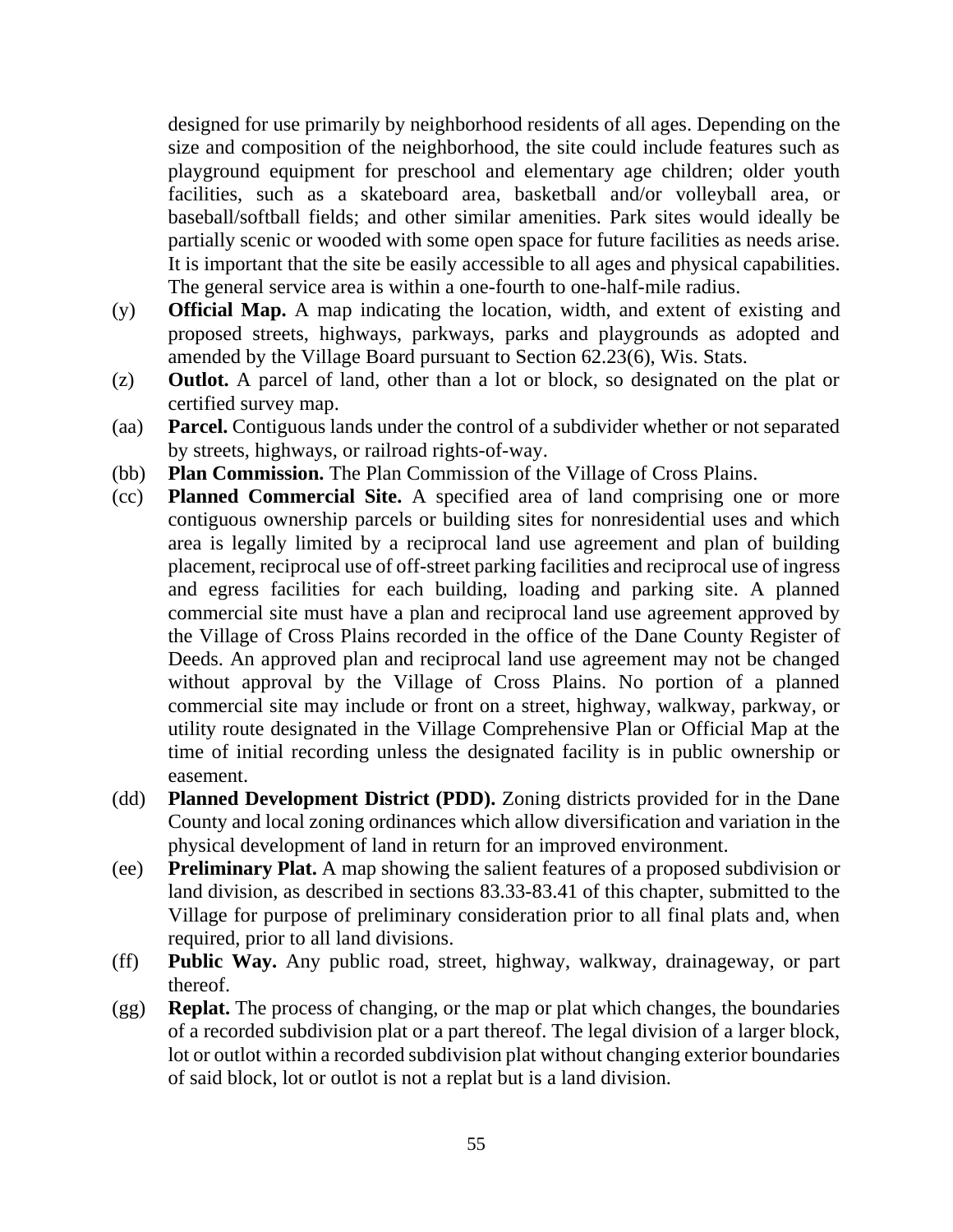- (hh) **Residential Dwelling Unit.** A single-family dwelling or that part of a duplex, apartment, or other multiple-family dwelling occupied by one family or one distinct set of inhabitants.
- (ii) **Street.** A public way for pedestrian and vehicular traffic, whether designated as a street, highway, thoroughfare, parkway, throughway, road, avenue, boulevard, lane, place, or however otherwise designated.
	- (1) **Arterial Streets and Highways.** Those streets, such as Hwy 14, Hwy KP and Hwy P, which provide rapid movement of concentrated volumes of traffic over relatively long distances.
	- (2) **Collector Streets.** Those streets which provide moderate-speed movement of persons and goods within large areas. They are basically local streets which usually, because of more directness of routing and higher capacity than other local streets, receive higher volumes of traffic to be distributed from or collected toward nearby arterial streets.
	- (3) **Local Streets.** Those streets which are designed for low speeds and volumes and are to provide access from low-generation land activities to the collector and arterial systems.
	- (4) **Frontage Streets.** Those streets which are parallel and adjacent to arterial streets and highways and which provide access to abutting properties and protection from through traffic.
	- (5) **Alleys.** Those streets which are a secondary means of access for vehicular service to the back or side of properties otherwise abutting on a street.
- (jj) **Structure.** Anything which has the capacity to contain, used for the occupation or shelter of man or animal or for the storage, receiving, retaining or confining of personal property, the use of which requires permanent location on the ground or attachment to something having permanent location on the ground. The term does not include the facilities and appurtenances of public utilities other than buildings.
- (kk) **Subdivider.** Any person, firm, corporation, partnership, or entity of any sort who or which divides or proposes to divide land in any manner which results in a land division or subdivision.
- (ll) **Subdivision.** The division of a lot, parcel or tract of land where the act of division:
	- (1) Creates five or more lots, parcels or building sites of 15 acres each or less in area; or
	- (2) Creates five or more lots, parcels or building sites of 15 acres each or less in area by successive divisions within a period of five years.
- (mm) **Suitable.** Land of sufficient type and size to serve as or contribute to a neighborhood park, community park, conservancy park, or trail or linear parkway. Factors to consider in determining whether land is suitable for one or more park purposes include, but are not necessarily limited to, whether the Village Comprehensive Plan, Official Map, or Park Plan indicates that the land should be used for park purposes; the topography and natural features of the land; whether the land would allow the types of passive and active recreational activities that occur in the type of park under consideration; and the availability of another park that already serves the land to be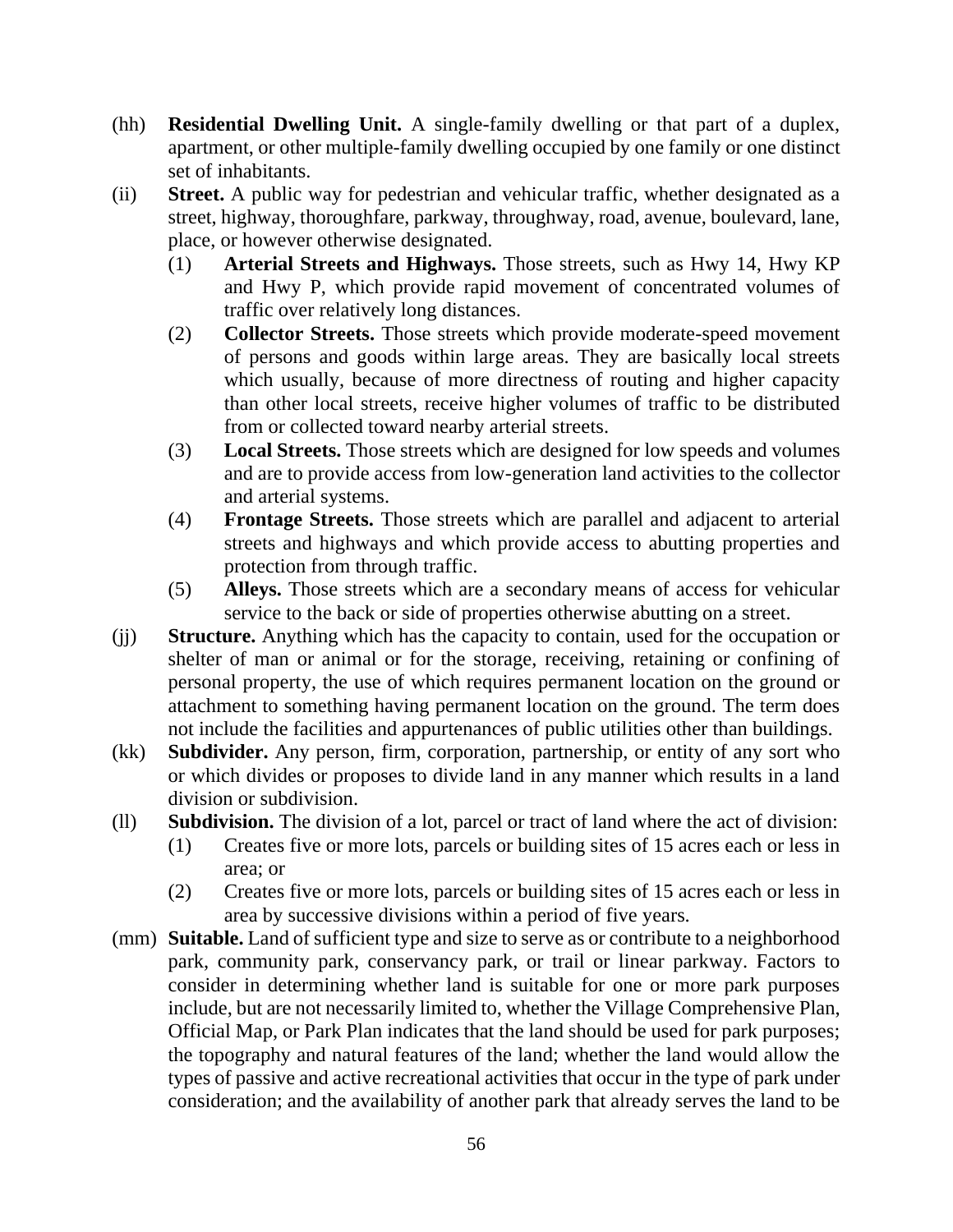subdivided (for example, the existence of a community park within one-half-mile walking distance indicates that the land may not be suitable for a community park but the land may be suitable for other park purposes, such as a neighborhood park, trail or linear parkway, or conservancy park).

- (nn) **Trails and Linear Parkways.** Sidewalks officially designated for bicycle trails, snowmobile trails, hiking and jogging trails, nature trails, cross-country ski trails, pathways connecting neighborhoods with parks, playgrounds, schools and other public facilities, recreational areas, and park access pathways. Sometimes such lands are leased or contained within the right-of-way of existing transportation corridors. Linear parkways may include minimal facilities such as benches, picnic tables, or play lots. The most efficient linear trail systems either connect to a larger trail, whether local, regional, or national, or have a defined final destination.
- (oo) **Twenty-Percent Slope.** A vertical elevation differential of 10 feet in 50 horizontal feet, the horizontal distance being measured perpendicular to the slope.
- (pp) **Urban Service Area.** That area within the Village of Cross Plains and its extraterritorial jurisdiction designated by the Village Board as the land to which all services required in urban areas shall be provided, particularly those facilities which are placed on or in the land as part of the urban development process. Such services include, but are not limited to, public sanitary and storm sewers, water supply and distribution system, streets and highways.
- (qq) **Viewshed.** An open view from a lower elevation of the natural topography, features and vegetation of the hillsides, hilltop edge and hilltop undisturbed by man-made structures (except for vegetated screening and/or vegetated earthen berms only within the hilltop), uses or activities except as permitted in this chapter.
- (rr) **Village.** The Village of Cross Plains, Dane County, Wisconsin.

**Exhibit A-1: Base of Hillside**